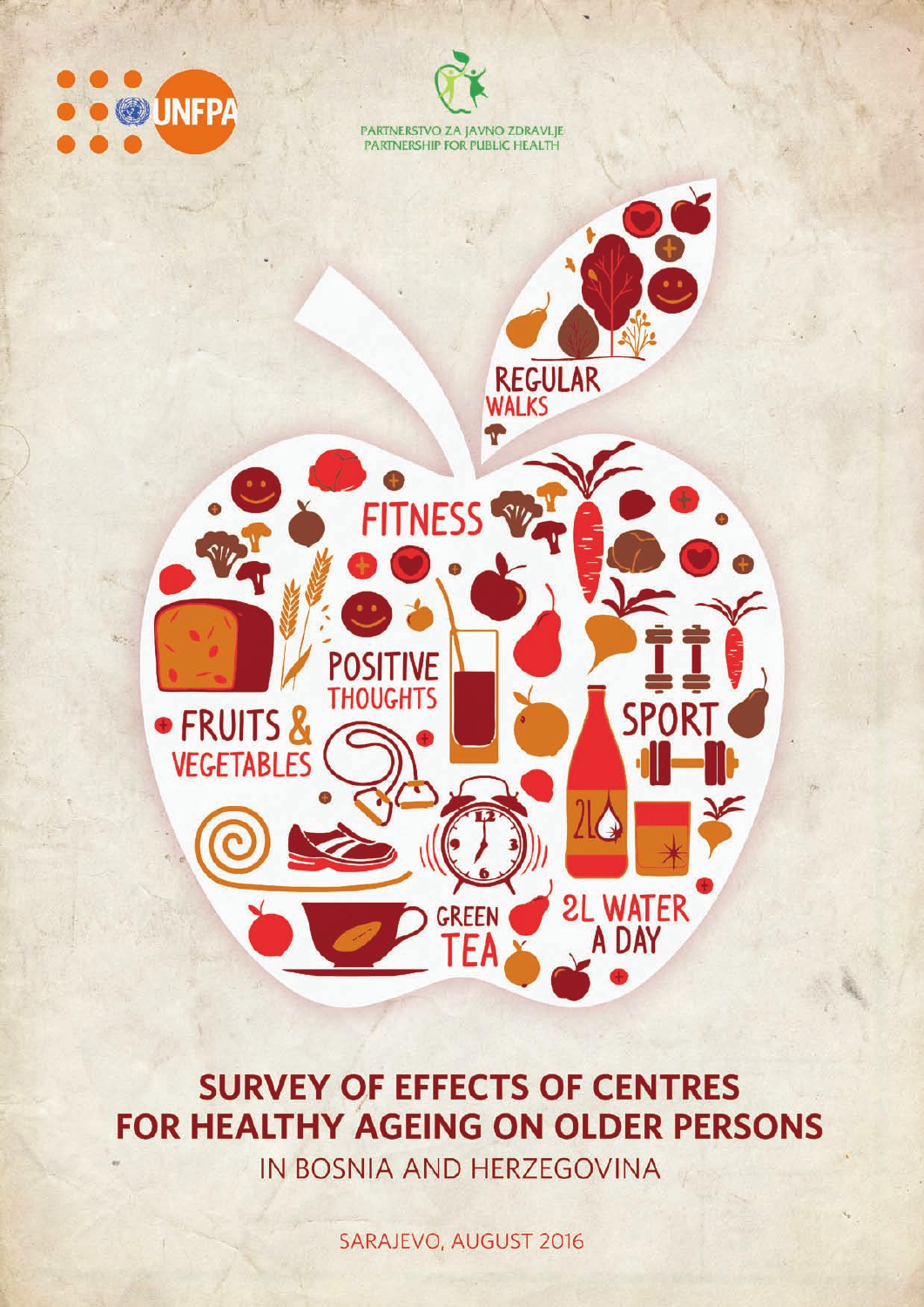#### **Survey commissioned by:**

UNFPA Country Office in Bosnia and Herzegovina

## **Implementation of the survey:**

Partnership for Public Health

#### **Chief researcher:**

Dr Aida Ramić-Čatak

## **Authors of the report:**

Dr Aida Ramić-Čatak

Dr Stela Stoisavljević

Edin Šabanović

Gorana Knežević

Sejdefa Bašić-Čatić

**Disclaimer:** This document has been produced with the financial support from UNFPA. The views expressed herein can in no way be taken to reflect the official opinion of UNFPA.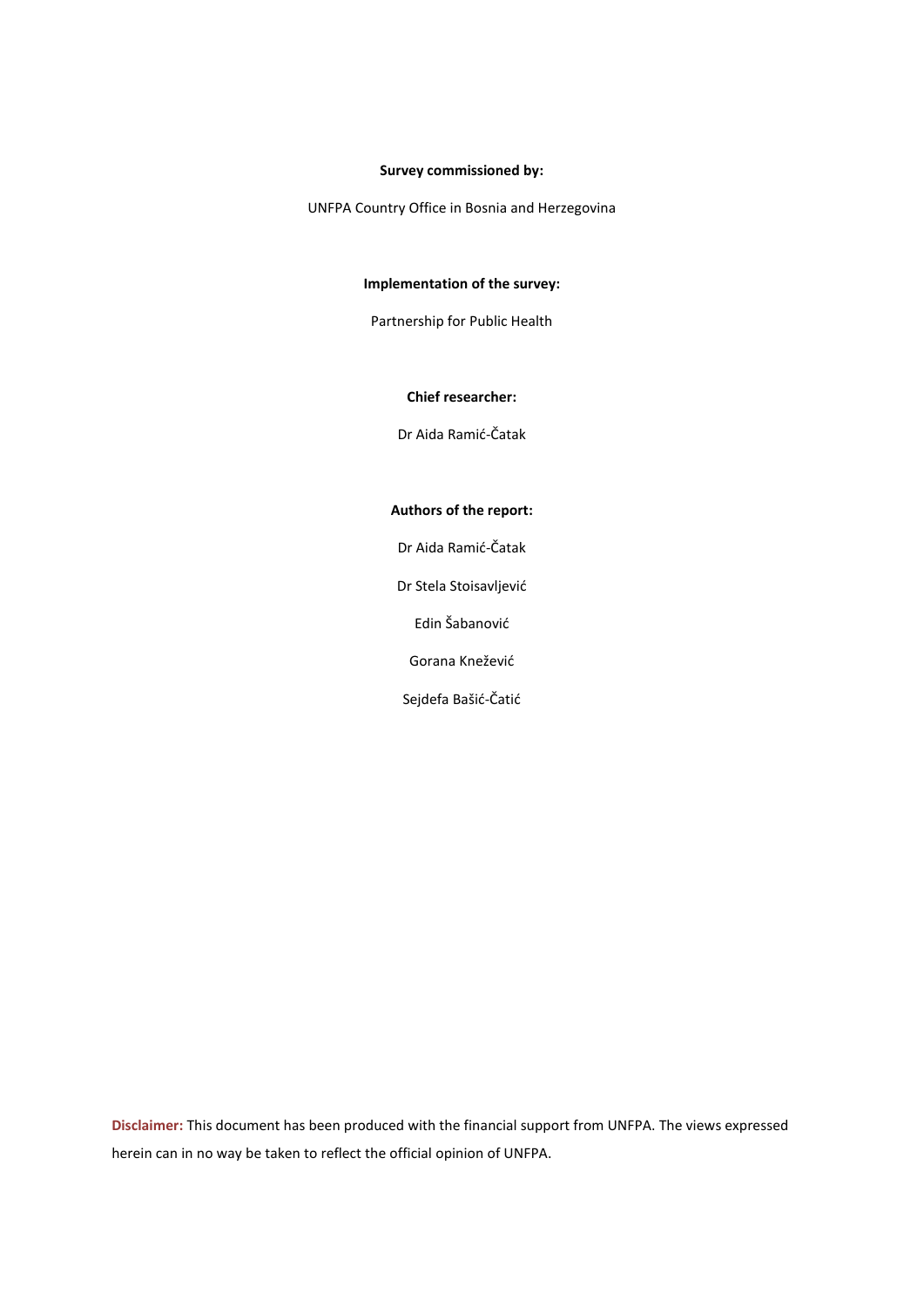## **Acronyms**

| <b>AIDS</b>    | Acquired immune deficiency syndrome                       |
|----------------|-----------------------------------------------------------|
| BiH            | Bosnia and Herzegovina                                    |
| <b>CHA</b>     | Centre for Healthy Ageing                                 |
| BD             | Brčko District                                            |
| <b>FBiH</b>    | Federation of Bosnia and Herzegovina                      |
| HIV            | Human immunodeficiency virus                              |
| <b>HPV</b>     | Human papilloma virus                                     |
| <b>KAP</b>     | Knowledge, attitudes and practices                        |
| <b>NGO</b>     | Non-governmental organization                             |
| <b>PPH</b>     | NGO Partnership for Public Health                         |
| <b>RS</b>      | Republika Srpska                                          |
| <b>WHO</b>     | World Health Organization                                 |
| <b>UN DESA</b> | United Nations Department for Economic and Social Affairs |
| <b>UNFPA</b>   | United Nations Population Fund                            |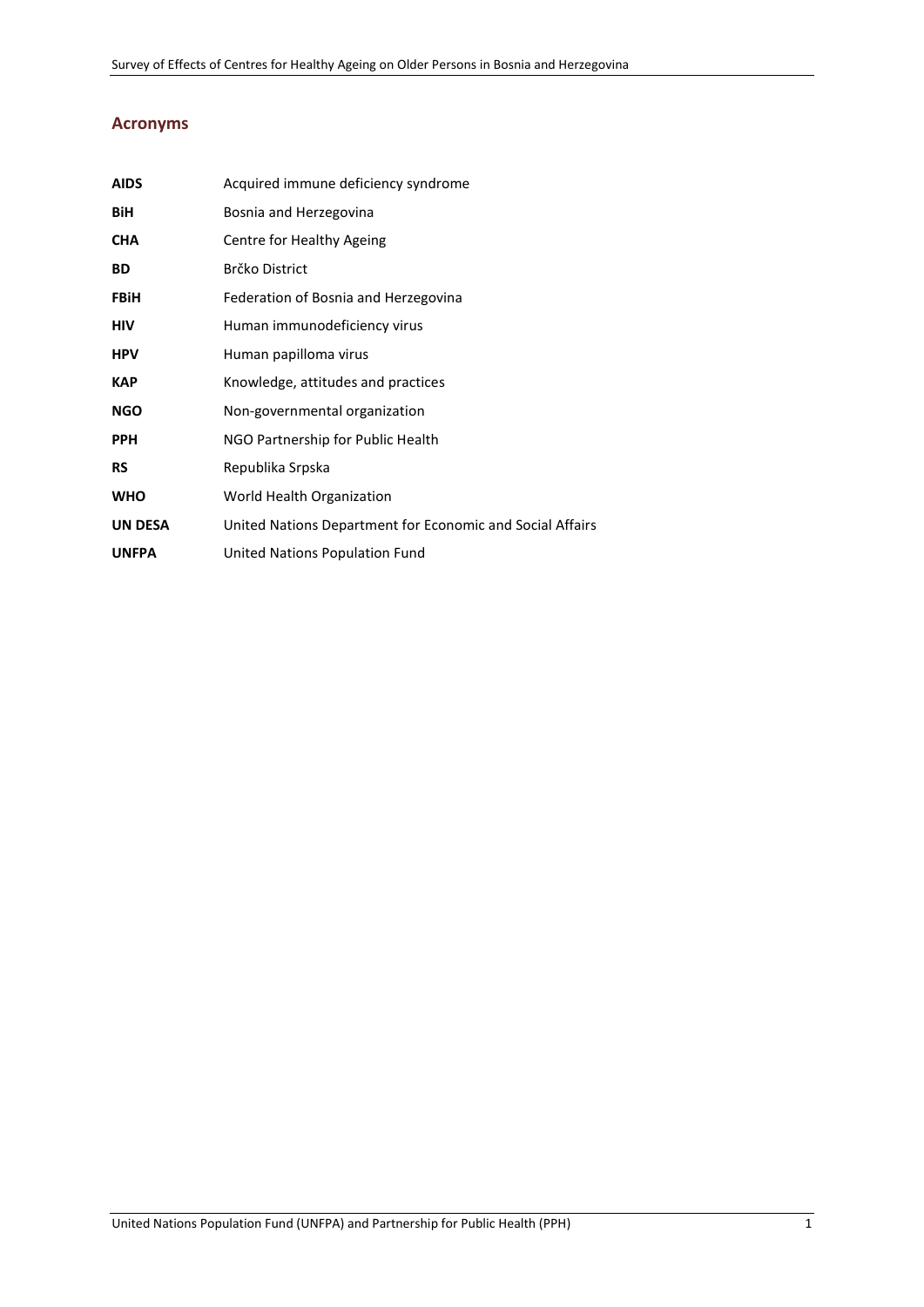## **Table of Contents**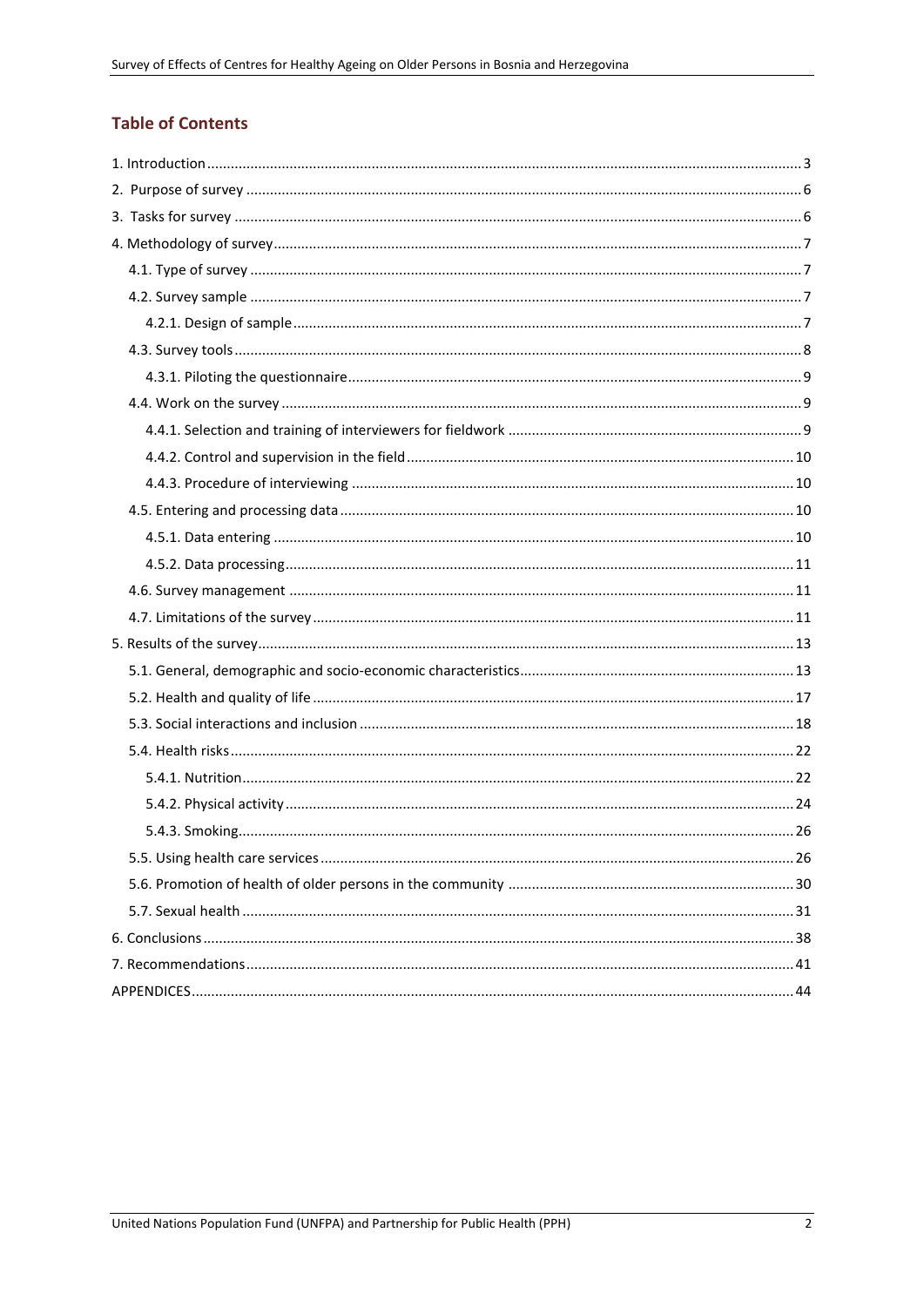## **1. Introduction**

Although ageing is a normal process in the individual life cycle of every person, it is still viewed in every community as a special challenge for various sectors and institutions. Ageing persons are population groups with particular demands and needs, whose health conditions are associated with various health-related factors, dominance of chronic non-communicable diseases and inequality in using health and social care services. 1

Demographic trends on the global scale are characteristic of a population growth, within which the share of ageing persons is also growing. According to UNFPA data, the share of over-60 year-old people is 12.3%, globally, with an assessment that this share will increase to 22% by 2050<sup>2</sup>.

The population of the WHO European Region, too, shows a trend of a growing share of older people of 14% in 2010, and it has been assessed to amount to 25% by 2050. Life expectancy of the population of nearly all countries in the European Region has increased, but with great differences in health and quality of life of older persons.<sup>3</sup>

Similar to the countries in the region, BiH also shares the trends of demographic transition, in which, due to a declining birth rate and improved

1

living, the population ages faster than it grows, the consequence of which is a constant increase of the share of ageing population in the total population.

According to the WHO indicators for 2012, older persons participate with 16% in total population of Bosnia and Herzegovina, while life expectancy at birth for the population of Bosnia and Herzegovina in 2011 was 77 years, of which 74 years for men and 79 years for women. 4

Analysing the health condition of older persons is one of the fundamental factors for planning, organization and evaluation of health and social care. According to the data of the BiH Agency for Statistics and reports of entity Institutes for Public Health, the dominant causes of diseases and mortality among older persons in BiH are chronic non-communicable diseases, in particular diseases of the circulatory system and malignant neoplasms which have a considerable impact on the health and life quality of older persons, and which also increase the costs of health and social care in BiH.<sup>5,6</sup>On the basis of research conducted so far, it could be concluded that an accelerated trend of population ageing was particularly marked in developed countries after World War II, while this trend has been accelerating in developing countries in the recent decades, accompanied by a declining

<sup>&</sup>lt;sup>1</sup> WHO, Towards policy for healthy ageing,

[http://www.who.int.ageing](http://www.who.int.ageing/)

<sup>2</sup> Ageing in the Twenty First Century, UNFPA,

[http://www.unfpa.org](http://www.unfpa.org/)

<sup>&</sup>lt;sup>3</sup> Strategy and action plan for healthy ageing in Europe 2012-2020[, http://euro.who.int/healthyageing](http://euro.who.int/healthyageing) <sup>4</sup> European Health for all database (HFA-DB),

http://www.euro.who.int[/countries/bosniaandherzegov](http://www.euro.who.int/countries/bosniaandherzegovina/data) [ina/data](http://www.euro.who.int/countries/bosniaandherzegovina/data)

<sup>5</sup> Demography 2014, Thematic bulletin,

[http://www.bhas.ba](http://www.bhas.ba/)

<sup>&</sup>lt;sup>6</sup> Report on health condition of the population and organization of health protection in the Federation of BiH 2014, [http://www.zzjzfbih.ba](http://www.zzjzfbih.ba/)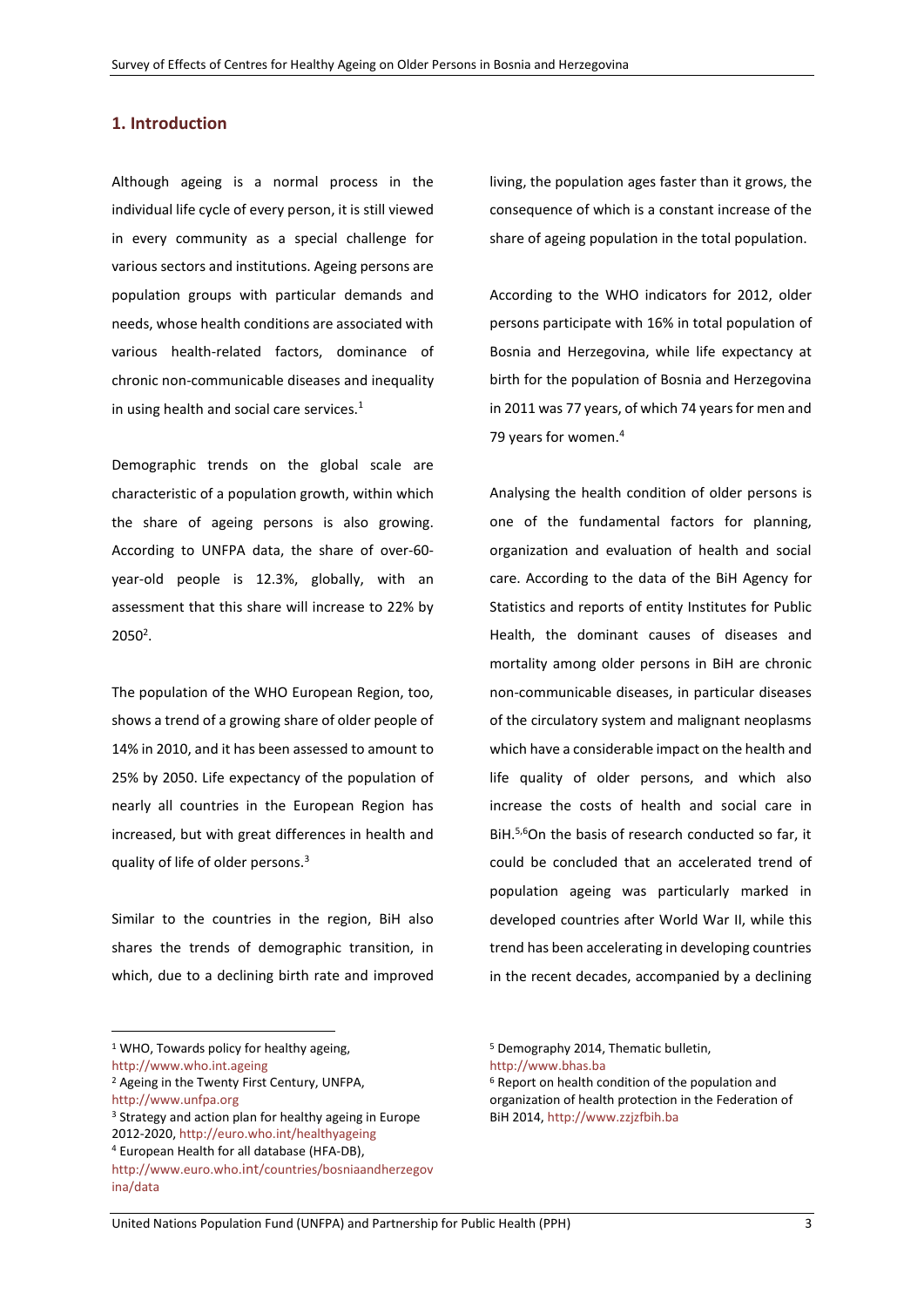fertility, which, in some countries, fell below the level required for natural regeneration of the population. The result of these trends, with United Nations support, was the adoption of the Madrid International Plan of Action on Ageing. In line with the recommendations of the Madrid International Plan of Action on Ageing and the European Social Charter, BiH – similar to other countries – is faced with the need to adopt adequate programmes for older persons in the form of a strategic framework and action plans based on intersectoral cooperation mechanisms<sup>7,8</sup>

However, while the rights in the field of health care and social protection are defined within the framework of current legislative arrangements in both entities, older persons in BiH are not recognized adequately in the laws as beneficiaries and agents of societal development. Also, there are still no systemic and intersectoral policies or strategies in BiH to respond to demographic changes and the trend of an increasing share of older persons and their specific health care and social protection needs.<sup>9, 10, 11, 12</sup>

Contrary to internationally recommended interventions for promotion of health of older persons in a community, the dominant form of addressing the needs of older persons in BiH thus far has been the institutional approach by means of older people's homes, the responsibility for which mainly lies with the responsible ministries and

<sup>7</sup> Madrid International Plan of Action on Ageing, MIPAA, <http://www.un.org./esa/socdev/ageing>

**.** 

social welfare centres, which partially participate in sharing the expenses of accommodation of the beneficiaries, with an ever present challenge of the need for accommodation which constantly surpasses the capacities of these institutions.<sup>13</sup>

The Ombudsmen for Human Rights in Bosnia and Herzegovina stress in their reports the problem of vulnerability and social alienation of a certain number of older persons in BiH due to nonexistence of a special and adequate normative framework to support older persons in the exercise of their rights. They also underlined the outreach to a relatively small number of older persons through the provision of social care to the vulnerable, who are mainly accommodated in older people's homes or other institutions, which are insufficient in number. Also,some of older people's homes function outside of the social protection system, meaning they operate on purely business terms and offer little or no protection to those older persons who are unable to cover the costs of services.

In the same report, the Ombudsmen for Human Rights in BiH indicate that there is a need to develop non-institutional forms of protecting older people and ensure their participation in social activities through programmes which would include not only institutions protecting older people but the society

<sup>8</sup> European Social Charter[, http://www.mhrr.gov.ba](http://www.mhrr.gov.ba/)  <sup>9</sup> RS Law on Health Care, RS Official Gazette, No 106/09,

[http://www.vlada.rs](http://www.vlada.rs/) <sup>10</sup> Law on Health Care of the Federation of BiH, Official Gazette of the Federation of BiH, No 46/10, [http://www.fmz.gov.ba](http://www.fmz.gov.ba/) 

<sup>&</sup>lt;sup>11</sup> Law on Health Insurance in the Federation of BiH, Official Gazette of the Federation of BiH, Nos. 30/97, 7/02,70/08, 48/11.

<sup>12</sup> Law on Rights, Obligations and Responsibilities of Patients in the Federation of BiH, Official Gazette of the Federation of BiH, No 46/10[, http://www.fmz.gov.ba](http://www.fmz.gov.ba/) <sup>13</sup> Caritas analysis of the condition of older persons in need[, www.carbkbih.org](http://www.carbkbih.org/)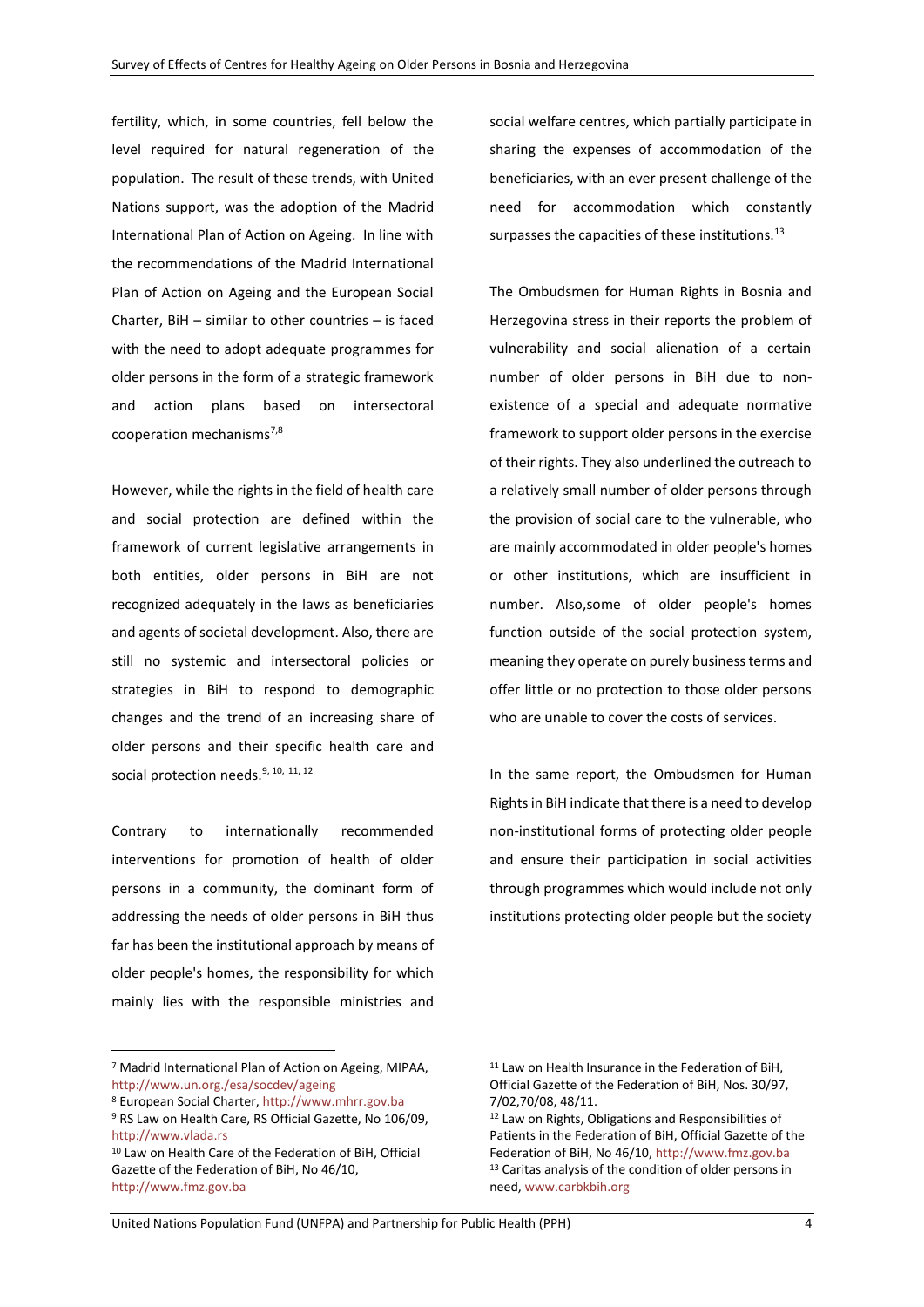as a whole, to prevent and reduce social isolation and discrimination against older persons. 14

In terms of promotion of older persons' health in the communities in BiH, an important step was made with the implementation of the project entitled "Promotion of Networks for Healthy Ageing", which was supported financially in 2009 by the "Social Transformation Programme (Matra)", of the Ministry of Foreign Affairs of the Netherlands. The project was implemented by the Stichting Yanos Public Health from the Netherlands and the NGO Partnership for Public Health from Bosnia and Herzegovina, together with the Stichting Zorgbeheer De Zellingen from the Netherlands.<sup>15</sup>

As part of this project, first Centre for Healthy Ageing (CHA) was opened in the Municipality of Novo Sarajevo. The work of the Centrewas based on the strengthening of health-related selfprotection, improvement of the quality of life and active engagement of older persons in the community, delay or prevention of institutional accommodation in older people's homes and promotion of partnerships with families and health and social workers with a view to promoting health of older persons in the community.

With a view to responding adequately to health and social needs of older persons, the CHAs use in their work multidisciplinary teams of professionals in various disciplines and volunteers with various professions, skills and knowledge. Rendering services in the field of health care and social protection, such as health education, information dissemination, individual counselling, group work such as art and culinary activities, participation in clubs and promotional campaigns in the community, and occupational therapies, the CHAs represent a model for promoting health and quality of life for ageing people, which makes an informed contribution to the promotion of the health of the population and elimination of wasteful and improper use of health care and social protection.

In cooperation with various institutions and professionals in various disciplines, the CHAs organize lectures and educational workshops for their beneficiaries on a daily basis, with the topics which are relevant from the health-social aspects of ageing, health risk factors, such as nutrition, physical activity, addiction diseases, mental health,  $etc.<sup>16</sup>$ 

After the first CHA was opened in Bosnia and Herzegovina, and based on the experience collected in its work as a model for promotion of health of older persons in a community, UNFPA has so far provided support for opening of two new CHAs in Bosnia and Herzegovina, in cooperation with the NGO Partnership for Public Health. At the time of writing this report, the following new CHAs were opened: CHA Velešići and CHA Centre in Sarajevo; CHA in Domaljevac-Šamac, CHA in Modriča, and CHA in Tuzla.

The work of the UNFPA on the activities of promoting health of older persons in BiH is based on the conclusions of the International Conference on Population and Development and the Madrid International Plan of Action on Ageing from 2002, aimed at promoting health and wellbeing in old age

**.** 

<sup>14</sup> Special report on the condition of human rights of older persons in BiH, 2010 [www.obmudsmen.gov.ba](http://www.obmudsmen.gov.ba/)

<sup>15</sup> Partnership for public health[, http://www.pjz](http://www.pjz/) <sup>16</sup> CHA Sarajevo, [http://www.zdravostarenje.ba](http://www.zdravostarenje.ba/)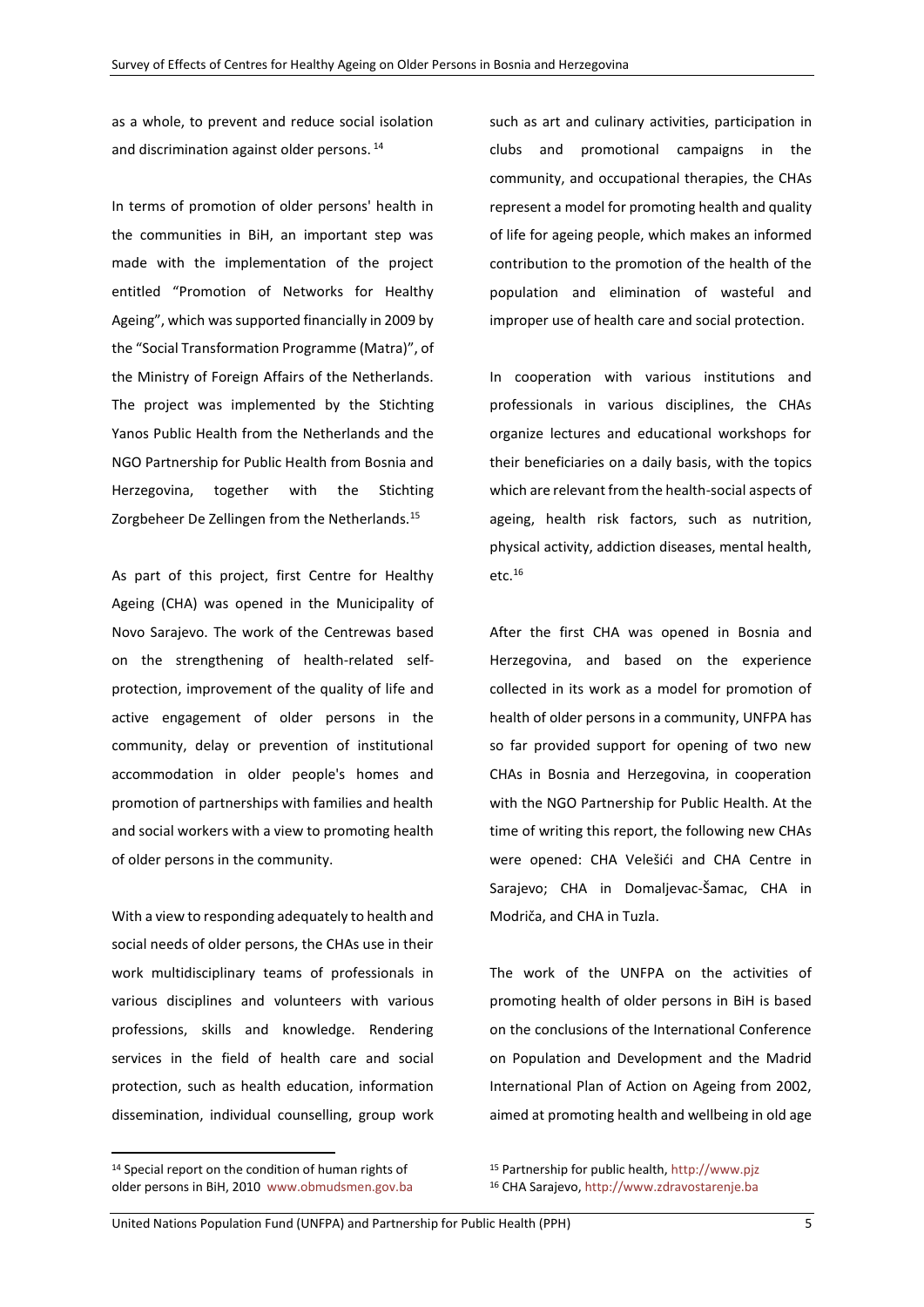and ensuring and enabling an environment conducive to supporting older persons. <sup>17</sup>

The UNFPA in BiH also supports government institutions in the development of strategies for older persons, which will be aligned with the Madrid International Plan of Action on Ageing. Upon a request of the Ministry of Human Rights and Refugees of Bosnia and Herzegovina, in accordance with the UNFPA Programme for Bosnia and Herzegovina and in cooperation with the UN DESA and many other ministries and NGOs in Bosnia and Herzegovina, the UNFPA initiated drafting of Guidelines for Development of Social Policies to be used for drafting entity-level strategies and Brčko District strategy for older persons.<sup>18</sup>

#### **2. Purpose of survey**

The basic purpose of this survey is to compile and calculate indicators on the effects and impact of CHAs on health and life quality of their beneficiaries in support of defining benchmarks for systemic interventions to promote health of older persons in Bosnia and Herzegovina.

The data collected in this survey should serve as scientifically founded arguments for disseminating information to the broader public, professionals in various disciplines and relevant institutions, and for promoting further the CHAs as a model for promotion of health of older persons in the communities in Bosnia and Herzegovina.

## **3. Tasks for survey**

- Comparative analysis of assessments of health and life quality of the beneficiaries of CHA services and older persons who are not beneficiaries of CHA services;
- Assessment of impact of CHAs on health and life quality of older persons with a focus on the

knowledge and behaviour related to health risks, self-perception of health and life quality, using health care, promotion of health of older persons in the community, and knowledge and practices related to their sexual health.

<sup>17</sup> UNFPA in BiH, [www.unfpa.ba/bih/programskekomponente](http://www.unfpa.ba/bih/programskekomponente) 

**.** 

<sup>18</sup> UNFPA in BiH, [www.unfpa.ba/bih/populacijskeirazvojnestrategije](http://www.unfpa.ba/bih/populacijskeirazvojnestrategije)

United Nations Population Fund (UNFPA) and Partnership for Public Health (PPH) 6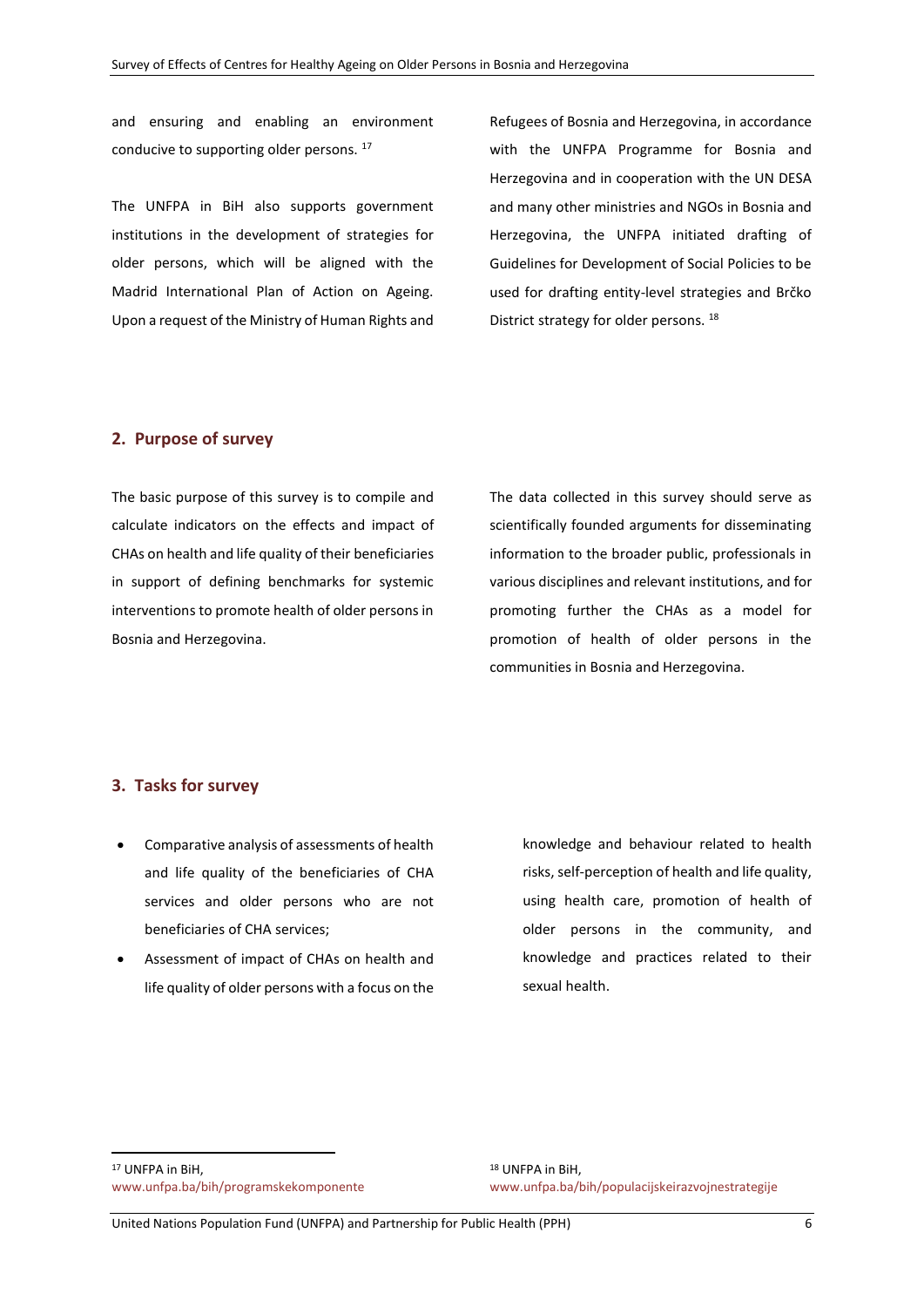## **4. Methodology of survey**

#### **4.1. Type of survey**

The methodology of the survey was developed in accordance with the principles of the Helsinki Declaration, adopted by the 18th World Assembly of the World Medical Association held in June 1964 in Helsinki, which represents a series of ethical recommendations to be used when conducting population research. The survey was conducted as a comparative, descriptive and analytical study of the quantitative type, with the use of the KAP methodology, based on the analysis of knowledge, attitudes and behaviour practices of older persons.

Methodologically, the survey was conceived in such a way as to enable collection of data which has the significance of professional arguments in the drafting of strategic papers for the promotion of health and life quality of older persons, and the promotion of the CHA network concept in Bosnia and Herzegovina. The research utilized the survey technique in the form of a face-to-face interview with the respondents. This method of collecting data is still the best when one wants to minimize the number of unanswered questions and maximize the quality of collected data, and when one wants to research topics which are sensitive for the observed group of respondents.

## **4.2. Survey sample**

The survey was conducted on a representative sample consisting of respondents who were beneficiaries of CHA services on the territory of the Municipality of Novo Sarajevo and Municipality of Modriča, aged 60 and over (main sample) and a representative sample of the inhabitants of the Municipality of Novo Sarajevo and Municipality of Modriča, aged 60 and over, who were not beneficiaries of CHA services (control group of respondents).

This survey covered a total of 402 respondents, of whom 214 were beneficiaries of CHA Novo Sarajevo and CHA Modriča services and 188 beneficiaries were in the control group of respondents.

#### *4.2.1. Design of sample*

For the purposes of this survey, two different sample designs were prepared: one for the selection of CHA beneficiaries (experimental or Group C) and the other for the selection of respondents who were not beneficiaries of CHA (control group or group K).

The sample framework were the databases of CHA beneficiaries from the two target municipalities (Novo Sarajevo and Modriča) which contained data on the names and surnames, sex, date of birth, municipality of residence, address, telephone number, number of household members, diagnosis of disease and date of membership. The sample for the selection of beneficiaries was a systematic onestage random sample. Age and sex were used as ancillary variables in the systematic selection of the beneficiaries, which insured allocation of selected units in the same proportion as in the beneficiary population in each target municipality individually. The systematic random selection of the units ensured equal probabilities for sample selection for each unit from the population.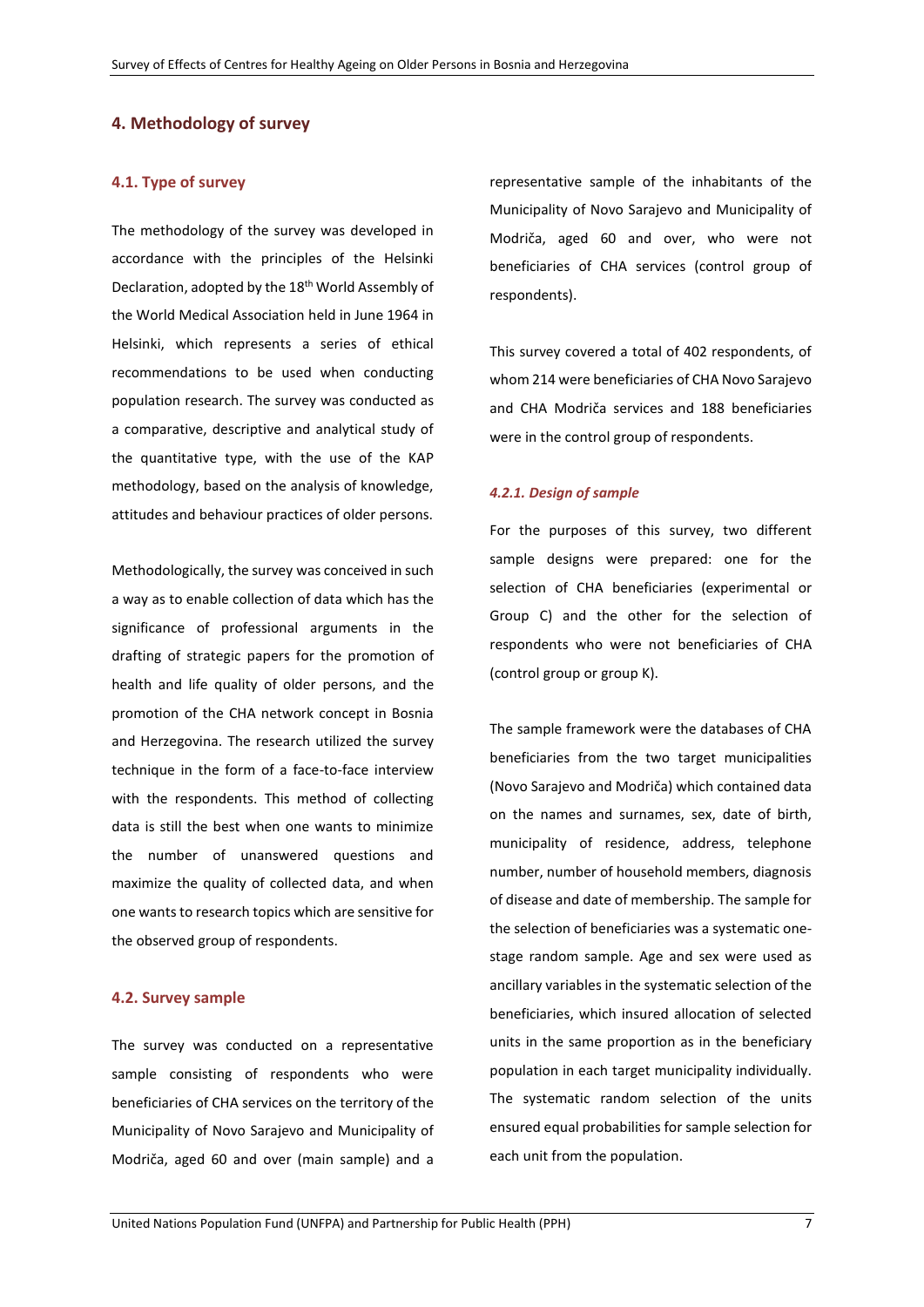Since there is no updated sample framework for selection of non-beneficiaries of CHA (control group), the main sample of households and their members from the target municipalities was used as provided by the BiH Agency for Statistics in June 2009. The sample for the selection of the respondents in the control group was a two-stage stratified random sample. The first stage of the sample selection was selection of census circles into the main sample using the method of simple random sampling within the initial strata. The initial strata were created by means of a crossclassification of the entities and the Brčko District in BiH (F BiH, RS and Brčko District of BiH) and the type of settlements (urban and rural). In this way, 6 initial strata were created. In the second stage, the respondents from the target municipalities were selected using the method of systematic random sampling. Age and sex of the respondents were used as ancillary variables in the systematic selection of the non-beneficiaries of CHAs. In this way, equal probabilities of the selection for each sample unit from the second selection stage were ensured.

#### **4.3. Survey tools**

**.** 

For the purposes of this survey, a questionnaire was designed in accordance with the recommendations contained in the relevant documents of government institutions and NGOs involved in interventions of protecting health of older persons in Bosnia and Herzegovina as well as research instruments of relevant international organizations used in similar population research. 19,20,21,22

For the purposes of this survey, a structured questionnaire was designed, which offered open and closed type questions with the use of the Likert scale of assessment (See Section "Appendices" at the end of the Report).

The questionnaire consisted of 80 questions in total, formulated through the following modules:

- **A** General data, demographic and socioeconomic characteristics (questions 1-10),
- **B** Assessment of health and quality of life (questions 11-24),
- **C** Health risks (questions 25-36),
- **D** Using health care (questions 37-52),
- **E**  Promotion of health of older persons in the community (questions 53-71), and
- **F**  Sexual health (questions 72-80).

The following questions were included within the module:

- A) *General data, demographic and socioeconomic characteristics* (sex, age, employment status, marital status, family members and income),
- B) *Assessment of health and quality of life*  (assessment of health condition, satisfaction with the quality of life, daily habits, perception of family relations and

Bosnia and Herzegovina 2011/2012, Agency for Statistics of BiH, available at[: http://www.bhas.ba](http://www.bhas.ba/) <sup>22</sup> Ageing and sexual health. Entre Nous No. 77, WHO Regional office for Europe,2013, available at: <http://www.euro.who.int/en>

United Nations Population Fund (UNFPA) and Partnership for Public Health (PPH) 8

<sup>19</sup> CHA Sarajevo[, http://www.zdravostarenje.ba](http://www.zdravostarenje.ba/)  <sup>20</sup> Study of condition of health of the population in the Federation of BiH 2012[, http://zzjzfbih.ba](http://zzjzfbih.ba/) <sup>21</sup> Multiple Indicator Cluster Survey (MICS) and Millennium Development Goals (MDG) Indicators for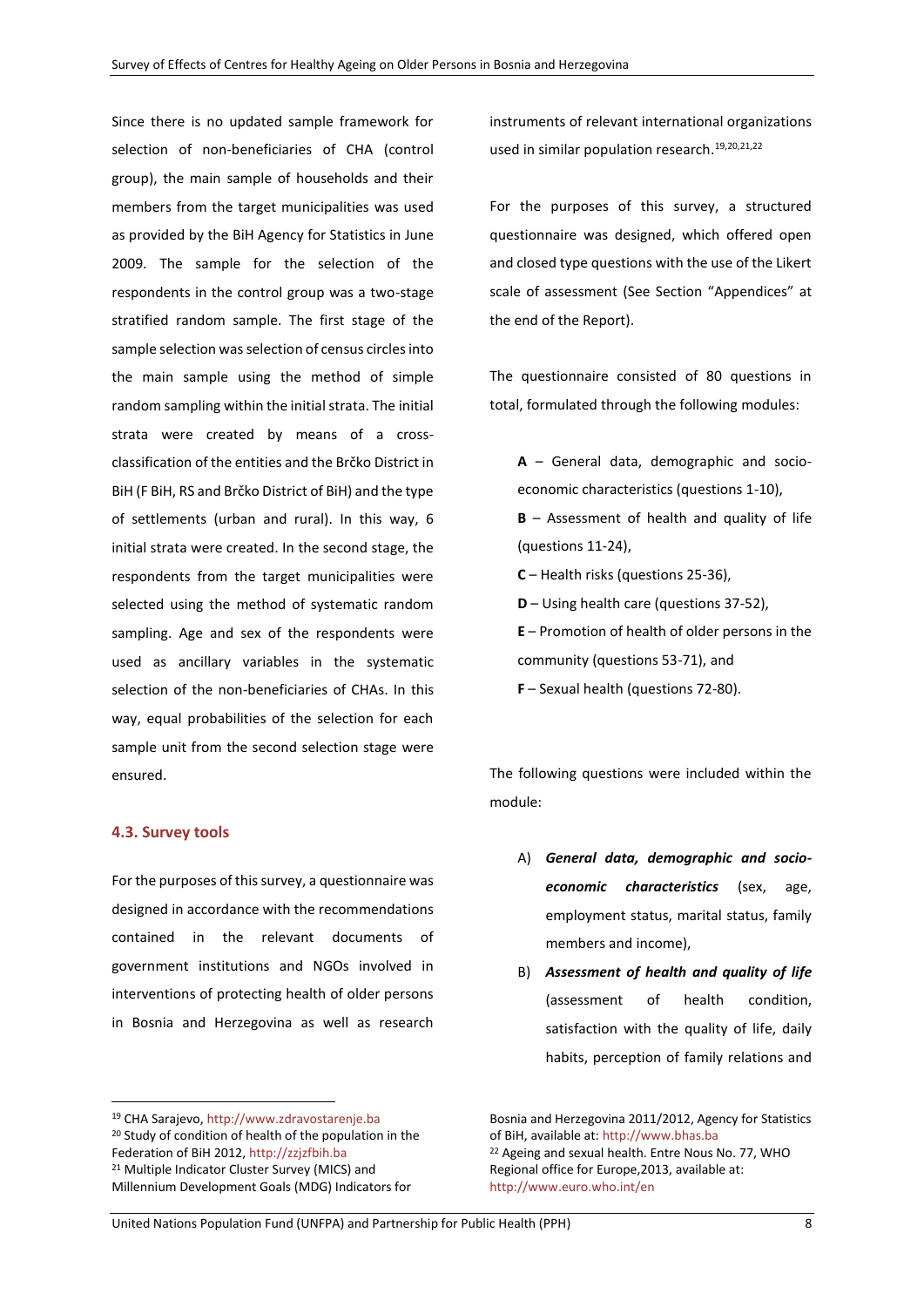social interaction, exposure to violence and injury),

- C) *Health risks* (knowledge, attitudes and practices related to health, nutrition, physical activity, smoking and use of alcohol),
- D) *Using health care* (health insurance, access to health care, using preventive health care and satisfaction with the adjustment of health care to the needs of older persons),
- E) *Promotion of health of older persons*  (perception of the society's concern for the needs of older persons, assessment of intergenerational solidarity, perception of CHA role in the health of older persons, satisfaction with CHA services and proposals for improvement of CHA work), and
- F) *Sexual health* (sexual activity and knowledge about sexually transmitted diseases).

#### *4.3.1. Piloting the questionnaire*

With a view to collecting comments and suggestions for the improvement of the content and the concept of the questionnaire, before the commencement of the survey, the questionnaire was piloted on a sample of 15 CHA Novo Sarajevo beneficiaries. During the piloting, CHA beneficiaries gave suggestions related to the order of the modules of questions, comprehension of the questions and offered answers and the time required to fill in the questionnaire. This was taken into consideration in the preparation of the final questionnaire and organization of the survey activities.

#### **4.4. Work on the survey**

## *4.4.1. Selection and training of interviewers for fieldwork*

For the purposes of this survey, a total of six interviewers were hired (of whom four for Novo Sarajevo and two for Modriča). Interviewer selection was performed on the basis of age, highest level of education, prior experience in similar population surveys, recommendations from previous jobs, experience in work with older persons, voluntary work and activities of intergenerational solidarity, predisposition for teamwork, good organizational skills, communication skills and knowledge of the geographic area in which the survey is conducted. In the process of selecting the interviewers, sex structure was also taken into account.

After the applications and short biographies of the candidates were received by the NGO Partnership for Public Health (PPH), the selection of the persons responsible for the survey work was made by the chief researcher with the assistance of the members of the research team in Sarajevo and Modriča, as well as representatives of the PPH and UNFPA.

The selected interviewers took part in a one-day training in conducting the survey where they familiarized themselves with the concept and goals of the survey, methodology of the survey, sample and techniques of work on the ground and the survey questionnaire. The trainers were the chief researcher and members of the research team, with the assistance of the PPH and supervision of the UNFPA representative. The interviewers were given respondent lists for whom they were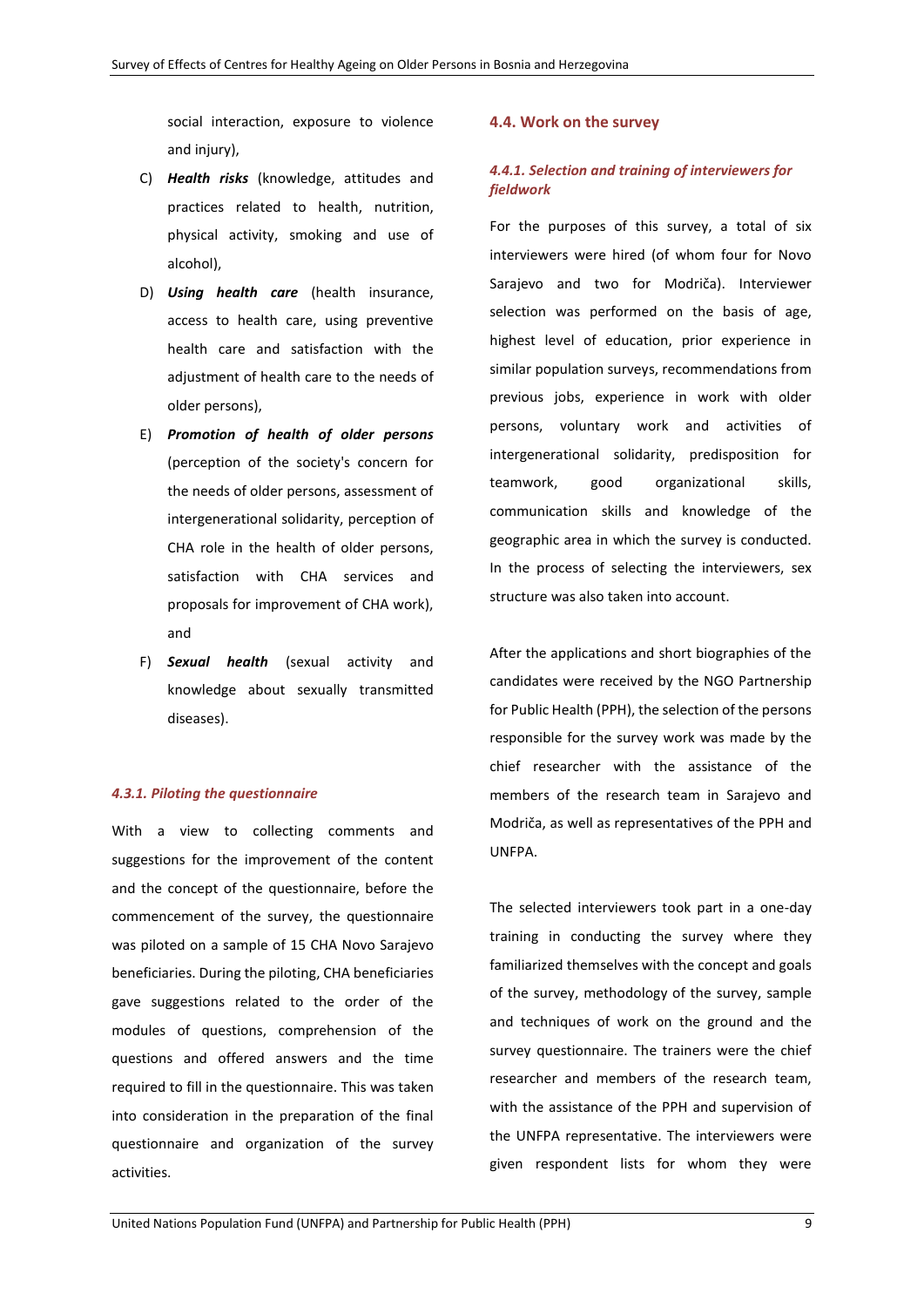responsible as well as survey documentation (questionnaires and a form of a logbook for daily records during the survey).

In order to ensure objectivity and impartiality and because of some sensitive questions for the interviewers, the interviewers who did not have working/volunteering experience in the centres were selected for the group of respondents who were CHA Novo Sarajevo and CHA Modriča beneficiaries.

#### *4.4.2. Control and supervision in the field*

Two supervisors who were also members of the research team were selected to monitor the work of the interviewers in the field. Assistance and help in the supervision were also provided by NGO PPH representatives. The controllers were responsible for monitoring the work of the interviewers, dynamics of the interviewing and the quality of filled questionnaires before they were entered in the database.

#### *4.4.3. Procedure of interviewing*

The collection of data was completed in the period between 9<sup>th</sup> and 30<sup>th</sup> of November 2015 for both groups of respondents in the CHA Novo Sarajevo and CHA Modriča. The respondents who were CHA beneficiaries were interviewed on the premises of the CHA at the times when they were most available considering their daily routine. To respect the principle of confidentiality and anonymity, the interviewing did not take place in shared rooms/assembly room, but special rooms were selected for the interviews. The participation of the respondents in the research was on a voluntary basis. If the interviewers received information that

a certain CHA beneficiary who was in the sample would not be available at the time of the interviewing, they had an option to replace them with an appropriate beneficiary from the reserve list.

The respondents of the control group were interviewed in their homes, at the times when they were most available according to an assessment made by the interviewers. The interviewers received lists with names and surnames of the respondents who were in the sample, addresses, number of household members, and telephone numbers if it was available in the main sample. In case of unsuccessful contact, the interviewers had an obligation to try to contact the respondent at least three times before replacing him or her with another respondent from the reserve list. Because of the principle of confidentiality and anonymity, the interviewing of the respondents did not take place in the shared rooms in the apartments/houses where all household members gather, but a separate room was selected for the interview.

#### **4.5. Entering and processing data**

#### *4.5.1. Data entering*

Data entering was implemented in Excel and was organized in two locations (Sarajevo and Modriča as the localities in which the survey was conducted). Excel tables were prepared in the form of data matrices with the dimensions n x k, where n was the number of units in the sample, and k was the number of variables in the questionnaire. Each sample unit had its unique ID number and for each variable in the questionnaire the modalities were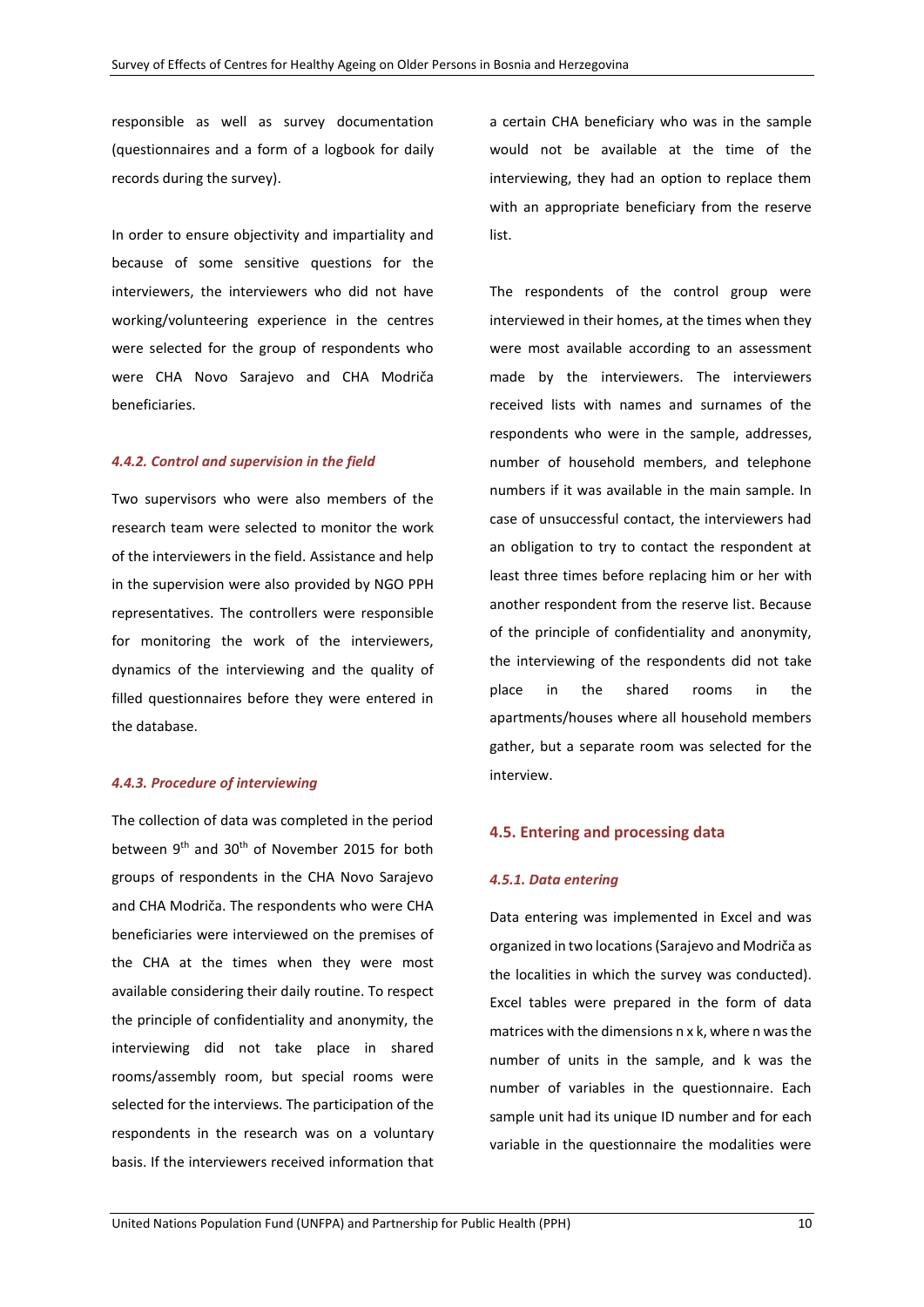coded in the way which enabled straightforward data entries.

Before the entering of the data, a short training was organized for the persons responsible for data entering within the one-day training for interviewers with a view to familiarizing them with the administrative procedures of data entering and processing. After the entering of the data, they were transferred to the SPSS database which was prepared for data validation, i.e. descriptions of all variables and their modalities were entered.

In the next stage, the data was edited and several errors in the collection/entering were rectified, and the missing data was imputed (mainly by such answers as "refuses to answer or does not know the answer" or by a logical value ensuring consistency with the answers to other questions.

#### *4.5.2. Data processing*

Data processing was carried out using the methods of descriptive and inferential statistical analysis. The descriptive statistical analysis was performed by means of a description of frequency distribution and making of cross tables of a certain number of variables defined in the questionnaire, such as the socio-economic status in relation to one's own perception of health and quality of living in relation to the exposure to the risk factors and using health care services by older persons. Besides, various graphic representations of statistically most important variables were also made.

A considerable part of the statistical analysis was made using the method of inferential statistics or statistical conclusion with an intention to encompass the analysis of relations between older persons using CHA services and those who are not, with a view to emphasizing the role and impact of CHA services on the promotion of health of older persons. For this purpose, the appropriate statistical tests were used:

- $\bullet$   $\chi^2$  association or independence test,
- Mann-Whitney U-test,
- Kruskal-Wallis test, and
- T-test for independent samples.

#### **4.6. Survey management**

In cooperation with the UNFPA, the following research team was formed for the preparation and implementation of the activities, and for supervision and evaluation of all segments of the survey:

- Chief researcher and research team manager (Dr Aida Ramić-Čatak),
- Assistant to chief researcher (Dr Stela Stoisavljević),
- Consultant for preparation of the sample and the database for data entering and processing and statistical analysis (Edin Šabanović),
- Consultant for survey methodology and statistical analysis of data (Gorana Knežević)
- Support in the implementation of the survey PPH (Sejdefa Bašić-Čatić).

#### **4.7. Limitations of the survey**

When interpreting the results obtained in this survey, one should take into consideration certain limitations, which were elaborated in the preparation of the survey methodology.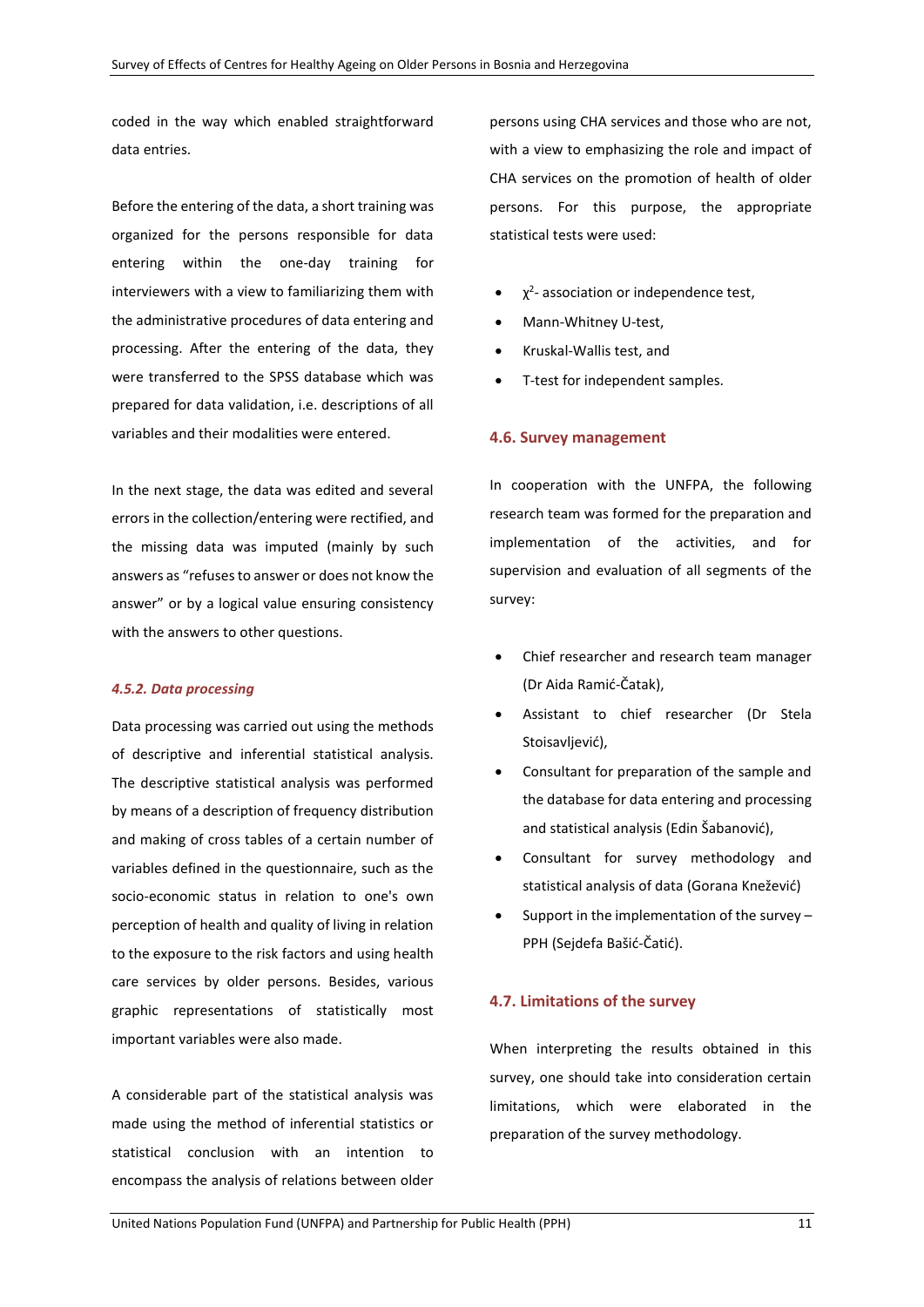Primarily, the limited number of respondents in the sample which was defined in relation to the current number of beneficiaries of the CHAs in only two locations, in Sarajevo and Modriča, which leaves this survey without the argument of being a population research representative for the whole area of BiH.

The results obtained should also be analysed considering the evident differences in the sex structure of the C and K groups of respondents, or beneficiaries and non-beneficiaries of CHA services. There is a considerable difference between the respondents in terms of their sex representation,

where Group C has a considerably higher number of women, while Group K is equal by sex.

And finally, the results obtained through this survey should be primarily interpreted with a focus on the similarities and differences in the responses of the respondents in relation to whether they are beneficiaries of the CHAs or not (C and K groups), which satisfies the basic goal of the survey  $-$  to collect indicators on the effects and impact of CHAs on health and quality of life of their beneficiaries in support of defining benchmarks for systemic interventions to promote health of older persons in Bosnia and Herzegovina.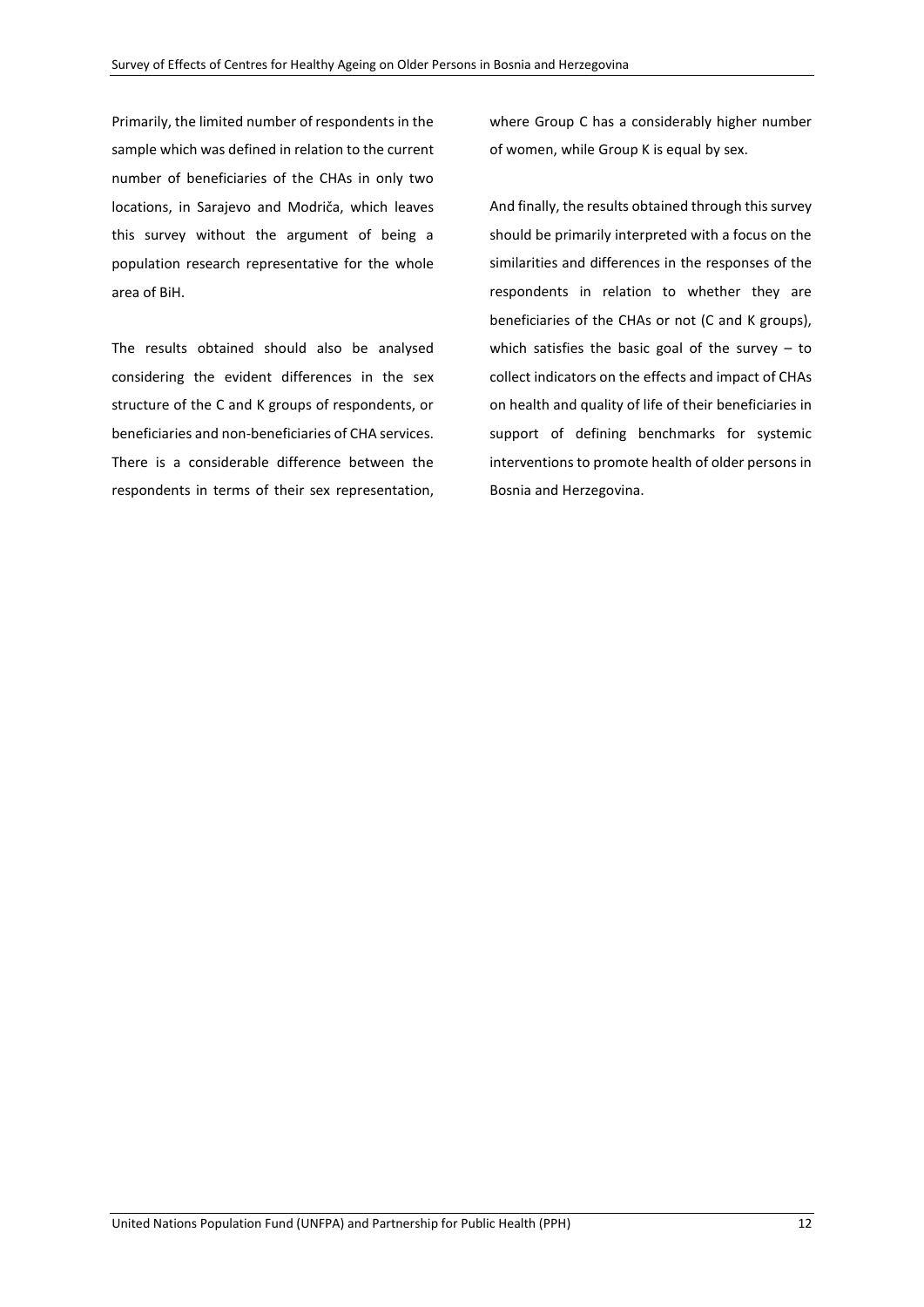## **5. Results of the survey**

## **5.1. General, demographic and socioeconomic characteristics**

A total of 402 respondents participated in the survey, of whom 214 respondents were CHA beneficiaries (hereinafter: Group C) and 188 respondents who were not CHA beneficiaries as a control group (hereinafter: Group K).

With regard to the sex structure, 60% of the respondents were women and 40% were men.

Differences in respondents' sex structure in some localities of the survey are recorded. Women dominated in the CHA Novo Sarajevo with 76%

*Graph 2. Respondents' sex structure by survey locality* 



compared to the CHA Modriča, where women accounted for 48% of respondents.



**Men** Women

The collected data was the basis for an examination of a hypothesis of independence of the sex structure of the respondents who were beneficiaries of CHA services and respondents of the control group. There is a considerable

difference between the respondents by sex, where Group C has a considerably higher number of women, while Group K was equal in terms of sex structure<sup>23</sup>.

1

## *Graph 1. Respondents' sex structure*

<sup>23</sup> (χ2=11.575; p=0.001<0.05)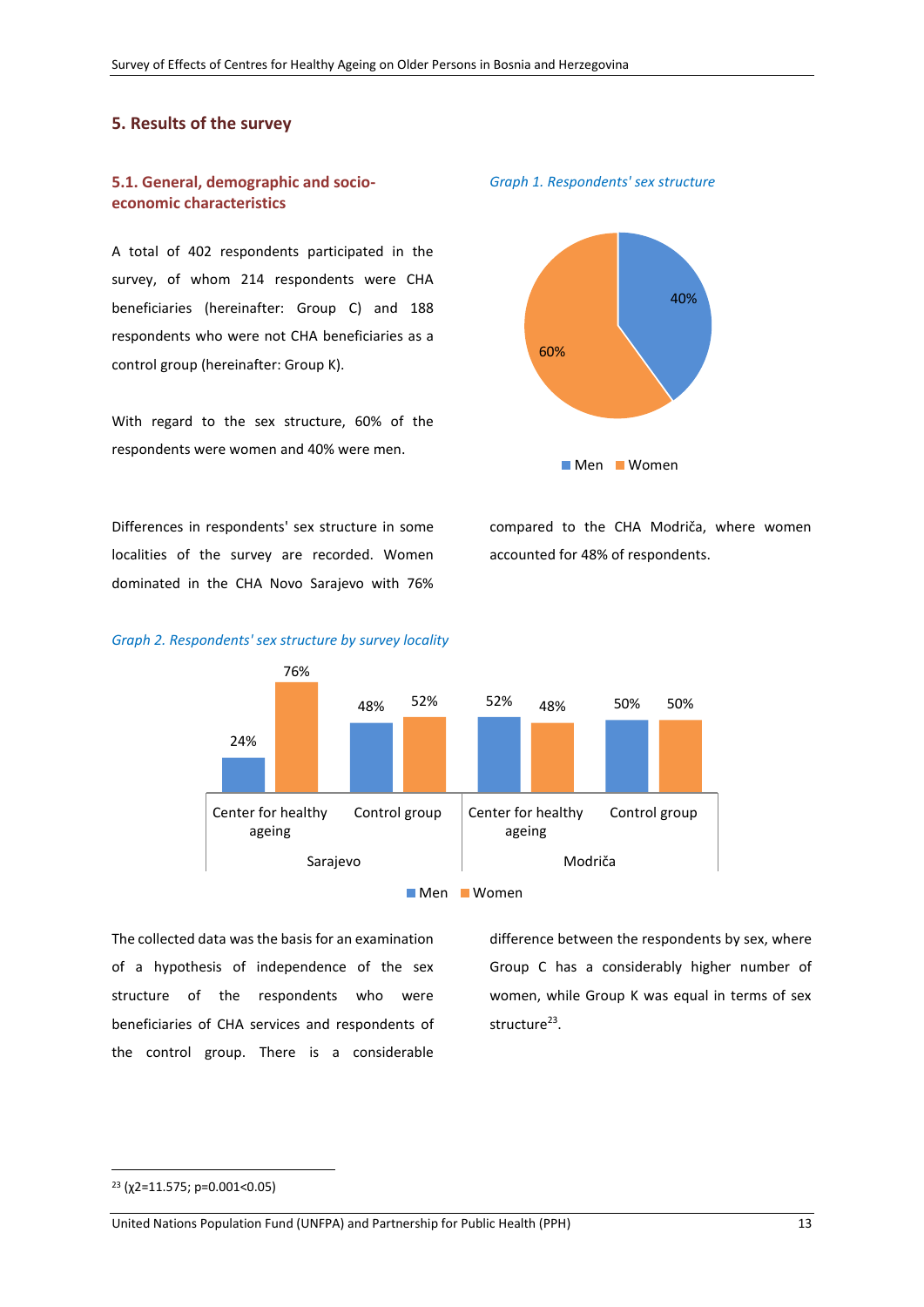The research encompassed older persons aged 60 and over. In the analysis of the age and sex structure of the respondents it was noted that the

largest number of men and women in the research was in the 65-69 year age group.



## *Graph 3. Respondents' age and sex structure*

In terms of the education structure, Group C and Group K respondents differed in terms of the level of highest education attainment, where Group C respondents had a higher level of education in relation to the Group K respondents (a larger number of Group C respondents completed a

secondary school or a post-secondary school compared to Group K, whose respondents dominated in the completion of primary school or said that they had not attained any education level).<sup>24</sup>

#### *Graph 4. Highest education level, by respondent group*



<sup>24</sup> (χ2=14.868; p=0.011<0.05)

1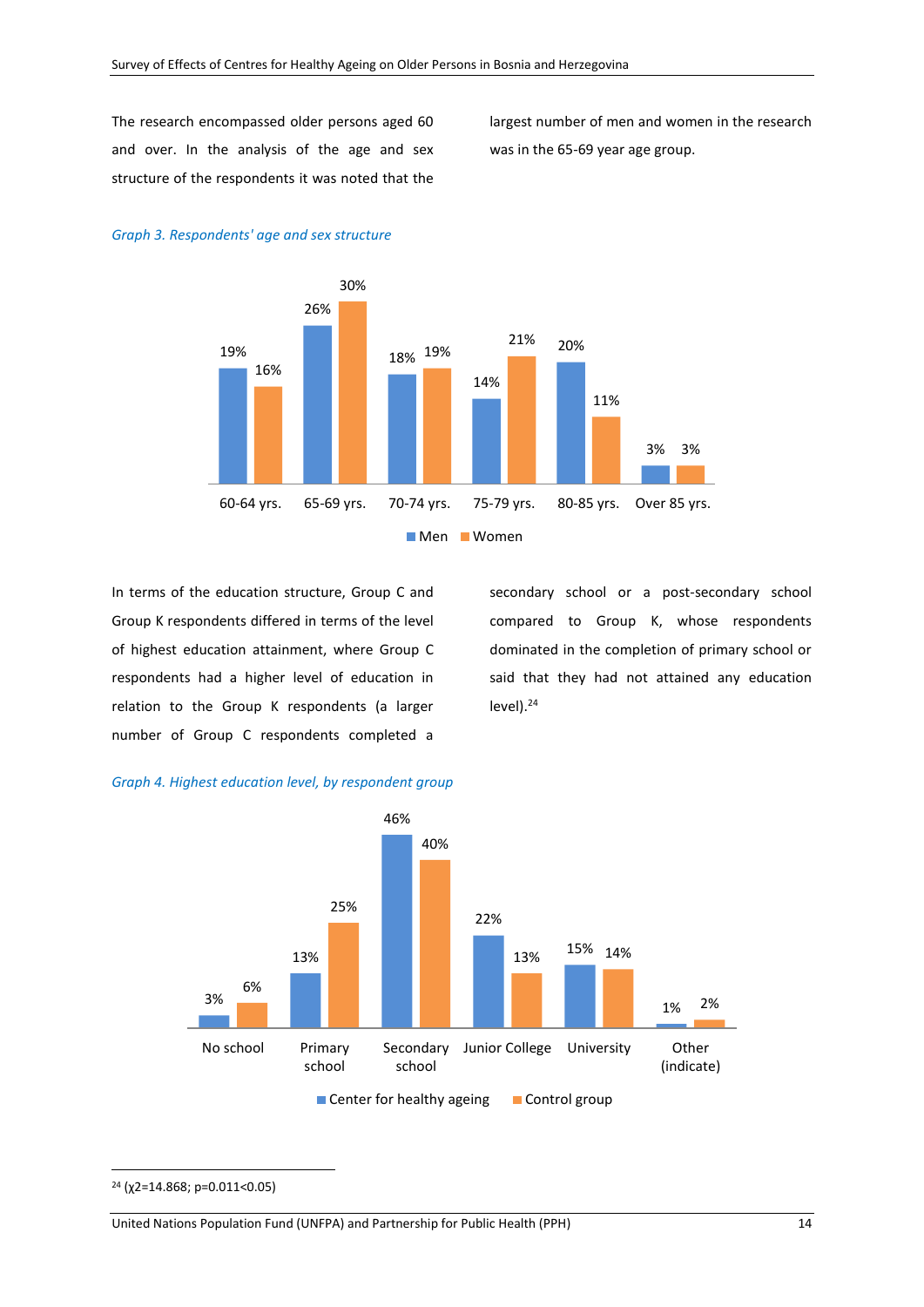With regard to the employment status, pensioners dominate in Group C (93%) compared to 75% in Group K. There are considerably more housewives

*Graph 5. Employment status, by respondent group* 

in Group K (12%) compared to Group C (3%). Also, there are more employed persons in Group K (6%) compared to Group C (2%).<sup>25</sup>



Group C and Group K respondents differ in their marital status. Group C has more widowers/widows, while Group K has more married persons<sup>26</sup>.



## *Graph 6. Marital status, by respondent group*

Group C and Group K respondents differ in terms of the number of members of the households they live in. Group C has more persons who live in single-member households, compared to Group K respondents<sup>27</sup>.

<sup>26</sup> (χ2=14.747; p=0.005<0.05)

**.** 

<sup>27</sup> (χ2=36.130; p=0.000<0.05)

United Nations Population Fund (UNFPA) and Partnership for Public Health (PPH) 15

<sup>25</sup> (χ2=25.315; p=0.000<0.05)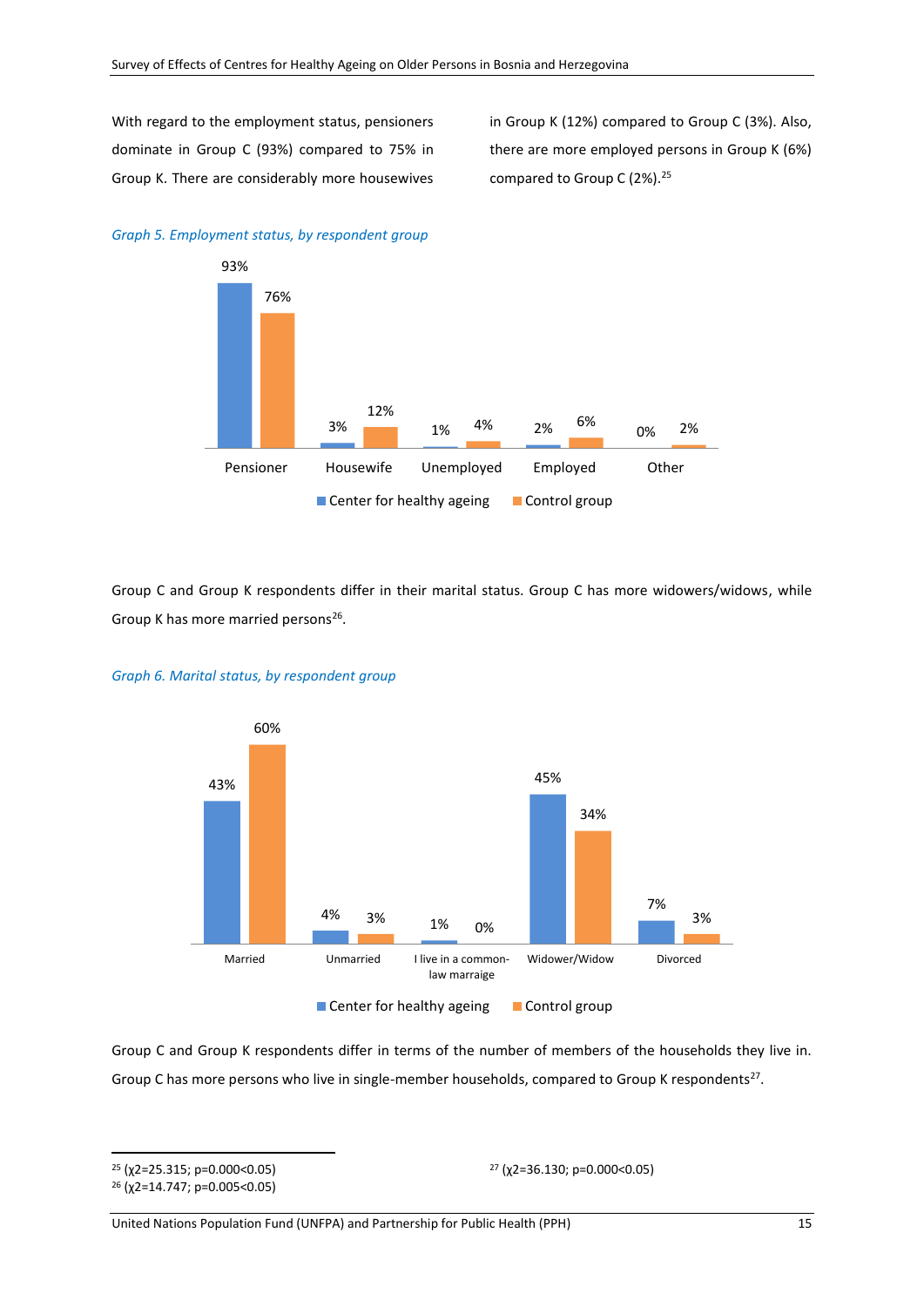## *Graph 7. Household structure, by respondent group*



The largest number of the respondents (37.9% in Group C and 37.2 in Group K) declared monthly incomes between BAM 300 and 599, while 30.8% in Group C and 28.2% in Group K declared incomes

ranging between BAM 600 and 999, so a conclusion can be drawn that respondents of Group C and Group K do not differ in terms of household income<sup>28</sup>.



## *Graph 8. Respondents' monthly incomes*

1

<sup>28</sup> (χ2=8.466; p=0.132>0.05)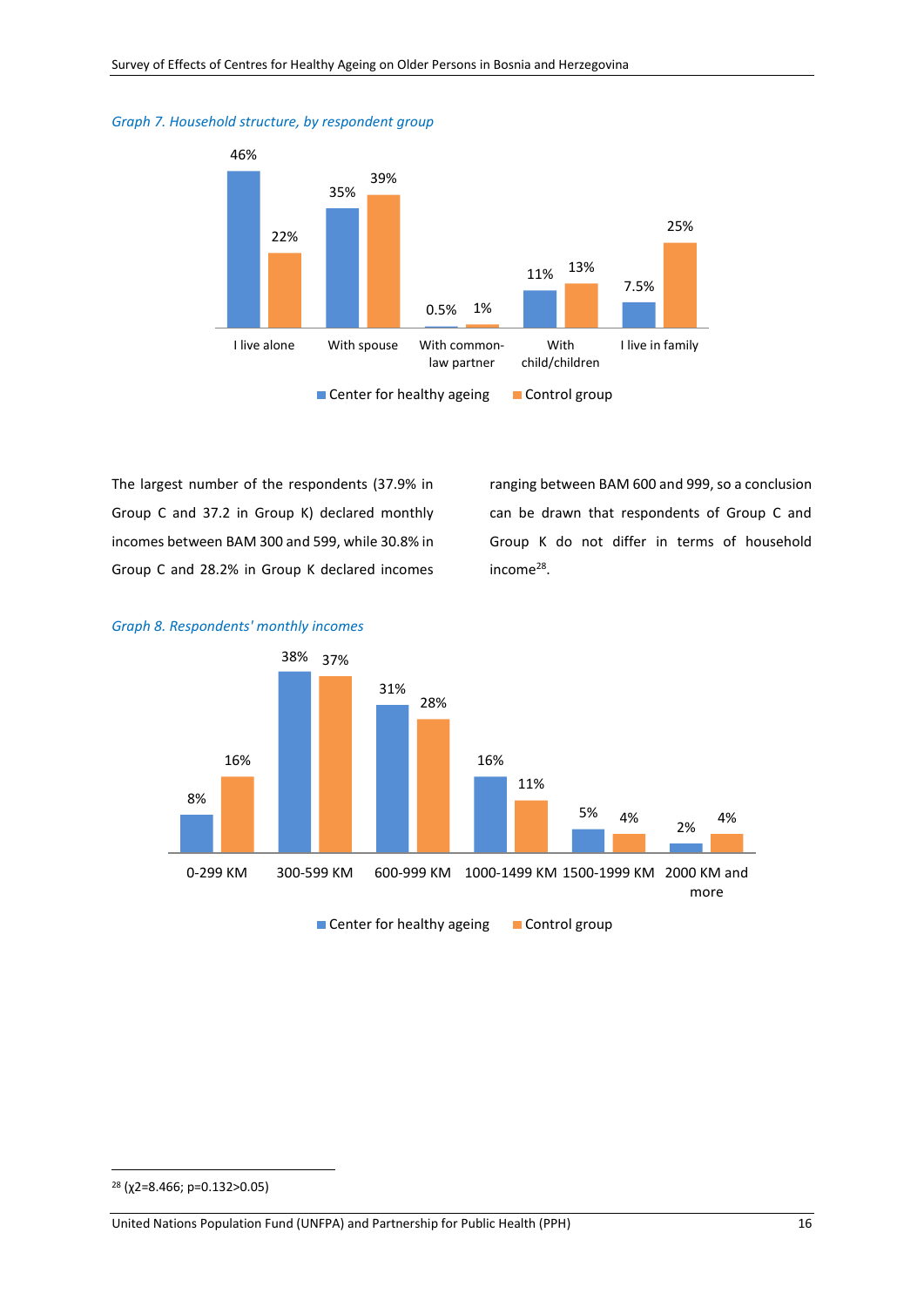#### **5.2. Health and quality of life**

In terms of health self-assessment, considerable differences are recorded between respondents in Group C and Group K. Since a higher value of

response modality concerning this question meant better health (4-very good to 1-very bad), Group C respondents assessed their health to be considerably better than the self-assessment of health by respondents of Group K<sup>29</sup>.



#### *Graph 9. Health assessment, by respondent group*

With regard to health self-assessment in relation to sex, considerable differences are recorded where men in Group C assessed their health considerably better than men in Group  $K^{30}$ .

#### *Graph* 10. *Health assessment, by respondent group – men*



|                           | CONCETTON HOURING USONS | <b>COLLED</b> SLOUP |
|---------------------------|-------------------------|---------------------|
| $\Box$ Very bad           |                         | 12                  |
| ■ Bad                     | 10                      | 20                  |
| $\blacksquare$ Good       | 34                      | 46                  |
| $\vert$ Very good $\vert$ | 20                      | 13                  |

<sup>&</sup>lt;sup>29</sup> (U= 15,157.000; p=0.000<0.05) <sup>30</sup> (U= 2384.00; p=0.008<0.05)

1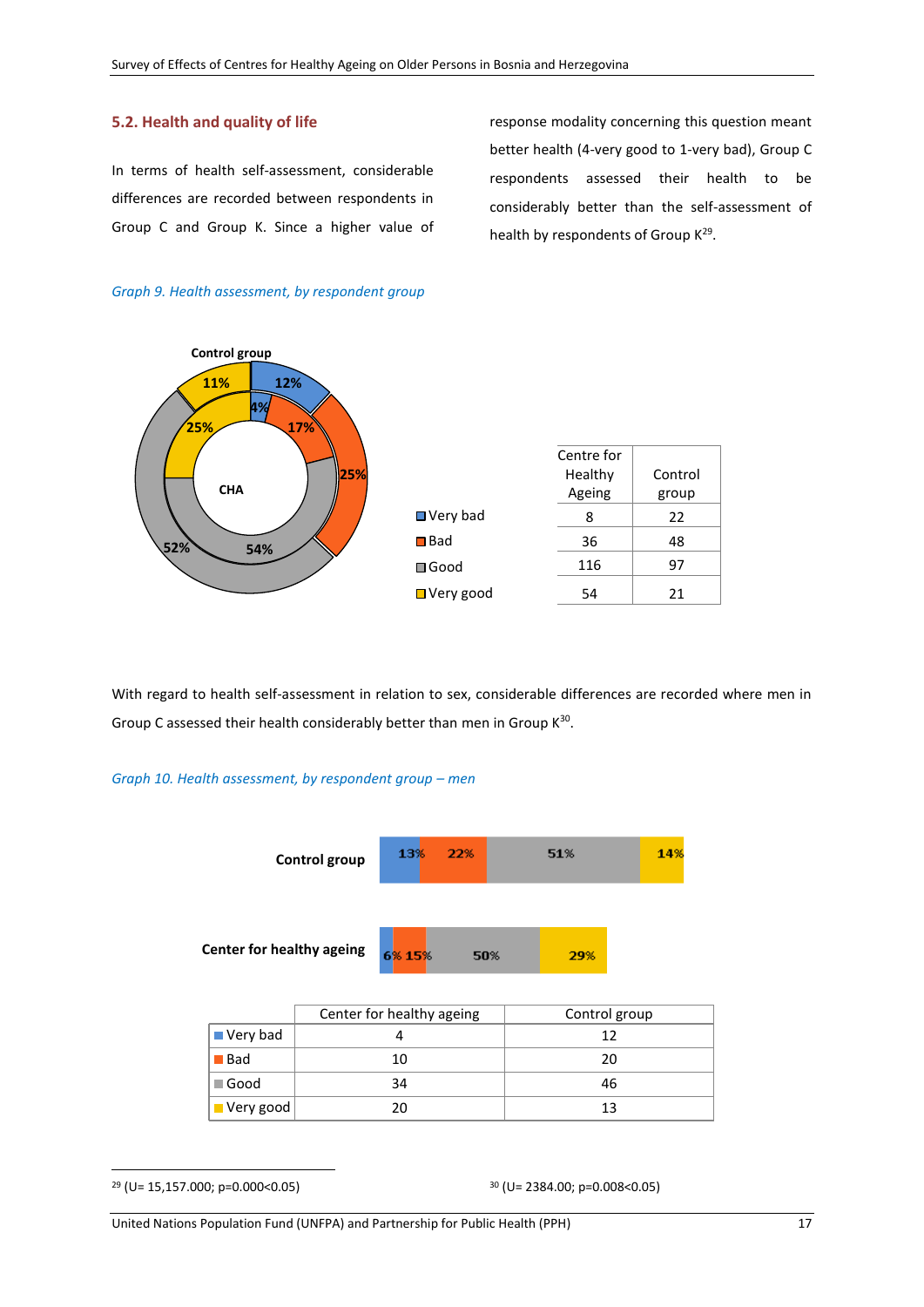Considerable differences are recorded in women, too, in terms of their self-assessment of health, where women in Group C assessed their health

considerably better compared to the selfassessment of health by women in Group  $K^{31}$ .

## *Graph 11. Health assessment, by respondent aroup – women*



|                          | Center for healthy ageing | Control group |
|--------------------------|---------------------------|---------------|
| ■ Very bad               |                           | 10            |
| ∎Bad                     | 26                        | 28            |
| ⊩Good                    | 82                        | 51            |
| $\blacksquare$ Very good | 34                        |               |

## **5.3. Social interactions and inclusion**

In the assessment of social interactions and quality of life of older persons, an important indicator is

how much of their time the respondents spend alone. In terms of the time the respondents spend alone, there are no considerable differences between the respondents in Group C and Group  $K^{32}$ .

#### *Graph 12. Respondents who spend their time mostly alone, by respondent group*



Also, there are no significant differences between men<sup>33</sup> and women<sup>34</sup> in Group C and Group K in terms of the time they spend alone.

<sup>31</sup> (U= 2384.00; p=0.008<0.05)

**.** 

<sup>32</sup> (U=18315.000; p=0.093>0.05)

<sup>33</sup> (U= 3002.000; p=0.720>0.05) <sup>34</sup> (U= 6704.000; p=0.447>0.05)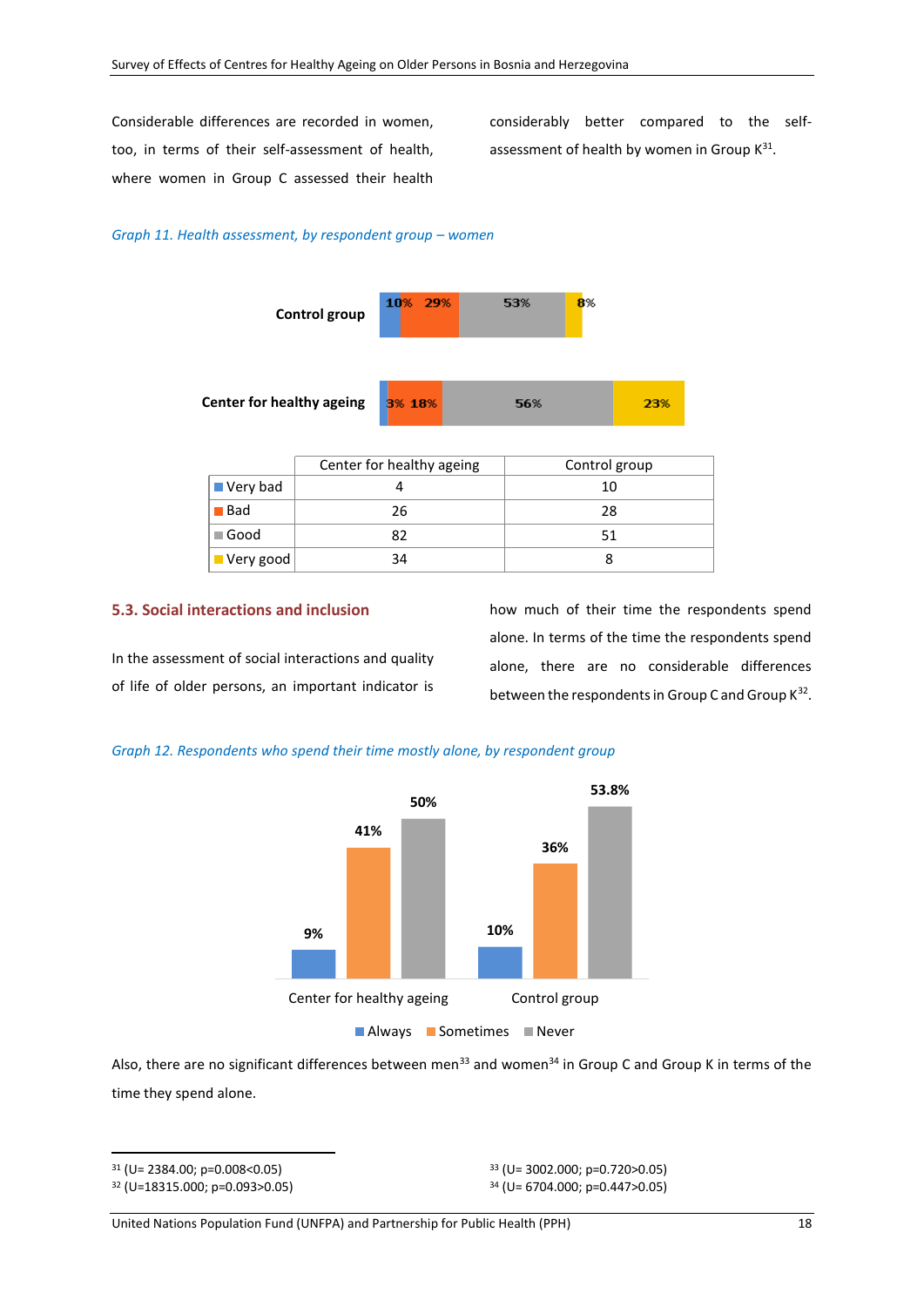In terms of the opinions and views about developed intergenerational solidarity, considerable differences are recorded between the respondents. The respondents in Group C have a more

pronounced opinion that intergenerational solidarity is fully or partially developed, compared to the respondents of Group K<sup>35</sup>.

## *Graph 13. Opinion on developed intergenerational solidarity, by respondent group*



Considerable differences are recorded between the respondents in terms of their opinions and views about developed intergenerational solidarity in relation to sex structure. Men in Group C have more

pronounced opinions that intergenerational solidarity is fully developed, compared to the respondents in Group K<sup>36</sup>.

#### *Graph 14. Opinion on developed intergenerational solidarity, by respondent group – men*



|                            | Centre for healthy ageing | Control group |
|----------------------------|---------------------------|---------------|
| <b>Fully developed</b>     |                           |               |
| <b>Partially developed</b> |                           | 34            |
| Not developed at all       |                           | 14            |
| I do not know              |                           |               |

1

 $35$  (X2=18.180; p=0.000<0.05)  $36$  (X2=10.754; p=0.013<0.05)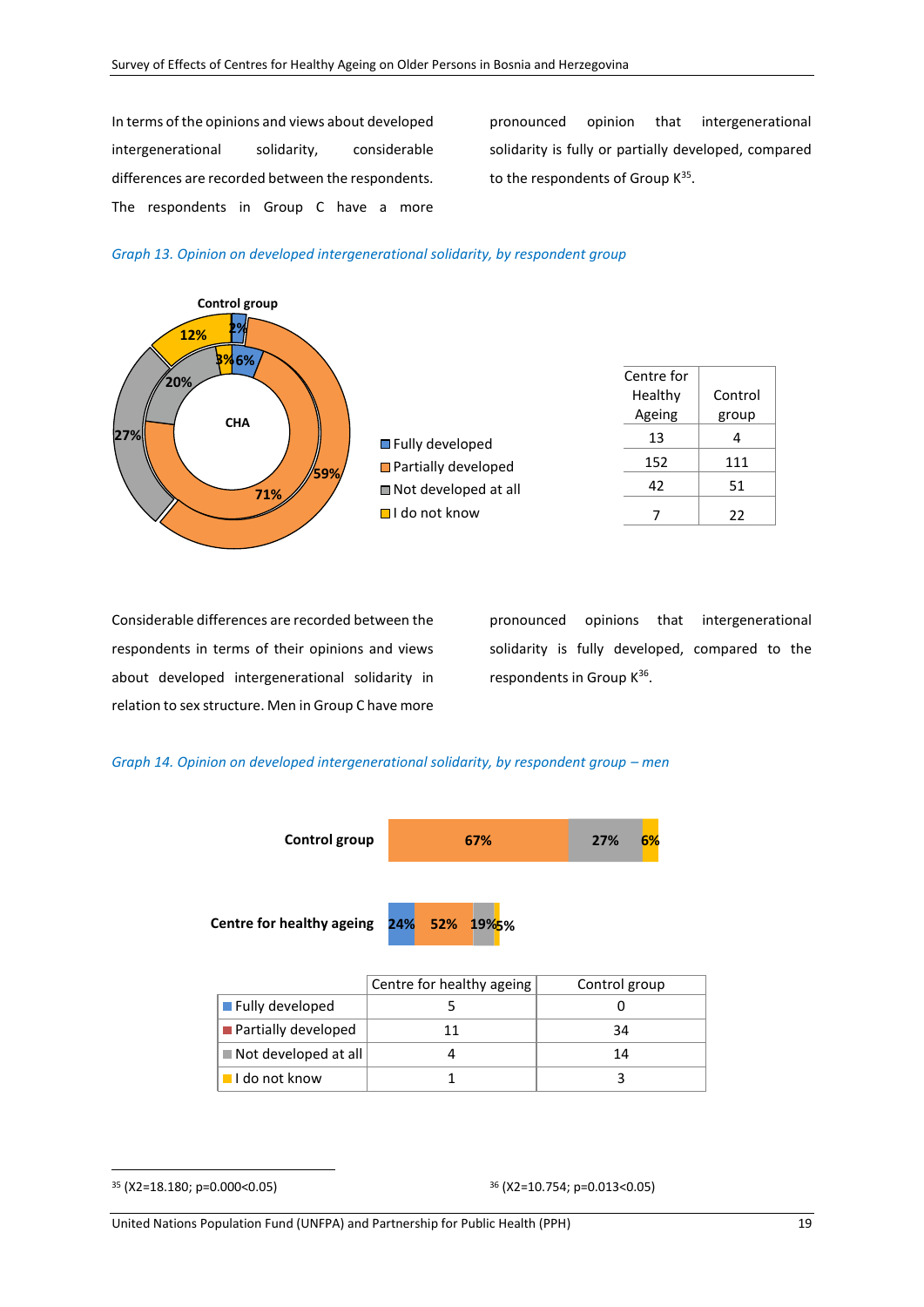Women in Group C also have a pronounced opinion that intergenerational solidarity is fully or partially developed, compared to the female respondents in Group  $K^{37}$ .



*Graph 15. Opinion on developed intergenerational solidarity, by respondent group – women* 

There are no considerable differences between the respondents in Group C and Group K in terms of the orientation of social protection to respond to the needs and demands of ageing persons<sup>38</sup>. However, men in Group C and Group K differ considerably on this issue. Men in Group C in all age groups believe

more that social protection is fully or partially directed towards the needs of older persons, while the respondents in Group K believe more that it is not or are unaware that it is oriented in that way<sup>39</sup>. On the other hand, women in Group C and Group K do not differ considerably on this issue<sup>40</sup>.

*Graph 16. Opinion about the orientation of social protection to respond to the needs of older persons, by respondent group – men*



**.** <sup>37</sup> (X2=13.540; p=0.004<0.05)

<sup>38</sup> (X2=7.121; p=0.068>0.05)

<sup>39</sup> (X2=10.526; p=0.015<0.05) <sup>40</sup> (X2=2.174; p=0.537>0.05)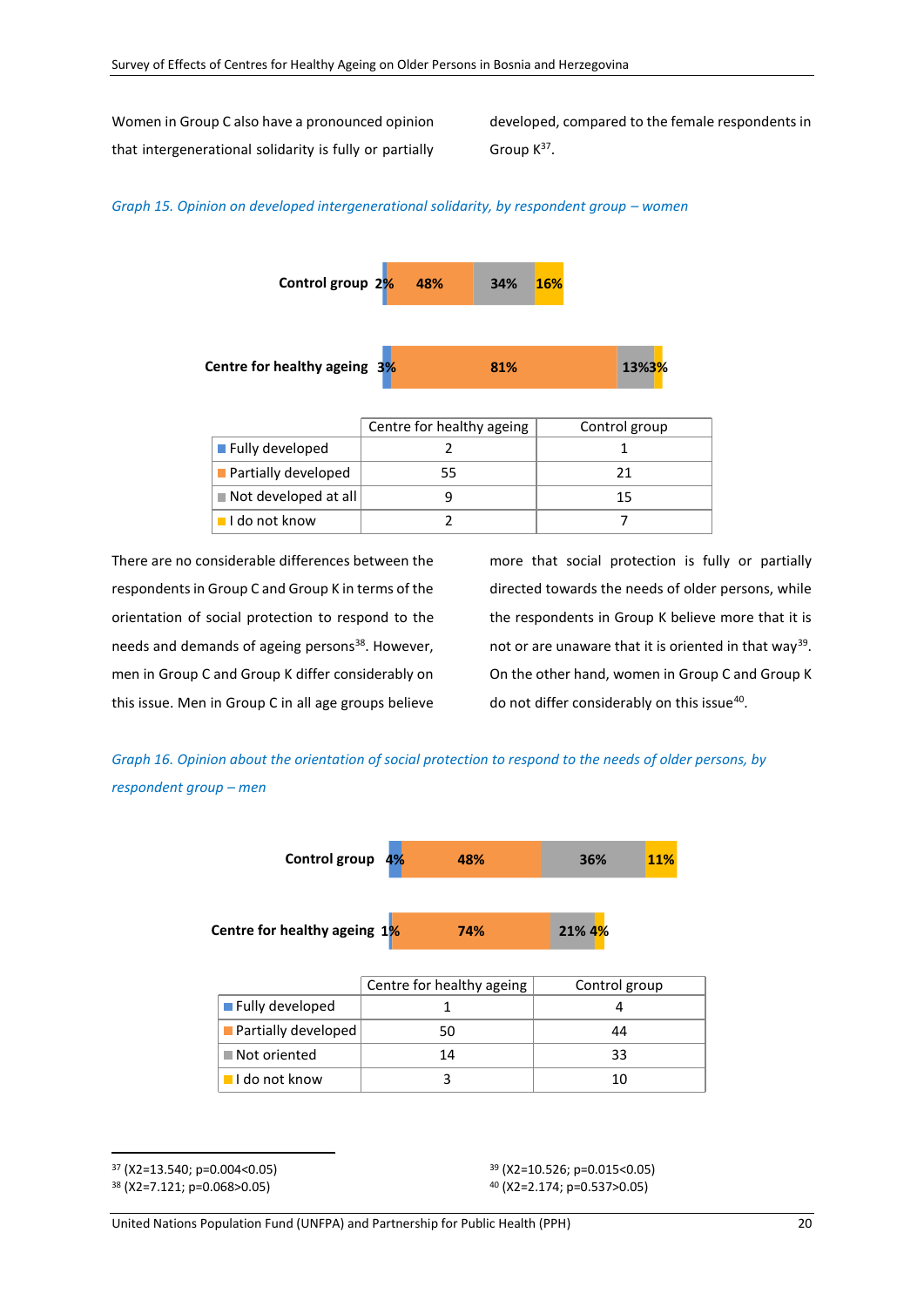With regard to the opinion about the media orientation to the needs of older persons, respondents in Group C and Group K differ considerably. Respondents in Group C believe more

that the media are fully or partially oriented to the needs of older persons in relation to the respondents in Group K. 41

*Graph 17. Opinion about the orientation of the media to the needs and demands of older persons, by respondent group* 



Men in Group C have a more pronounced opinion about the media, compared to Group K<sup>42</sup>, while the opinions of female respondents in Group C and Group K do not differ considerably<sup>43</sup>.

*Graph 18. Opinion on the orientation of the media to the needs and demands of older persons, by respondent group – men* 



 $\Box$ I do not know  $\Box$  2 6

| $41$ (X2=10.042; p=0.018<0.05) |
|--------------------------------|

<sup>42</sup> (X2=7.913; p=0.048<0.05)

<sup>43</sup> (X2=6.403; p=0.094>0.05)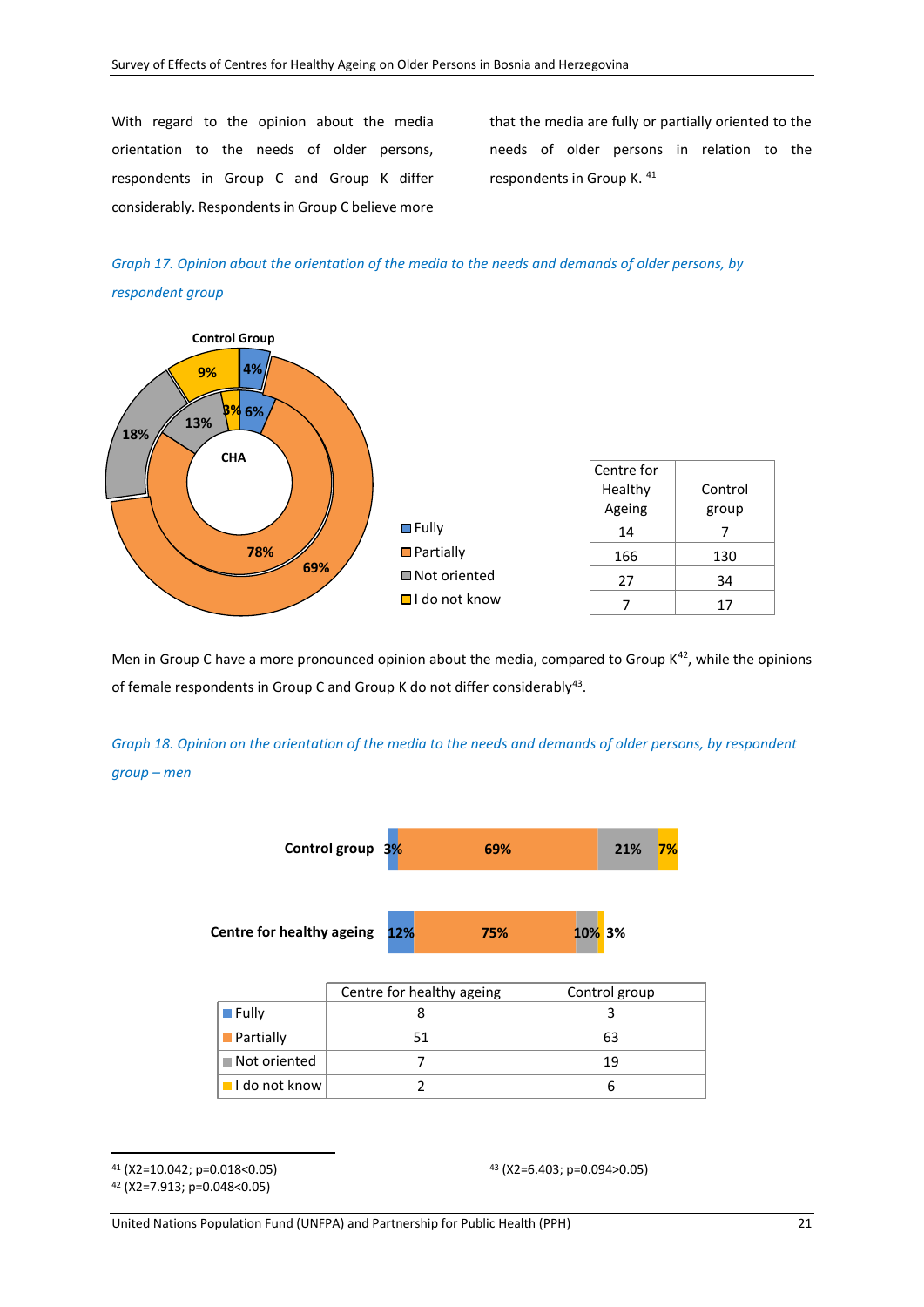#### **5.4. Health risks**

#### *5.4.1. Nutrition*

Since improper and unbalanced nutrition represents a considerable risk to the health of an older person, the survey collected the data allowing an analysis of dietary habits and assessment of adjustability of nutrition to the needs and health condition of an older person.

In terms of the habits of purchasing and preparing food and the quality of certain foodstuffs, respondents in Group C and Group K showed considerable differences, where Group C gave considerably more thought to the quality of nutrition when preparing and purchasing foodstuffs, compared to Group K<sup>44</sup>.

*Graph 19. Respondents who think about food quality when purchasing and preparing food, by respondent group* 



|                     | Centre for |         |
|---------------------|------------|---------|
|                     | Healthy    | Control |
|                     | Ageing     | group   |
| $\square$ Never     | 14         | 23      |
| $\square$ Sometimes | 32         | 32      |
| <b>■</b> Often      | 35         | 42      |
| $\Box$ Always       | 133        | 91      |

While the men in Group C and Group K do not differ considerably by their thinking about food quality when purchasing and preparing food<sup>45</sup>, women in

Group C often or always think about food quality, compared to women in Group K<sup>46</sup>.

**.** 

<sup>44</sup> (U= 17210.500; p=0.006<0.05)

<sup>45</sup> (U= 2927.500; p=0.538>0.05)

<sup>46</sup> (U= 6035.000; p=0.024<0.05)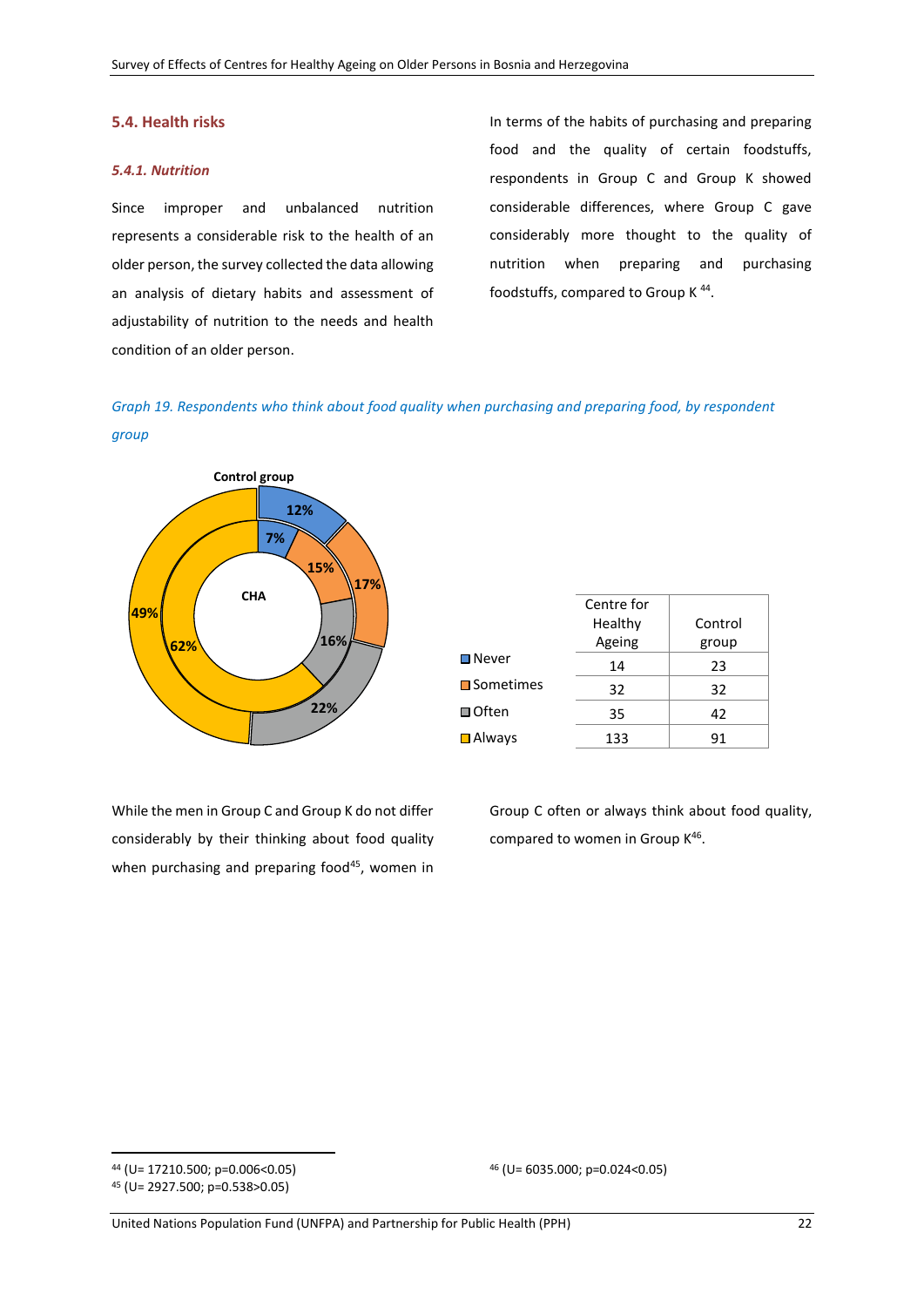*Graph 20. Respondents who always think about food quality when purchasing and preparing food, by respondent group – women* 



|                      | Centre for healthy ageing | Control group |
|----------------------|---------------------------|---------------|
| $\blacksquare$ Never |                           |               |
| <b>Sometimes</b>     | 18                        | 16            |
| ■Often               |                           | 20            |
| Always               | 98                        |               |

In terms of the respondents' consideration of the importance of calories of certain foodstuffs when purchasing and preparing food, considerable differences were recorded, where Group C

respondents gave more consideration to the caloric value of foodstuffs than the respondents in Group  $K^{47}$ .

*Graph 21. Respondents who always consider caloric value of food when purchasing and preparing food, by respondent group* 



|                       | Centre for |         |
|-----------------------|------------|---------|
|                       | Healthy    | Control |
|                       | Ageing     | group   |
| $\square$ Never       | 63         | 52      |
| $\square$ Sometimes   | 41         | 73      |
| <b>□</b> Often        | 34         | 29      |
| $\blacksquare$ Always | 76         | 34      |

1

<sup>47</sup> (U= 17226.500; p=0.010<0.05)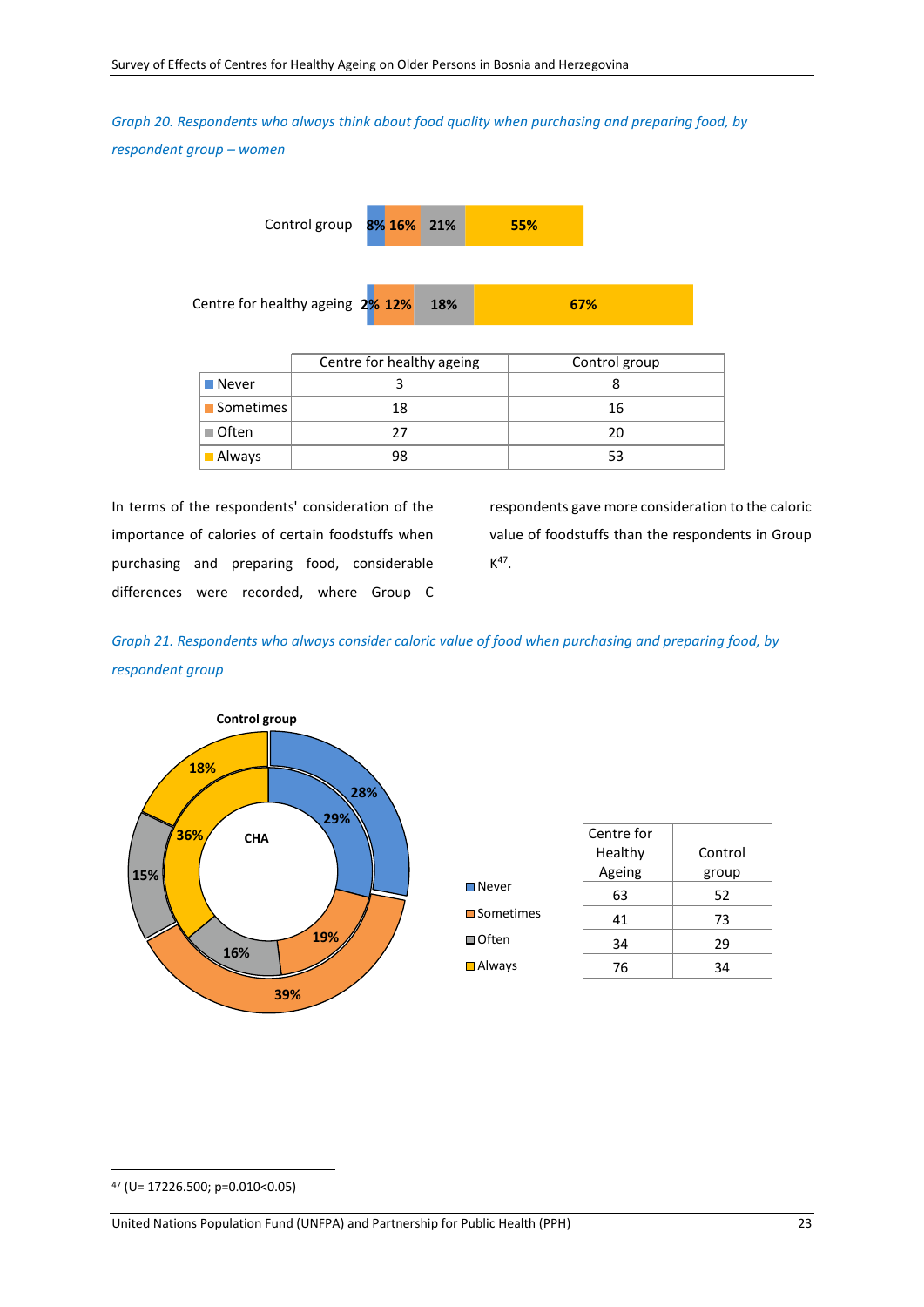While the men in Group C and Group K again do not differ considerably in their consideration of caloric value of food<sup>48</sup>, women in Group C and Group K differ considerably, where women in Group C

considerably more often think about the caloric value of foodstuffs compared to the respondents in Group K<sup>49</sup>.

*Graph 22. Respondents who always consider caloric value of food when purchasing and preparing food, by respondent group - women* 



|                      | Center for healthy ageing | Control group |
|----------------------|---------------------------|---------------|
| $\blacksquare$ Never |                           | 25            |
| Sometimes            | 29                        | 40            |
| $\blacksquare$ Often | 25                        | 16            |
| <b>Always</b>        |                           | 16            |

Respondents in Group C and Group K do not differ considerably in their consumption of fruits 50 , and, in this case, no differences were recorded in relation to their sex<sup>51,52</sup>.

Also, no considerable differences were recorded in terms of consumption of poultry meat by all respondents in Group C and Group K<sup>53,54,55</sup>.

#### *5.4.2. Physical activity*

Regular performance of some form of physical exercise is very important for improving health of older persons. The survey data indicates that respondents in Group C and Group K differ considerably in their physical activity, i.e. respondents in Group C are considerably more physically active than the respondents in Group K<sup>56</sup>.

**.** 

<sup>53</sup> (U=19129.500; p=0.313>0.05)

<sup>54</sup> Men in C and K groups (U=2915.500, p=0.486>0.05)

<sup>48</sup> (U= 2652.000; p=0.110>0.05)

<sup>49</sup> ( U= 6057.000; p=0.048<0.05)

<sup>50</sup> (U=18592.000; p=0.056>0.05)

<sup>51</sup> Men in C and K groups (U=2778.500; p0.118>0.05)

<sup>52</sup> Women in C and K groups (U= 6688.000;

p=0.277>0.05)

<sup>55</sup> Women in C and K groups (U=6824; p=0.610>0.05)

<sup>56</sup> (χ2=45.629; p=0.000<0.05)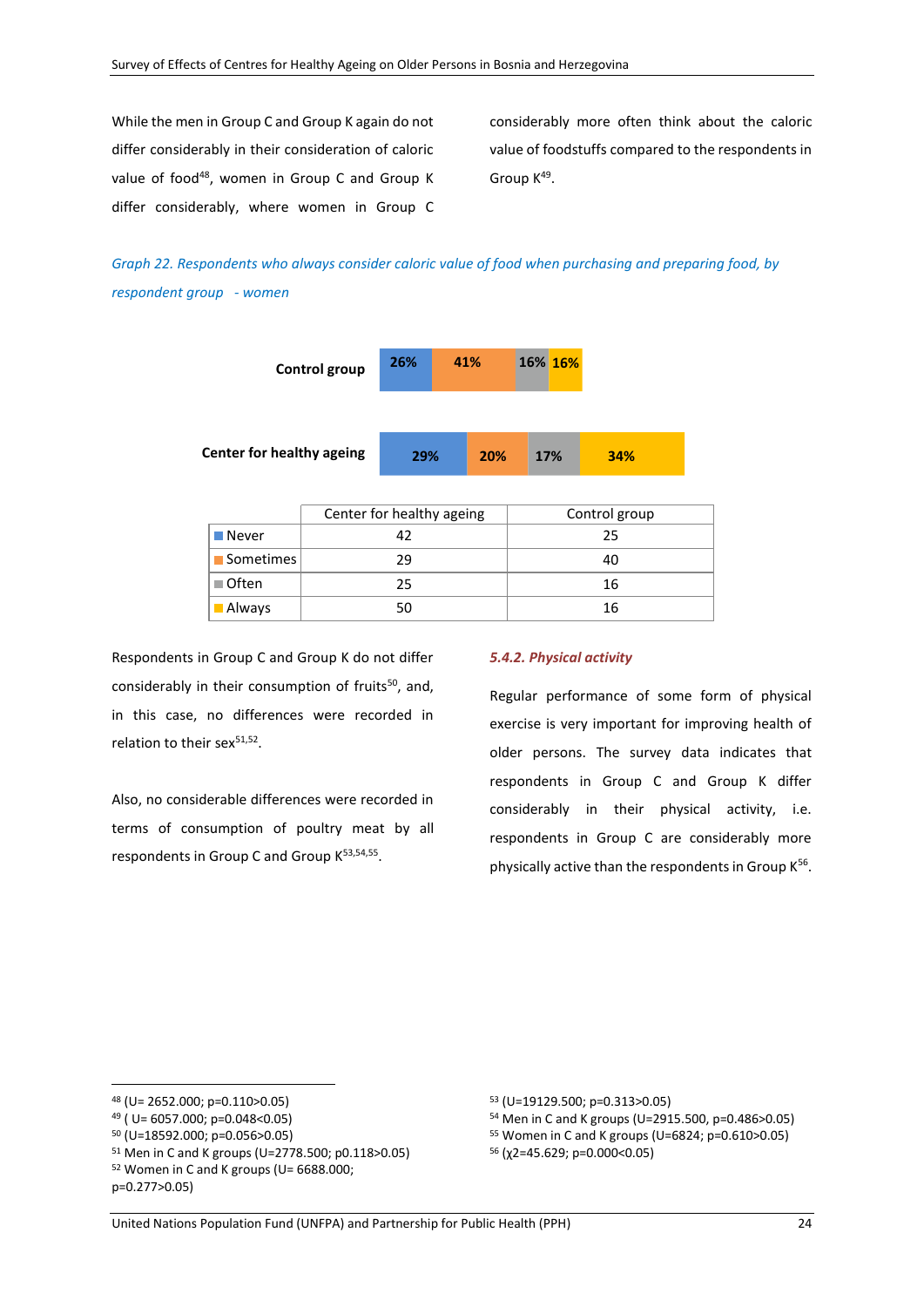

#### *Graph 23. Physical activity for at least 30 minutes, by respondent group*

Men in Group C and Group K do not differ considerably in terms of physical activity<sup>57</sup>, while women in Group C are more physically active than women in Group K<sup>58</sup>.

## *Graph 24. Physical activity for at least 30 minutes, by respondent group – women*



|                                    | Centre for healthy ageing | Control group |
|------------------------------------|---------------------------|---------------|
| $\blacksquare$ Every day           | 81                        | 20            |
| ■ Once a week                      | 19                        | 10            |
| $\blacksquare$ 2-3 times a week    | 31                        | 13            |
| $\blacksquare$ 2-3 times a month   |                           |               |
| Several times a year               |                           |               |
| $\blacksquare$ Never               |                           | 37            |
| ■ Unable due to disease/disability |                           | 10            |

**<sup>.</sup>** <sup>57</sup> (χ2=4.331; p=0.632>0.05)

 $58$  ( $\chi$ 2=63.052; p=0.000<0.05).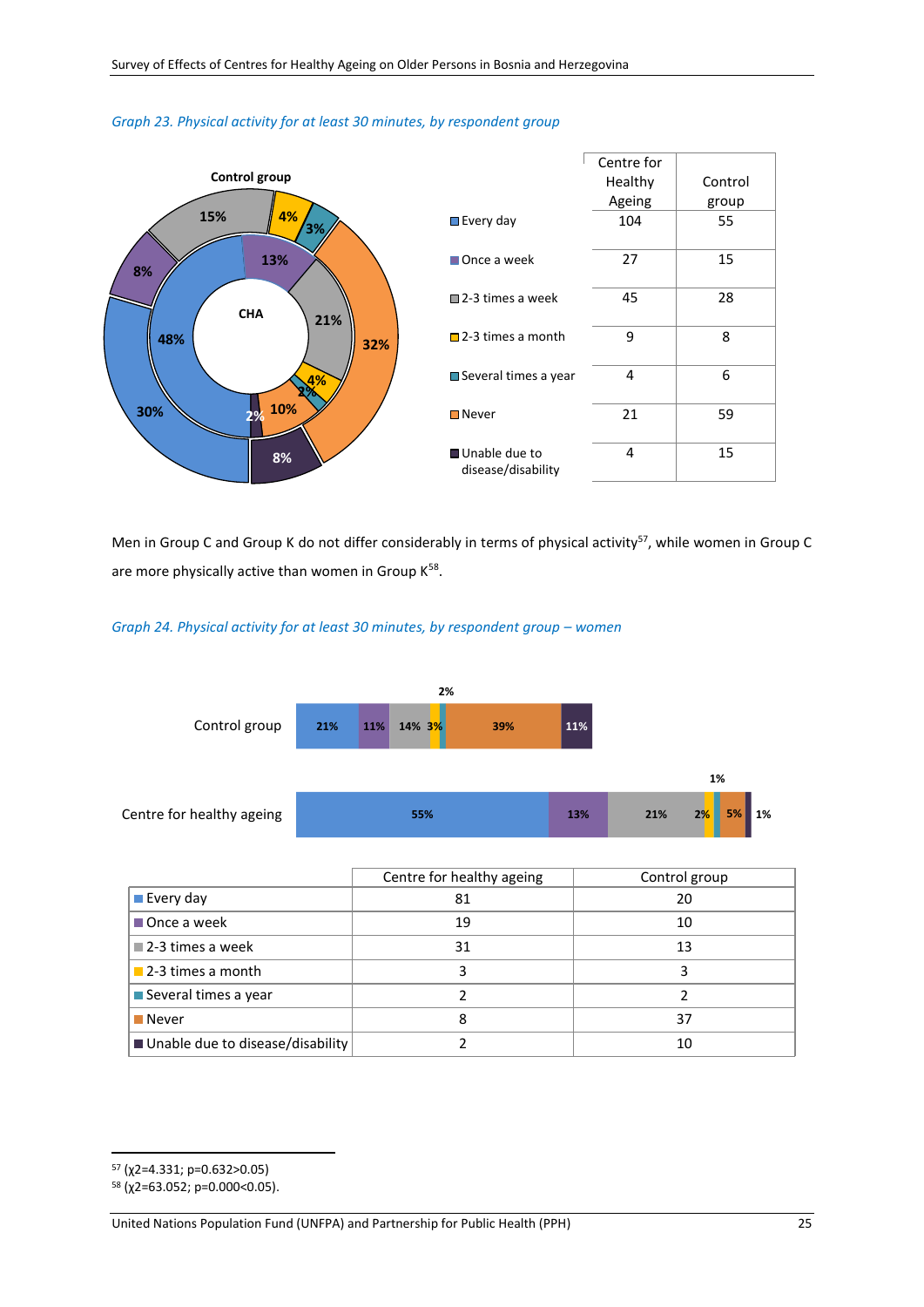## *5.4.3. Smoking*

In terms of the smoking status, while a somewhat higher number of regular smokers are recorded in

#### *Graph 25. Smoking status, by respondent group*



Centre for Healthy Ageing Control group 181 152 13 7 20 29 **□**No ■ Yes, occasionally ■ Yes, every day during the last month

No considerable differences in smoking status of the respondents are recorded in relation to their sex structure either. While there are more men who are regular smokers in Group K than in Group C, the groups do not differ considerably in smoking<sup>60</sup>. As in men, there are no considerable differences in smoking status in women either<sup>61</sup>.

#### **5.5. Using health care services**

In terms of using services of a doctor of family medicine, there are no considerable differences

between the respondents in Group C and Group K<sup>62</sup>, but, when the reasons are taken into consideration, the male respondents in Group K go to see a family medicine doctor because of a disease more often than the male respondents in Group C. Female respondents in Group C and Group K do not differ on account of the reasons for visiting a family doctor<sup>63</sup>.

**.** 

Group K compared to Group C, there are no considerable differences between them<sup>59</sup>.

<sup>59</sup> (χ2=4.315; p=0.116>0.05)

<sup>60</sup> (χ2=5.286; p=0.071>0.05)

<sup>61</sup> (χ2=0.342; p=0.843>0.05)

<sup>62</sup> (X2 =15.729 p=0.073>0.05)  $63 (X2 = 6,973 p=0.540>0.05)$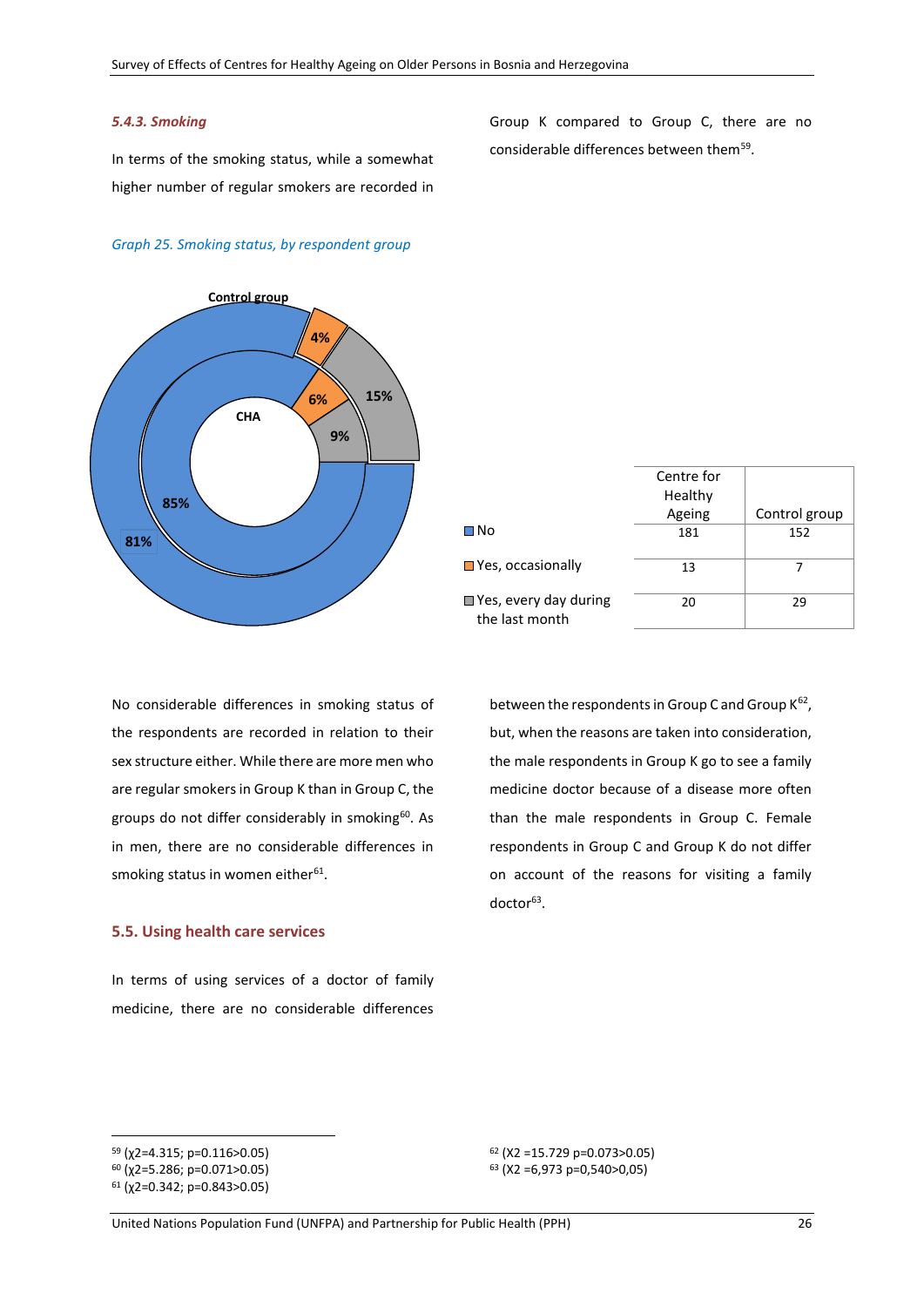## *Graph 26. Using services of doctors of family medicine, by respondent group – men*



In terms of using specialist services of urologists and/or dermatovenerologist, respondents in Group C and Group K do not differ considerably $^{64}$ .

While the female respondents in Group C have mammography more often compared to the female respondents in Group K, there are no considerable differences between them<sup>65</sup>.





1

 $^{64}$  (U= 3061.000; p=0.904>0.05)  $^{65}$  (U=6332.000; p=0.178>0.05)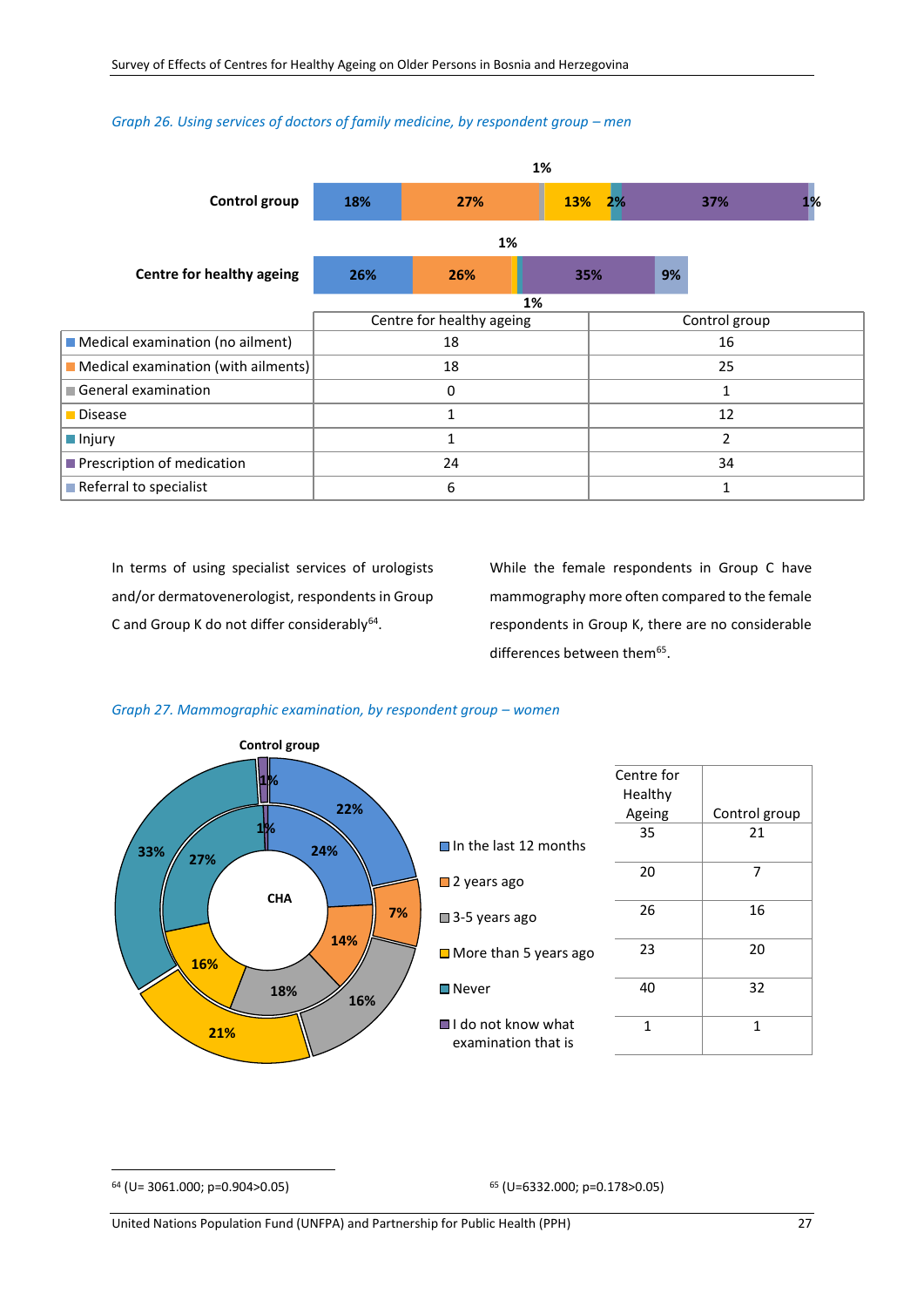In terms of frequency of gynaecological examinations or cervical smear test or Pap test, there is a considerable difference between the

female respondents, where female respondents in Group C have the examination more often than the female respondents in Group K. 66





In this survey, data was collected on whether the respondents were ever in their lives subjected to testing for sexually transmitted diseases. The respondents in Group C were tested for Hepatitis B more often than the respondents in Group K, but there are no considerable differences by the respondent group<sup>67</sup>.

#### *Graph 29. Testing for hepatitis B, by respondent group*



|               | Centre for |               |
|---------------|------------|---------------|
|               | healthy    |               |
|               | ageing     | Control group |
| ⊟No           | 204        | 184           |
| $\square$ Yes | 10         |               |
|               |            |               |

1

<sup>&</sup>lt;sup>66</sup> (χ2=20.790, p= 001<0.05) <sup>67</sup> (X2=1.929; p=0.165>0.05)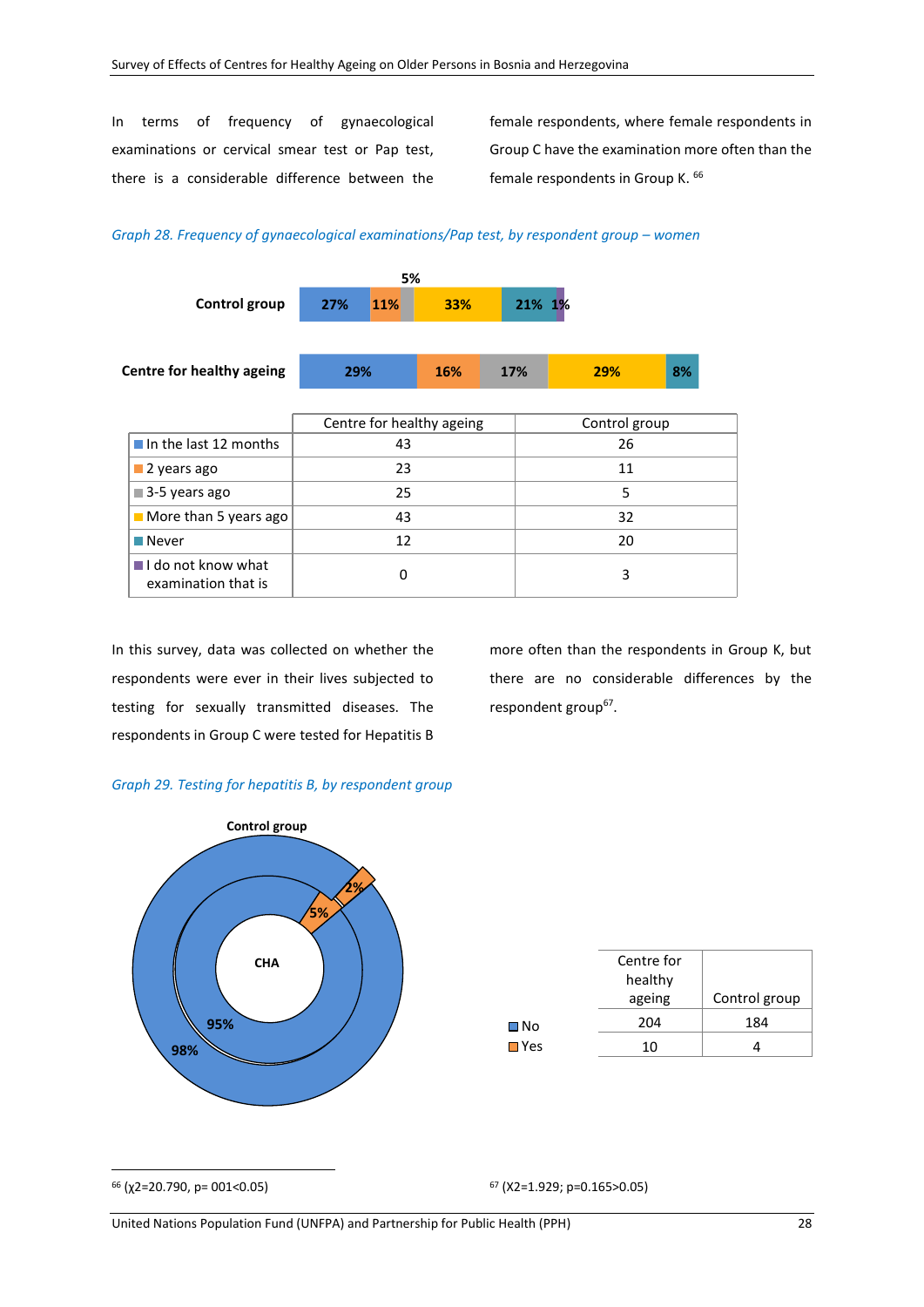In terms of sex structure, there are no considerable differences between the respondents in Group C and Group K who were ever tested for Hepatitis B, in men<sup>68</sup>, or in women<sup>69</sup>.

Also, with regard to the testing for hepatitis C, the respondents in Group C were tested more often than the respondents in Group K, but there are no considerable differences by respondent group<sup>70</sup>.



*Graph 30. Testing for hepatitis C, by respondent group* 

In terms of sex structure, there are no considerable differences between the respondents in Group C and Group K who were ever tested for hepatitis C, in men<sup>71</sup>, or in women<sup>72</sup>.



#### *Graph 31. Testing for HIV, by respondent group*

|       | Centre for |         |
|-------|------------|---------|
|       | healthy    | Control |
|       | ageing     | group   |
| I No  | 207        | 183     |
| l Yes |            | 5       |

<sup>71</sup> (X2=0.752;p=0.386>0.05)  $72 (X2=0.169;p=0.681>0.05)$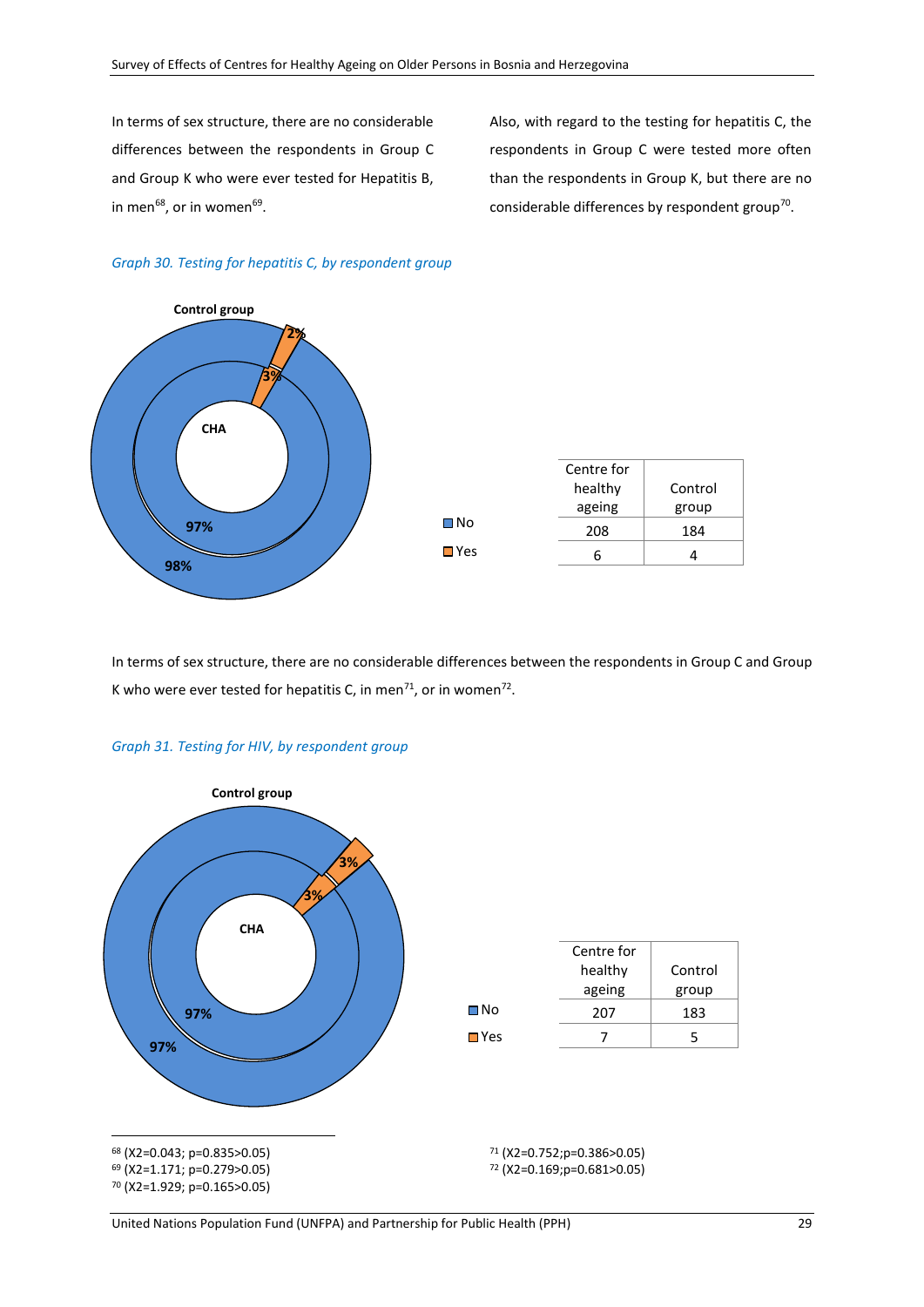Also, with reference to the testing for HIV, the respondents in Group C were tested more often than the respondents in Group K, but statistically there are no considerable differences by respondent group<sup>73</sup>. In relation to sex structure, there are no considerable differences between the respondents in Group C and Group K who ever tested for HIV, in men<sup>74</sup>, or in women<sup>75</sup>.

## **5.6. Promotion of health of older persons in the community**

While the respondents in Group C are somewhat more informed than the respondents in Group K about the existence of special programmes in the community focused on the needs of older persons, there are no considerable differences between them<sup>76</sup>, or between men  $^{77}$  and women  $^{78}$  in Group C and Group K.

On the other hand, there are considerable differences in the respondents' opinions of, and satisfaction with, the care of the society for ageing persons. The respondents in Group C were more satisfied with the care of the society for older persons compared to the respondents in Group K<sup>79</sup>.



*Graph 32. Satisfaction of the respondents with the care of the society for older persons, by respondent group* 

|                              | Centre for |         |
|------------------------------|------------|---------|
|                              | healthy    | Control |
|                              | ageing     | group   |
| Fully satisfied              | 24         | 8       |
| <b>■</b> Partially satisfied | 110        | 84      |
| $\blacksquare$ Dissatisfied  | 80         | 96      |
|                              |            |         |

A considerable difference is recorded in men, where men in Group C are more satisfied with the care of the society for older persons compared to the men in Group  $K^{80}$ .

1

<sup>75</sup> (X2 =0.080 p=0.777>0.05)

 (X2=0.140;p=0.708>0.05) (X2=3.129;p=0.077>0.05) (U= 16756.000; p=0.001<0.05) (U= 2304.500; p=0.002<0.05)

<sup>73</sup> (X2 =0,129 p=0,719>0,05)

<sup>74</sup> (X2 =0.714 p=0.398>0.05)

<sup>76</sup> (X2=0.140;p=0.708>0.05)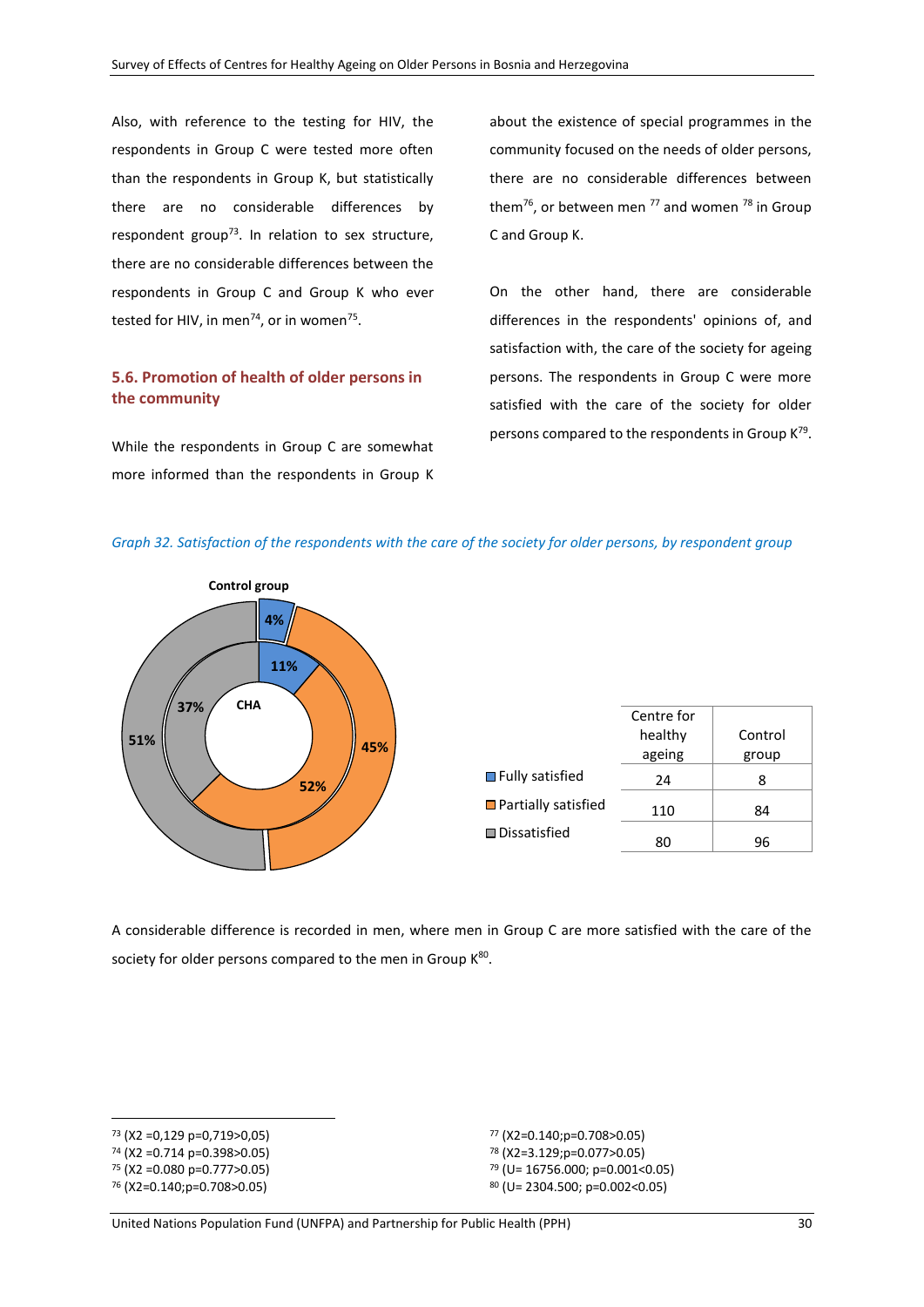*Graph 33. Satisfaction of respondents with the care of the society for older person, by respondent group – men* 



|                                     | Centre for healthy ageing | Control group |
|-------------------------------------|---------------------------|---------------|
| $\Box$ Fully satisfied              | 10                        |               |
| $\vert$ Partially satisfied $\vert$ |                           | 36            |
| <b>■</b> Dissatisfied               |                           | 49            |

On the other hand, there is no significant difference in women in Group C and Group K in terms of the satisfaction with the care of the society for older persons<sup>81</sup>.

## **5.7. Sexual health**

In this survey, data was collected for assessment of sexual health in older persons. Respondents in Group C and Group K differ significantly on the issue of sexual activity, by sex. Men in Group C are more sexually active compared to men in Group K<sup>82</sup>.

## *Graph 34. Sexual activity, by respondent group – men*



|                           | Centre for healthy ageing | Control group |
|---------------------------|---------------------------|---------------|
| ■No                       | 26                        |               |
| , Yesi                    | 34                        | 28            |
| ∣∎Does not wish to answer |                           | 16            |

**.** 

<sup>81</sup> (U= 6248.500; p=0.082>0.05)

<sup>82</sup> (X2=6.089; p=0.048<0.05)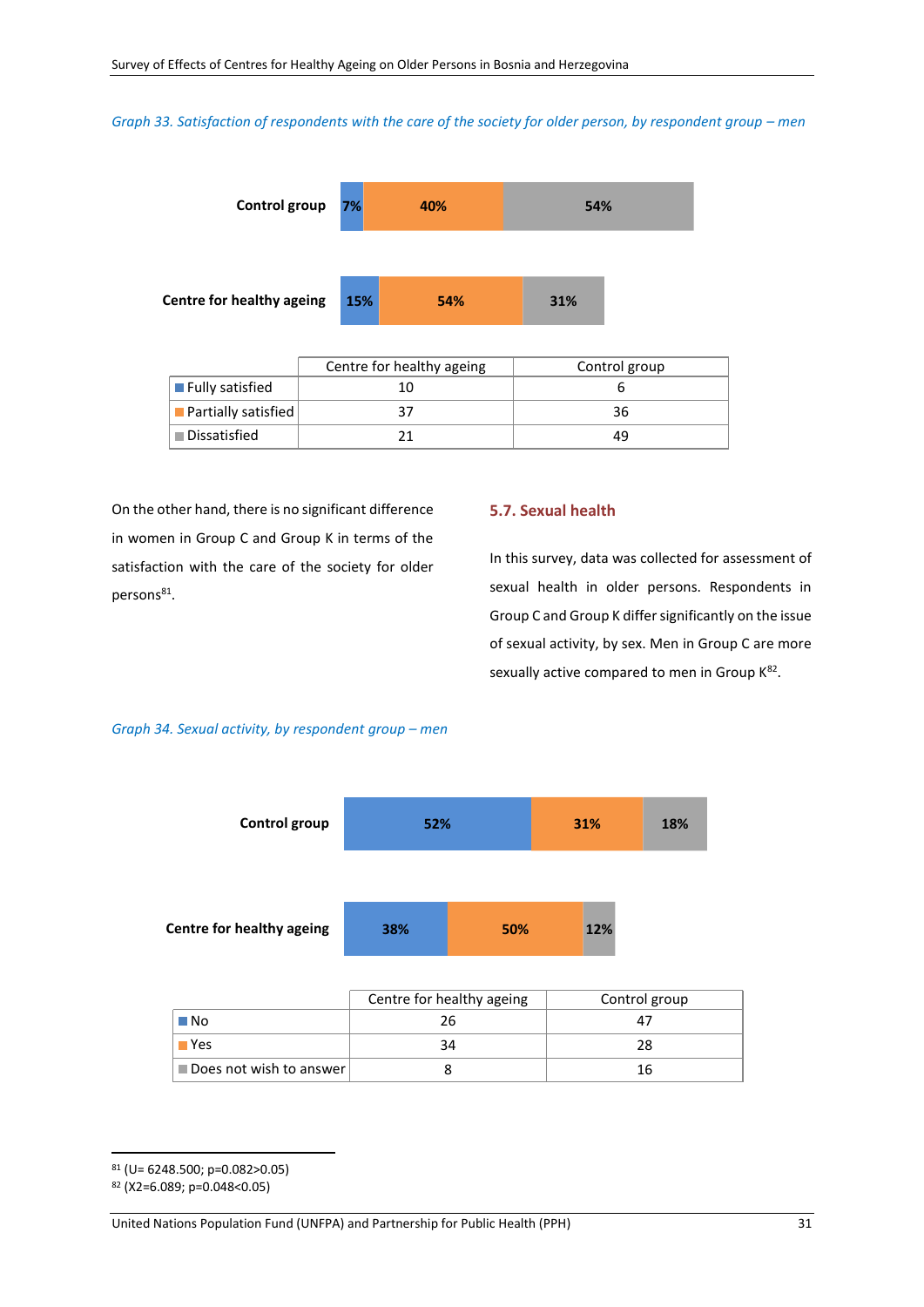Also, women in Group C are somewhat more sexually active in relation to the women in Group K, although there are no significant differences between them<sup>83</sup>.

*Graph 35. Sexual activity, by respondent group – women* 



|                           | Centre for healthy ageing | Control group |
|---------------------------|---------------------------|---------------|
| ■No                       | 115                       |               |
| ∎Yes                      | つっ                        |               |
| ■ Does not wish to answer |                           |               |

Respondents in Group C and Group K differ considerably on the issue of knowledge about transmission of HIV through sexual intercourse,

while respondents in Group C had more knowledge about HIV, compared to the respondents in Group  $K^{84}$ .

*Graph 36. Knowledge about transmission of HIV through sexual intercourse, by respondent group* 



| Centre for | Control |
|------------|---------|
| healthy    | group   |
| ageing     |         |
|            | 2       |
| 170        | 119     |
| 44         | 67      |
|            |         |

**.** <sup>83</sup> (X2=2.648; p=0.266>0.05)

<sup>84</sup> (X2=14.990; p=0.003<0.05)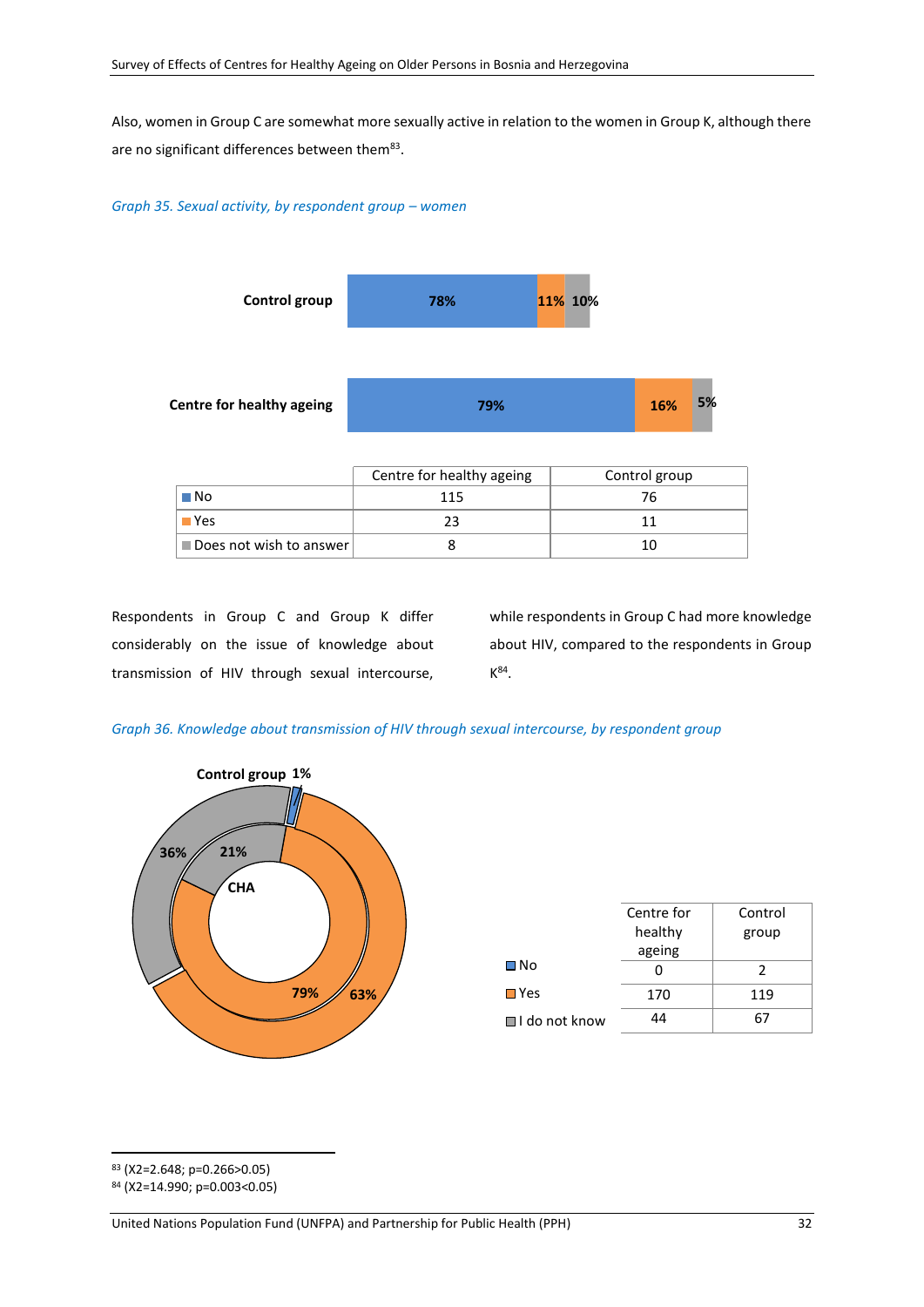Looking by sex, men in Group C and Group K do not differ significantly on the issue of knowledge about HIV transmission through sexual intercourse<sup>85</sup>, while women in Group C and Group K differ

significantly on this issue, where women in Group C have more knowledge about HIV than the women in Group K<sup>86</sup>.

*Graph 37. Knowledge about HIV transmission through sexual intercourse, by respondent group – women* 



In terms of the knowledge that HIV weakens the immune system and defensive strength of the body, the respondents in Group C and Group K also differ significantly, where the Group C respondents have more knowledge than Group K respondents<sup>87</sup>.





|                              | Centre for | Control |
|------------------------------|------------|---------|
|                              | healthy    | group   |
|                              | ageing     |         |
| ⊟ No                         |            | 3       |
| $\square$ Yes                | 146        | 96      |
| $\blacksquare$ I do not know | 64         | 89      |

**.** <sup>85</sup> (X2=1.423; p=0.491>0.05) <sup>86</sup> (X2=17.492; p=0.001<0.05)

<sup>87</sup> (X2=13.020; p=0.005<0.05)

United Nations Population Fund (UNFPA) and Partnership for Public Health (PPH) 33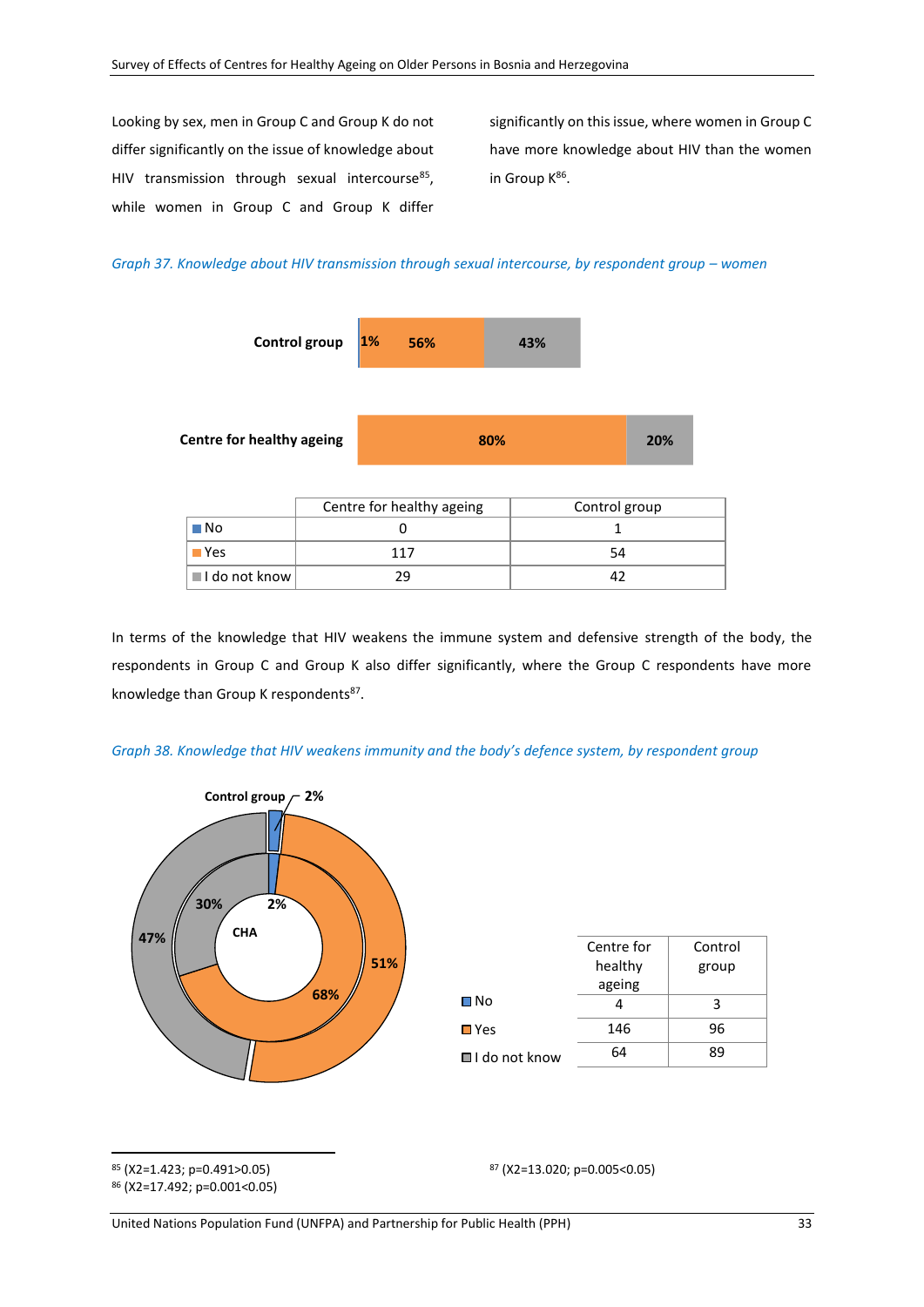By sex, men in Group C and Group K do not differ significantly in their knowledge that HIV weakens immunity and defensive strength of the body<sup>88</sup>,

while considerable differences are again recorded in women, where women in Group C have more knowledge, compared to women in Group K<sup>89</sup>.

*Graph 39. Knowledge that HIV weakens immunity and the body's defensive system, by respondent group – women* 



|                                      | Centre for healthy ageing | Control group |
|--------------------------------------|---------------------------|---------------|
| ⊤No                                  |                           |               |
| $\blacksquare$ Yes                   | 108                       |               |
| $\blacksquare$ I do not know $\vert$ |                           |               |

In terms of the knowledge that the cause of AIDS is a virus, no significant differences were recorded<sup>90</sup>. Also, there are no considerable differences in the responses of men in Group C and Group  $K^{91}$ , but

considerable differences were recorded between the responses of women, where women in Group C have better knowledge than women in Group K<sup>92</sup>.

#### *Graph 40. Knowledge that AIDS is caused by the virus, by respondent group – women*



|                               | Centre for healthy ageing | Control group |
|-------------------------------|---------------------------|---------------|
| $\blacksquare$ No             |                           |               |
| $\blacksquare$ Yes            | 94                        | 39            |
| $\vert$ I do not know $\vert$ |                           | 56.           |

**.** <sup>88</sup> (X2=1.778; p=0.411>0.05)

<sup>89</sup> (X2=23.362; p=0.000<0.05)

<sup>90</sup> (X2=6.811; p=0.078>0.05)

<sup>91</sup> (X2 = 1.383;p=0.501>0.05) <sup>92</sup> (X2=14.264; p=0.003<0.05)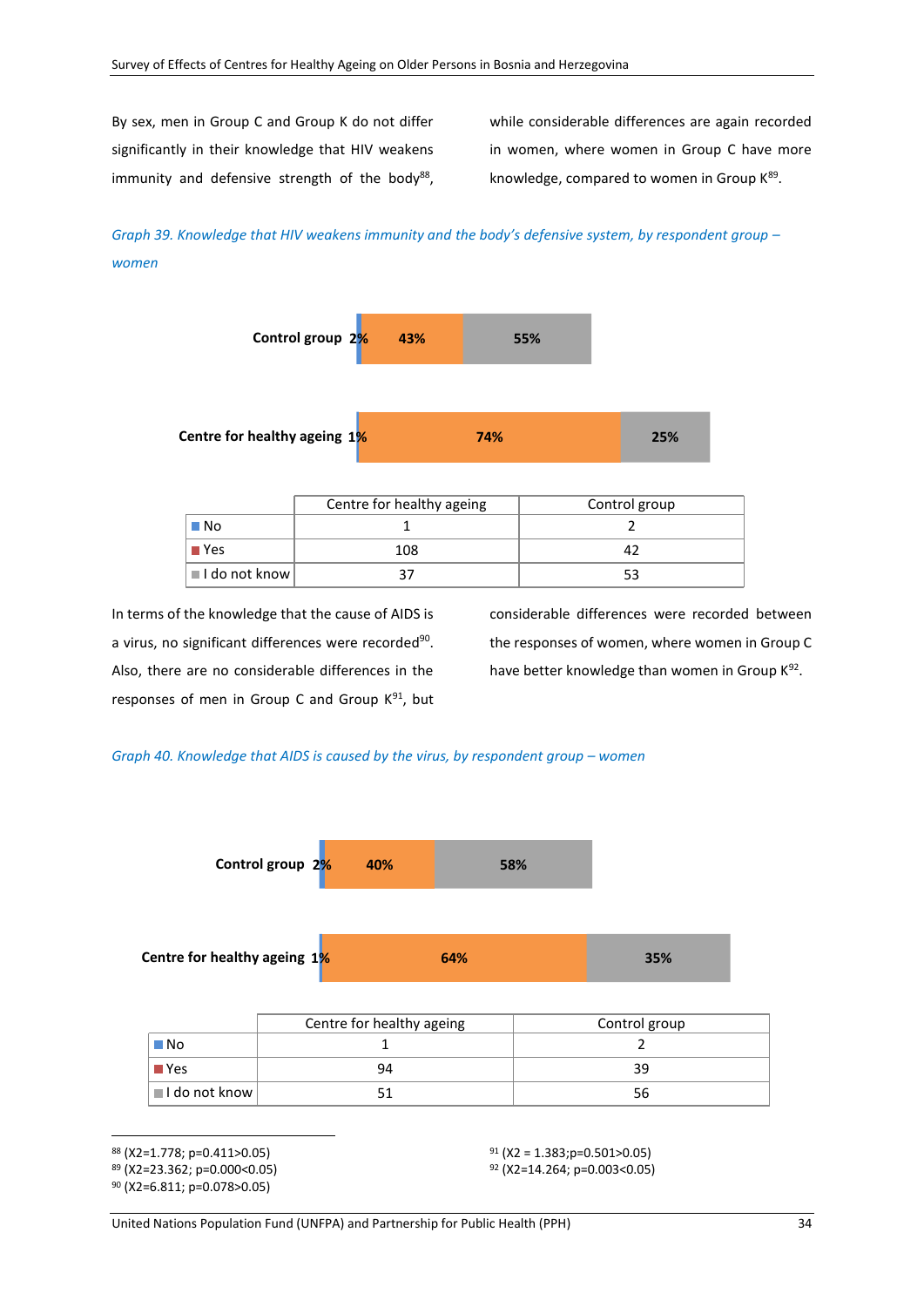*Graph 41. Knowledge of respondents about diagnosing HPV infections, by respondent group* 

The research provided an opportunity to collect the data on the knowledge of respondents about HPV infections. In terms of the knowledge about the diagnostics of the causes of HPV infections through

the Pap test and specific tests, respondents in Group C and Group K differ, where respondents in Group C have better knowledge, compared to the respondents in Group K<sup>93</sup>.



|                              | Centre for | Control |
|------------------------------|------------|---------|
|                              | healthy    | group   |
|                              | ageing     |         |
| □No                          | 3          |         |
| $\square$ Yes                | 79         | 49      |
| $\blacksquare$ I do not know | 132        | 139     |
|                              |            |         |

From the aspect of sex and knowledge about diagnosing HPV through Pap test and specific tests, there are no considerable differences in the responses of men in Group C and Group  $K^{94}$ , but

considerable differences are recorded between the responses of women, where women in Group C have better knowledge than women in Group K.<sup>95</sup>

## *Graph 42. Knowledge of the respondents about diagnosing HPV infections, by respondent group – women*



**.** <sup>93</sup> (X2=10.253;p=0.017<0.05)

<sup>94</sup> (X2=0.580;p=0.446>0.05)

<sup>95</sup> (X2=10.253;p=0.017<0.05)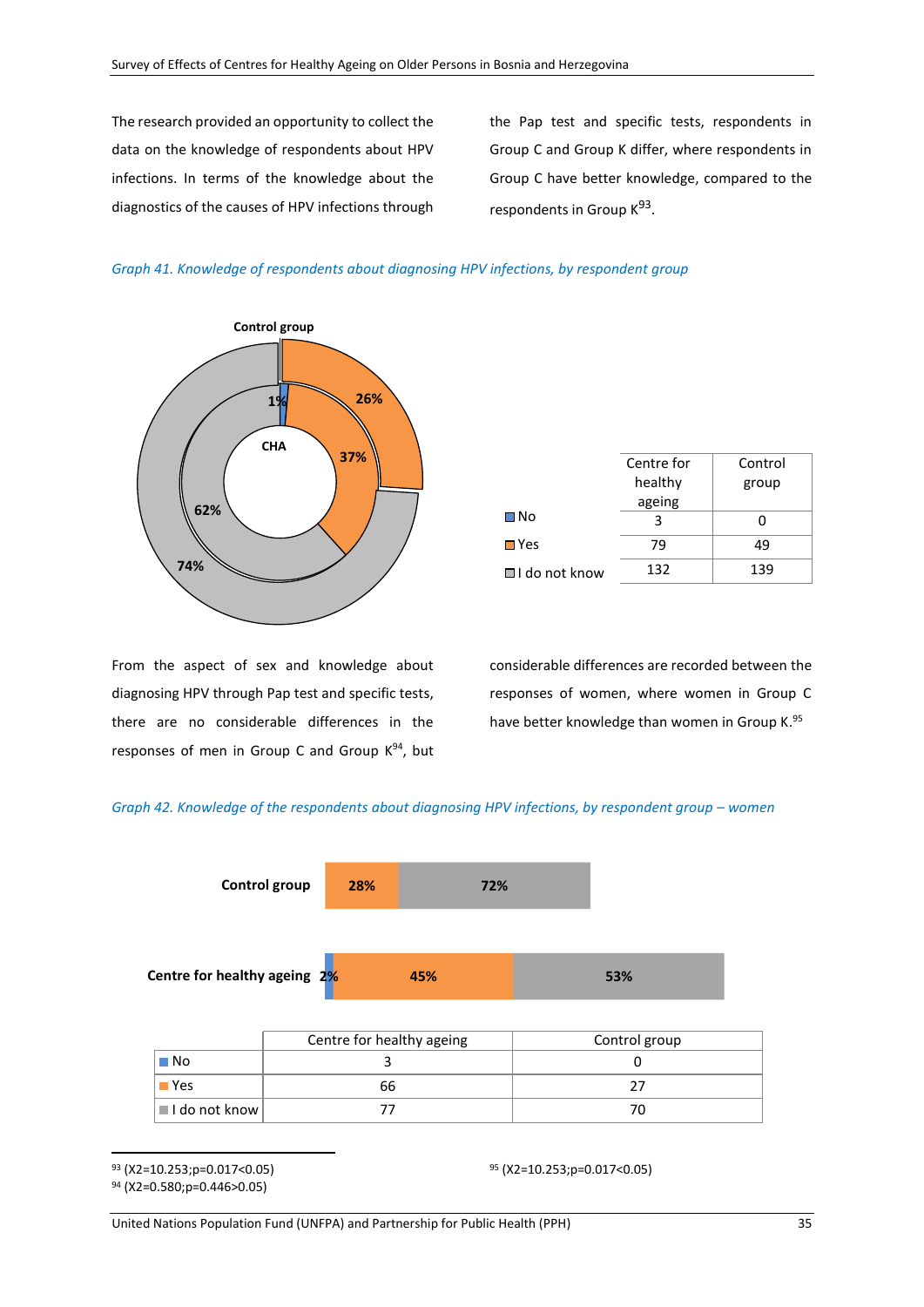In terms of knowledge about the transmission of HPV infections through sexual intercourse, considerable differences are recorded between the

respondents in Group C and Group K, where the respondents in Group C have better knowledge, compared to the respondents in Group K<sup>96</sup>.

*Graph 43. Knowledge of the respondents about transmission of HPV infections through sexual intercourse, by respondent group* 



With regard to respondents' sex and their knowledge about transmission of HPV infections through sexual intercourse, men in Group C and Group K do not differ considerably<sup>97</sup>, but

|                              | Centre for | Control |
|------------------------------|------------|---------|
|                              | healthy    | group   |
|                              | ageing     |         |
| □ No                         | 2          |         |
| $\Box$ Yes                   | 74         | 42      |
| $\blacksquare$ I do not know | 138        | 146     |

considerable differences are recorded between the responses by women, where the women in Group C have better knowledge than women in Group K. 98

*Graph 44. Respondents' knowledge about the transmission of HPV infections through sexual intercourse, by respondent group – women* 



|                                      | Centre for healthy ageing | Control group |
|--------------------------------------|---------------------------|---------------|
| ∎No                                  |                           |               |
| Yes                                  | 56                        |               |
| $\blacksquare$ I do not know $\vert$ | 88                        | 76            |

**.** <sup>96</sup> (X2=11.595; p=0.011<0.05)

<sup>97</sup> (X2=0.242; p=0.623>0.05)

<sup>98</sup> (X2=11.720; p=0.008<0.05)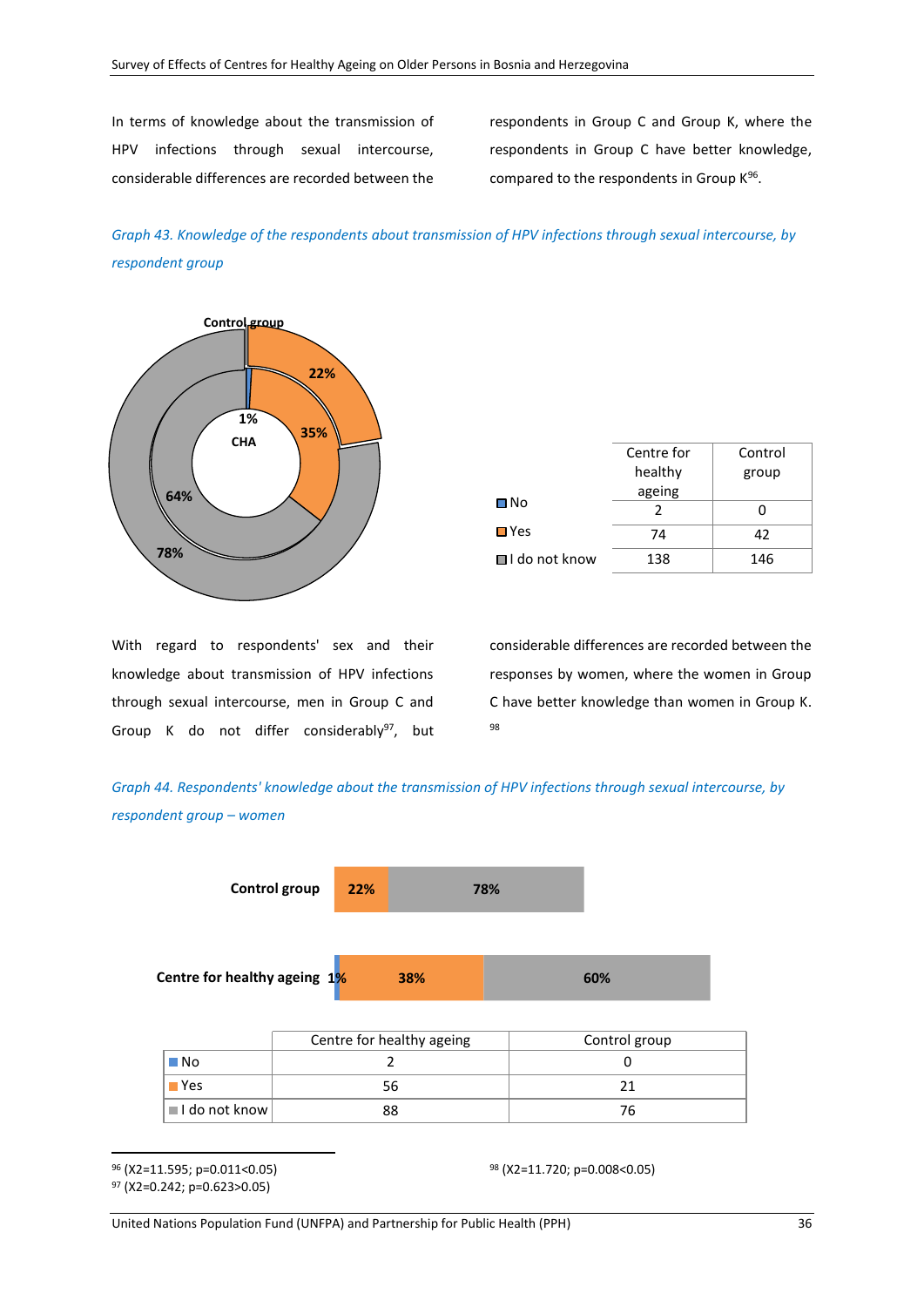With regard to the knowledge about the cause of HPV infections, considerable differences are recorded between the respondents in Group C and

Group K, where the respondents in Group C show better knowledge about the causes of HPV infections than the respondents in Group K<sup>99</sup>.





|                              | Centre for |         |
|------------------------------|------------|---------|
|                              | healthy    | Control |
|                              | ageing     | group   |
| ⊟ No                         | 2          |         |
| $\square$ Yes                | 74         | 42      |
| $\blacksquare$ I do not know | 138        | 146     |

With regard to sex, men in Group C and Group K again do not differ considerably in their knowledge about the cause of HPV infections<sup>100</sup>, while

considerable differences are recorded in women, where the women in Group C show better knowledge on this than the women in Group  $K^{101}$ .

*Graph 46. Knowledge that HPV infections are caused by a virus, by respondent group – women* 



|                           | Centre for nearing ageing | COLIGOL SLOUP |
|---------------------------|---------------------------|---------------|
| ⊤No                       |                           |               |
| $\blacksquare$ Yes        |                           | 18            |
| $\parallel$ I do not know | 88                        | 7C            |

<sup>99</sup> (X2=8.813; p=0.032<0.05) <sup>100</sup> (X2=1.814; p=0.404>0.05)

**.** 

<sup>101</sup> (X2=14.685; p=0.002<0.05)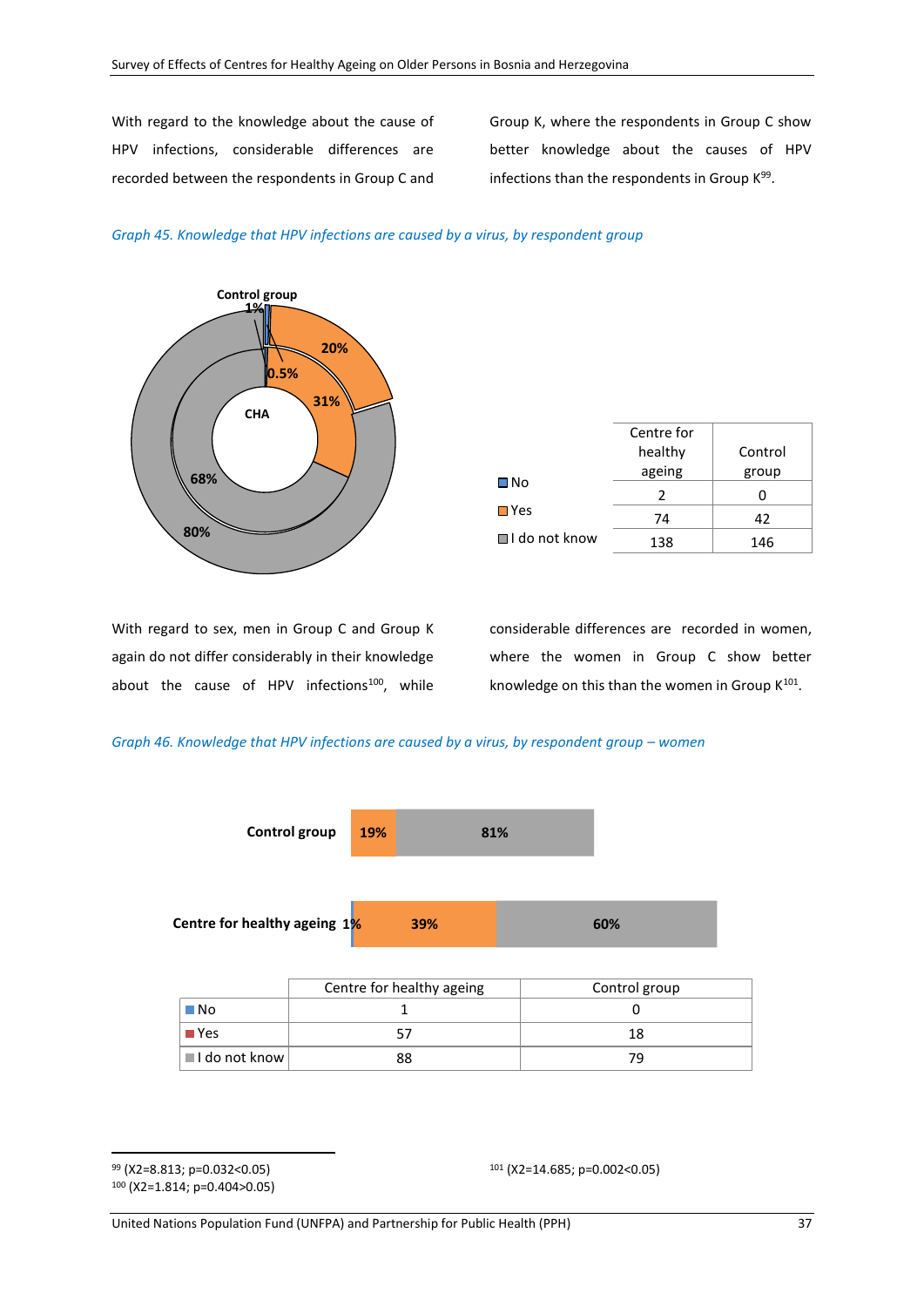#### **6. Conclusions**

When analysing and interpreting the findings of this survey, we should take into account certain demographic and socio-economic characteristics of the respondents in the sample, as well as the differences between the groups. The basic difference between the experimental and control groups is sex, where Group C has considerably more women, while Group K is more even. Also, the respondents in Group C on average have a somewhat higher education level in relation to the respondents in Group K, and a higher number of pensioners, in contrast to a higher number of housewives, unemployed and employed persons in Group K, while the income between the groups is even. Group C has more widowers/widows than Group K, as well as more persons who live in a single-member household.

Taking this into consideration, it is evident that women show a greater need for CHA membership, and that a need for socialization is more developed among better educated population, as well as among singles (regardless of whether they are widowed or divorced persons). And finally, it could be concluded that, on average, the conditions in which CHA members live are at a somewhat higher level in relation to those of the control group. This conclusion is borne out by the fact that monthly incomes in Group C are somewhat higher than in Group K, even though the respondents in Group C are mainly pensioners and singles, which means that their income per household member is somewhat higher.

With regard to the health and quality of life, the respondents (both men and women) who are CHA beneficiaries, assess their health considerably better in relation to the self-assessment of health made by the respondents in Group K. The same conclusion can be drawn for the respondents' dietary habits, where it is evident that CHA members give more consideration to the quality of food and selection of foodstuffs when purchasing. It should be pointed out that women give more consideration to food quality, while men in either group do not show particular concern for this topic. These results are expected, taking into consideration that female family members are engaged more in the purchase and preparation of food. However, considering a high number of single-member households and the fact that cardiovascular diseases are a dominant cause of death, this data is worrying because it shows that there is no tendency in single-member male households to embrace a preventive approach to the solution of health issues in this way.

Similar conclusions can be drawn from the data on respondents' physical activity, where there is an evident difference in physical activity between the groups, i.e. Group C is much more physically active than Group K. As in the previous case, CHA female members are much more physically active than the respondents in Group K and CHA male members, too. If we take into consideration that physical activity, as well as regular and balanced nutrition, are equally important for prevention of noncommunicable diseases, we can conclude again that men are under more threat, in particular if they come from single-member households. In relation to smoking, while a somewhat higher number of regular smokers are recorded in Group K than in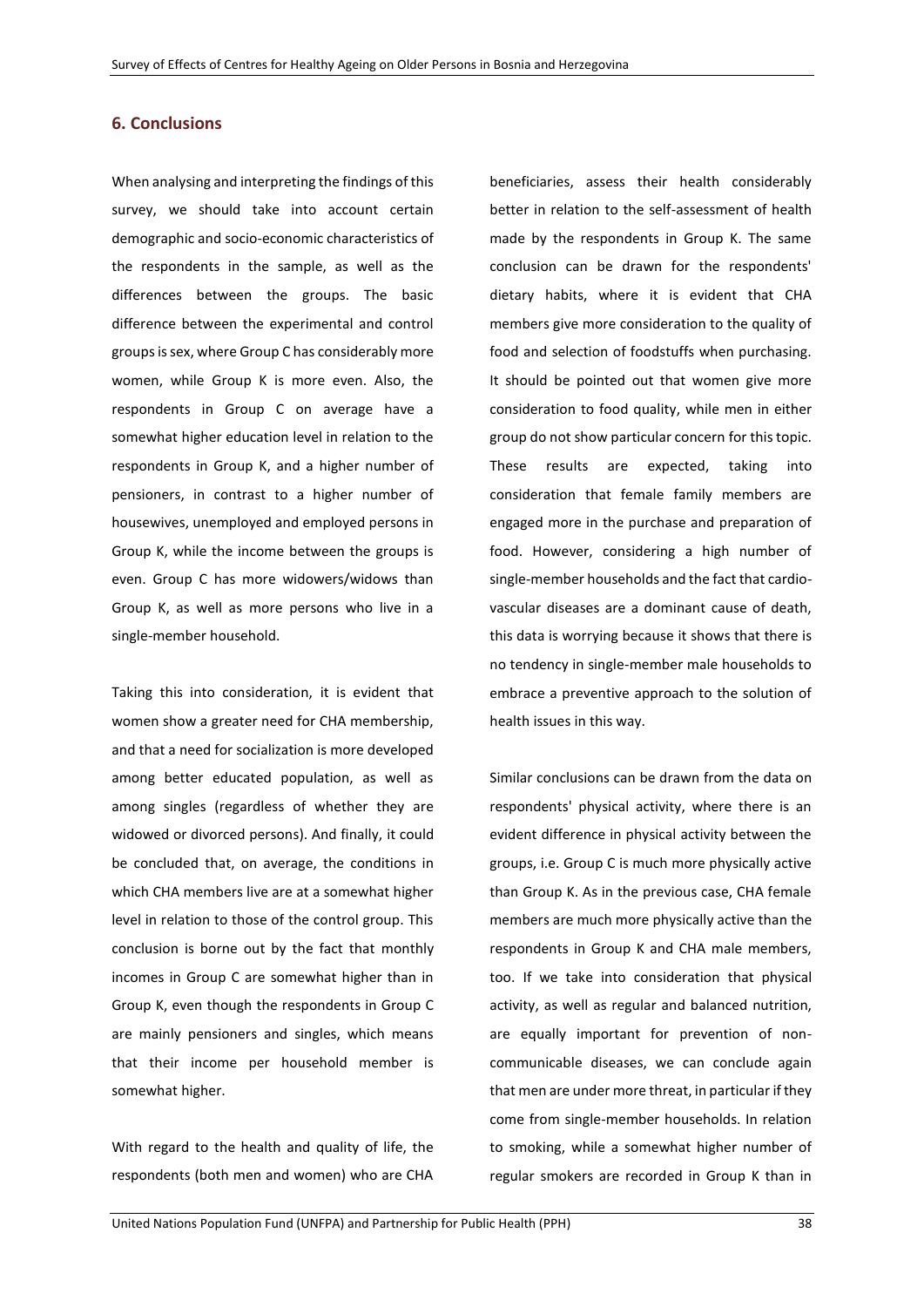Group C, no significant differences are recorded between them.

This research also addressed the frequency and reasons for using health services at various levels of health care. With regard to using family doctor services, it was shown that respondents in Group K visit family doctors more often because of disease than the respondents in Group C. Taking into consideration the earlier better self-assessment of health by CHA beneficiaries, it is evident that they live healthier than the respondents in the control group. Since the survey was more focused on the contacts with family medicine doctors than on specialist examinations, it is not possible to determine the types of diseases (communicable, non-communicable, mental, etc.) which the members of either group suffer from, and for this purpose a new survey should be conducted.

With regard to sexual health, we can conclude that CHA female members are much better informed about the causes and ways of transmission of certain diseases such as hepatitis B, hepatitis C, HIV and HPV than CHA male members and the complete Group K. It was also shown that CHA members somewhat more often had specialist gynaecological examinations for the purpose of Pap test or mammography than the respondents in Group K, while a very small number of women in either group, as well as men, get tested for sexually transmitted disease. Taking into consideration that both men and women who are CHA members reported that they were sexually more active than the respondents in the control group, and taking into account that older women have already been through their menopause, one can assume that the respondents in neither group think it is necessary to use modern contraceptives. For this reason, unexpected infections may occur by the causes transmitted through sexual intercourse, which in a large number of cases do not have visible symptoms (such as Chlamydia), but which can greatly affect an individual's health.

The survey also took into consideration the respondents' opinion of and satisfaction with the society's care of older persons. It was shown that CHA members are much more satisfied in this respect than the respondents in Group K, although the level at which either group is informed about special programmes in the community focusing on the needs of older persons is relatively equal. The same conclusion can be drawn on the issue of intergenerational solidarity, where CHA members believe it is much more developed than the respondents in Group K. The reason for this belief are probably the many programmes CHAs are implementing in their communities, with the involvement of younger persons as volunteers. Involvement of student volunteers from foreign countries was recorded in some communities, which certainly contributes to better trust and exchange of experience between the generations.

On the other hand, the majority of the respondents are of the opinion that social protection is not adjusted to the needs and demands of older persons, while the opinion of the respondents concerning the media orientation to the needs and demands of older persons is divided, where a somewhat higher number of CHA male members have a more optimistic opinion on this topic than other respondents. One can assume that occasional visits to CHAs by the media contribute to the raising of awareness and improvement of the opinions of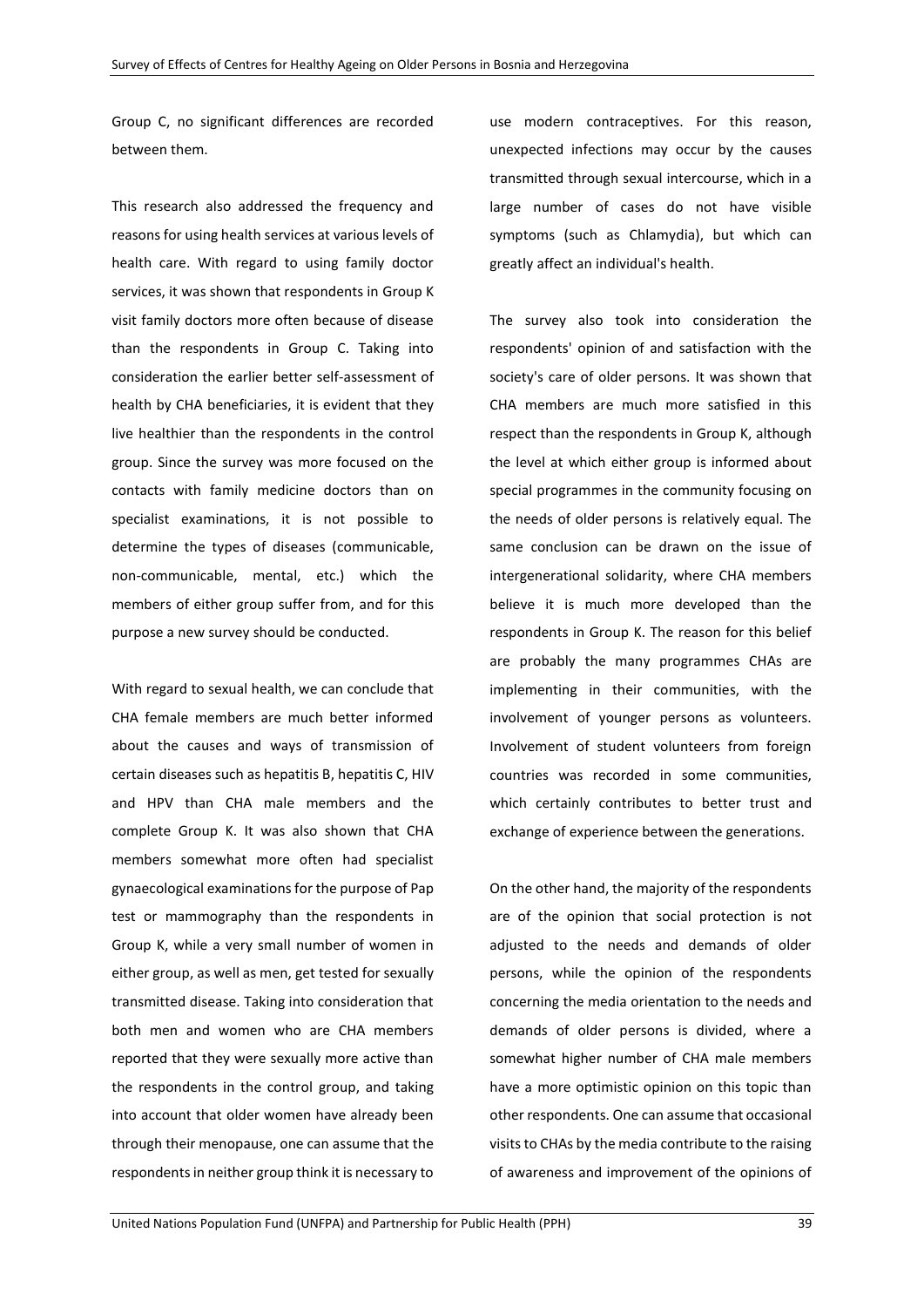the members concerning media coverage of the issues of interest to this population.

Finally, it could be concluded that the survey has clearly shown that members of CHAs have better quality of life than their counterparts in the control group. However, the role of CHAs in acquiring that extra quality has yet to be proven through additional researches/surveys to be conducted.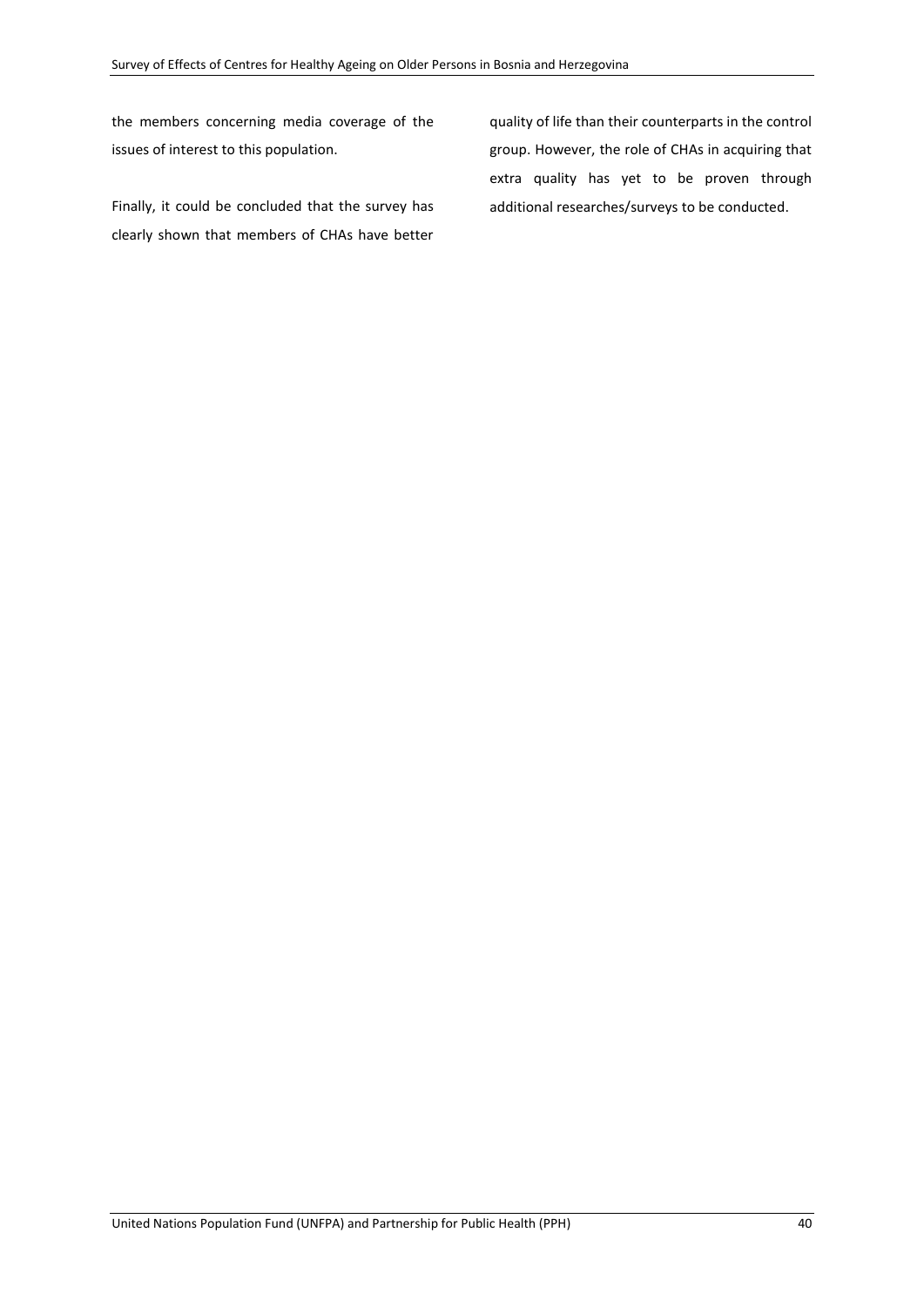## **7. Recommendations**

The findings of this survey are important from a number of aspects and can be a basis for defining priorities in the development of policies, strategies and action plans oriented towards promoting a healthy ageing concept in BiH, and the survey methodology represents a good framework for further research, which is undoubtedly necessary with a view to collecting additional information and analyses of health and quality of life of older persons in BiH. This is particularly important for issues related to promotion of mental health of older persons. Other surveys<sup>102</sup> have shown that there is an increase in the number of cases of mental diseases among older population (in particular among social welfare beneficiaries and persons accommodated in older people's homes). Further on, additional survey is required (including preventive testing) concerning sexual health. Because of a large number of older persons who stated that they are still sexually active, it is necessary to establish the real degree of exposure to sexually transmitted diseases first, and then react in order to prevent the spreading of these diseases.

The survey compiled and measured the indicators which present arguments that the activities realized through the work of CHAs in BiH represent a model that strengthens promotion of health in a community, with an effect on the promotion of knowledge, attitudes and practices of older persons with regard to supervision and prevention of risk factors, proper use of health care and their selfperception of health, quality of life, intergenerational solidarity and status of older persons in the community. On the other hand, it is necessary to promote programmes offered by CHAs to their members and place focus on the male population who, as it was shown, have somewhat less developed awareness on the issues of proper nutrition and regular exercising in comparison with women, which, in the end, can considerably promote their health. Although the survey did not focus on limitations to HAC services, given the number of HACs and costs of their establishment, it would be beneficial to design programmes for older persons which would be implemented in the community (outside of CHAs) to include those who are not CHA members and whose needs are equally important. This approach could have a double benefit. First, older persons would be socialized and sensitized which would lead to an increased membership in the CHAs, even from those communities which (for now) do not have developed CHAs, which would enable advocacy for further expansion of the CHA network. On the other hand, activities in the community would lead to raised awareness among the older population on the topics which are vital for them. This would also lead to an improvement of their living conditions (primarily from the health aspect) through training and practical application of the acquired knowledge. A good example of this, which can be implemented relatively easily and with little funds, is fitness equipment installed in the recent years in some locations, which attract more and more older

**.** 

<sup>102</sup> Situational analysis for the purpose of drafting strategies on ageing in BiH, conducted by UNFPA and UN DESA.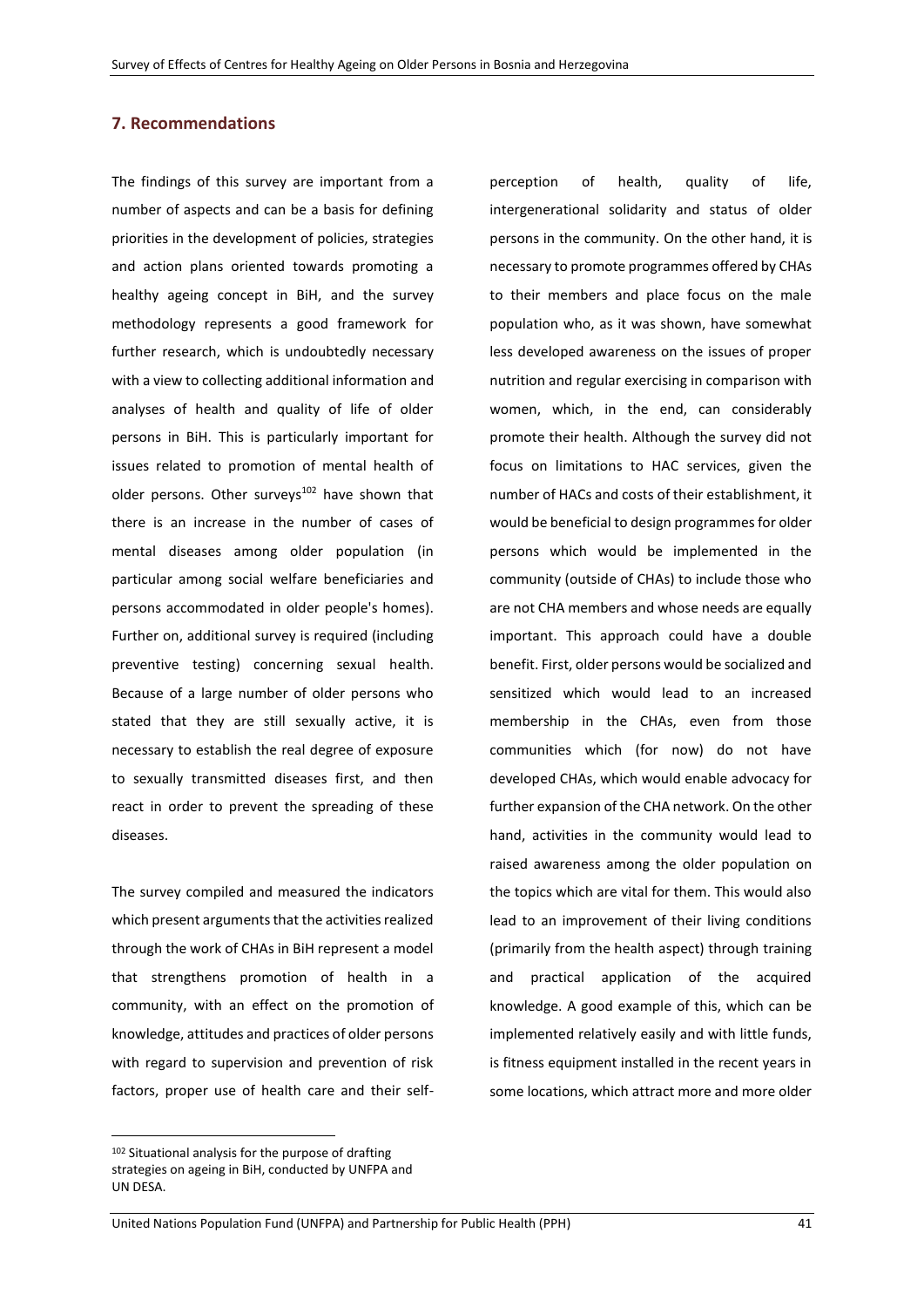people and which give an indirect contribution to the improvement of life of older persons.

Although the survey has shown that many older persons live alone, yet there are many who live with their children but feel like living alone due to the lack of interaction. For this reason, and apart from the programmes for older persons, it is necessary to work on the training of children/families of older persons, who do not have adequate knowledge and because of this interpret incorrectly (or neglect) the declining health of their parents. Education of children would achieve a better balance of coexistence in the family, a positive intergenerational relationship, being better informed and a better position for advocacy for a more dignified status of older persons in the society.

Equally important is the inclusion of young populations in the activities related to the exchange of experience and help to older persons. Inclusion of young volunteers in occasional activities in the community has already shown great benefits to both population groups, and thus can promote considerably the understanding between the generations and contribute to the raising of awareness of young people about what kind of problems they can face in old age and what preventive actions are necessary to reduce the difficulties of old age to the lowest possible degree. Occasional activities in the community, organized outside of CHAs, can be planned in cooperation with the local communities, which (predominantly in larger, urban areas) have premises available which can be used for occasional gatherings and activities with older persons, and in cooperation with the Red Cross, which already has programmes developed for helping older persons. It is very important to point out that local communities often bring older persons together, and what is needed is to design activities to promote their socialization and attract other older persons (particularly those from single-member households).

Further on, it is necessary to work on the advocacy towards various levels of government which can contribute to the expansion of CHA network to those communities in which such a need was not expressed before or a possibility for their establishing. Apart from advocacy with various levels of government, it would be good to launch a media campaign for the purpose of promoting existing CHAs and the benefits which older persons can have of these centres, to increase the membership with these centres and by virtue of this fact improve health of a large number of persons.

Although activities for drafting a strategy on ageing in the F BiH, RS and BD were initiated during the drafting of this report, it is necessary to include lower levels of government in the discussion on the expansion of CHA networks because it is the local levels of government that assume the co-financing of CHAs from the moment of their establishment, which greatly contributes to their sustainability.

Finally, as concluded in the previous section, it is necessary to undertake additional researches to better understand the effects of the CHAs membership on the various characteristics of their clientele e.g. a longitudinal study of a selected group of the CHAs participants. Alternatively, the two sub-groups within the C group could be compared: the sub-group of relatively longer-term members of the CHA against the short-term ('new')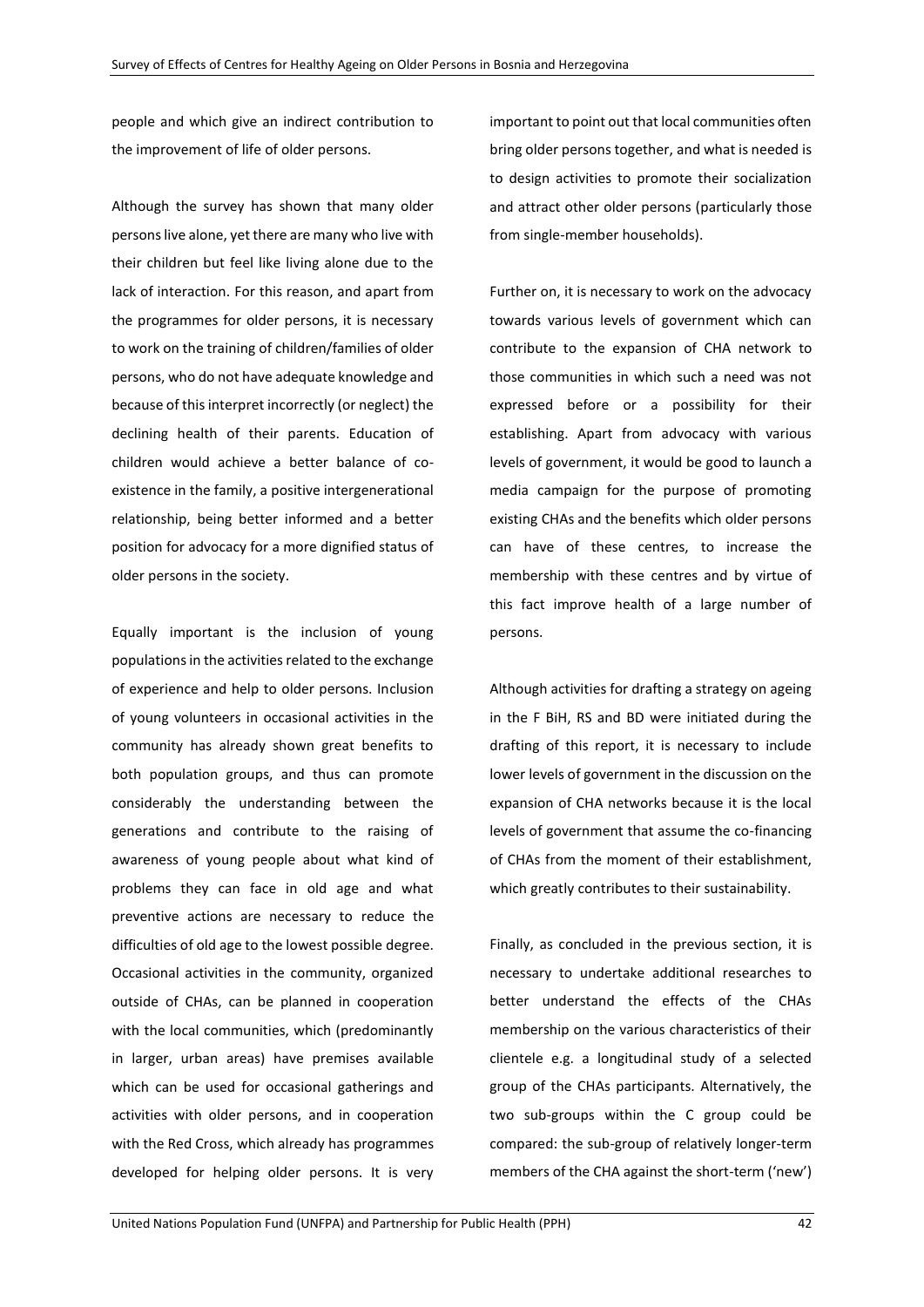members of the CHA. Also, a survey that would explore whether the existing methodologies of CHA work are adequate in urban and rural areas, in what way this methodology could be expanded/perfected to suit the needs of the older

population better and in what way the principle of CHA work could be institutionalized so that it can be replicated more easily in various areas in BiH would be beneficial for making further conclusions.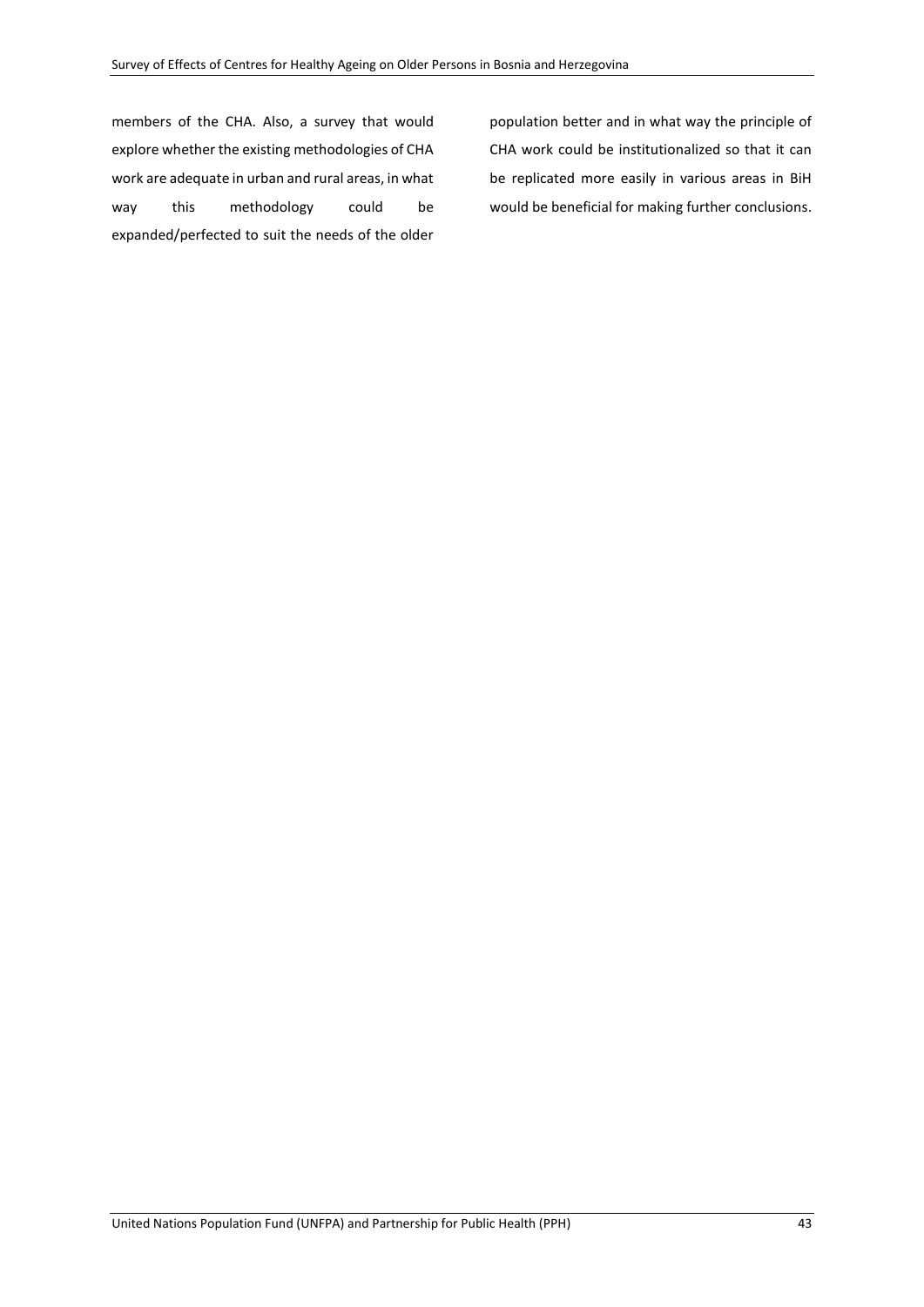## **APPENDICES**

| Questionnaire Code:  _ / _ / _ / _ _ _                                                                                                                                                                                                                                                                                                                                             |
|------------------------------------------------------------------------------------------------------------------------------------------------------------------------------------------------------------------------------------------------------------------------------------------------------------------------------------------------------------------------------------|
| <b>First box</b> – Entity:   1   Federation of BiH,   2   Republika Srpska<br><b>Second box</b> – Locality of research: $\boxed{1}$ Sarajevo, $\boxed{2}$ Modriča<br><b>Third box</b> $- \overline{C} $ (Centre beneficiary) or $\overline{K} $ (Control group)<br>Final three boxes: Respondent's serial number: from Centre beneficiary or control group<br>(e.g. 001, 234, 520) |
| <b>QUESTIONNAIRE</b>                                                                                                                                                                                                                                                                                                                                                               |
| This before you is a Questionnaire intended for an assessment of needs to promote the qualit                                                                                                                                                                                                                                                                                       |

ty of life of older persons. Please answer all questions so that we can assess the views of all respondents as accurately as possible. We thank you in advance for your patience and time you will spend in the filling in of this questionnaire. *The survey is anonymous and your answers will solely be used for further development and improvement of health of older persons and promotion of the network of centres for healthy ageing.*

#### **A. General information, demographic and socio-economic characteristics**

**1. Sex:**

- $\square$ 1 Male
- $\square$ 2 Female

#### **2. Age group:**

 $\Pi$ 1 60-64 yrs.  $\Box$ 2 65-69 yrs.  $\square$ 3 70-74 yrs.  $\Box$ 4 75-79 yrs.  $\square$ 5 80-85 yrs.  $\square$ 6 Over 85 yrs.

#### **3. Highest level of completed education:**

- $\Box$ 1 No school
- 2 Primary school
- □3 Secondary school
- □4 Junior college
- $\square$ 5 University
- 6 Other (indicate):\_\_\_\_\_\_\_\_\_\_\_\_\_\_\_\_\_\_\_\_\_\_\_\_\_\_\_\_\_\_\_\_

## **4. Employment status:**

- $\Box$ 1 Pensioner
- □2 Housewife
- □3 Unemployed
- 4 Employed
- $\square$ 5 Other (indicate):

## **5. Marital status:**

- $\square$ 1 Married
- 2 Unmarried
- 3 Living in common-law marriage
- 4 Widower/widow
- 5 Divorced

#### **6. Number of children:\_\_\_\_\_\_\_\_\_\_\_**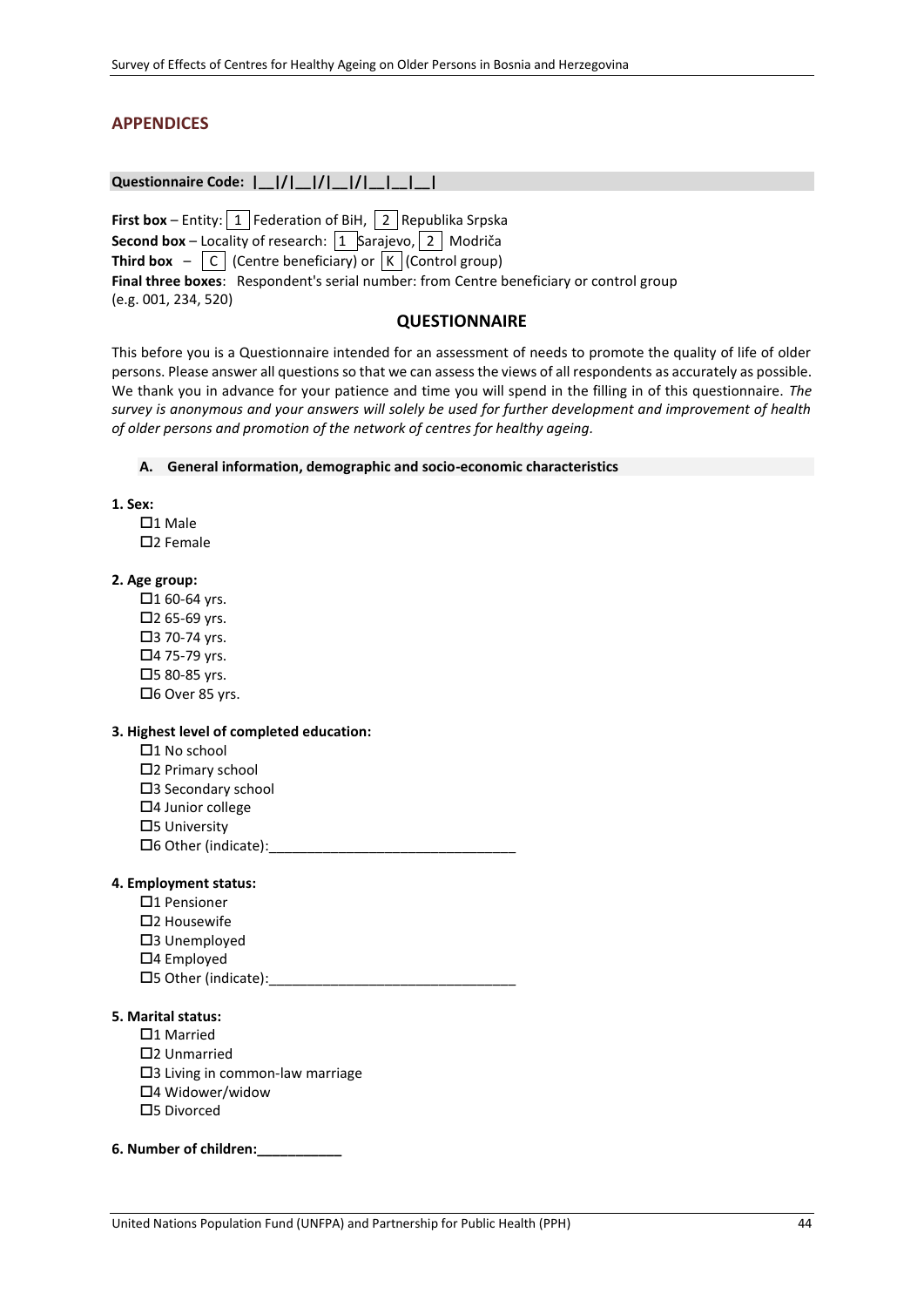#### **7. Number of grandchildren: \_\_\_\_\_\_\_\_\_\_\_**

## **8. Who currently lives with you in the same household?**

- $\Box$ 1 I live alone
- $\square$ 2 With spouse
- 3 With common-law partner
- 4 With child/children
- $\square$ 5 Other (indicate):

#### **9. Current total number of household members: \_\_\_\_\_\_\_\_\_\_\_\_\_\_\_\_\_\_**

#### **10. Total monthly household income:**

□1 0-299 BAM 2 300-599 BAM 3 600-999 BAM 4 1000-1499 BAM 5 1500-1999 BAM □6 2000 BAM and above

## **B. Assessment of health and quality of life**

#### **11. How do you assess your health in general?**

- $\Box$ 1 Very bad
- $\square$ 2 Bad
- $\square$ 3 Good
- □4 Very good

### **12. How do you assess your satisfaction with life?**

- $\Box$ 1 Very bad
- $\square$ 2 Bad
- $\square$ 3 Good
- 4 Very good

## **13. What is your movement capability?**

- $\Box$ 1 I have full mobility
- 2 I use mobility tools (cane, crutches, device, prosthesis)
- 3 I use a wheelchair
- $\Box$ 4 I am immobile

## **14. How do you most often spend your time during the day?**

|    |                                     | <b>Always</b> | <b>Sometimes</b> | <b>Never</b> |
|----|-------------------------------------|---------------|------------------|--------------|
| a) | Housework                           | $\square$ 1   | $\square$        | $\square$    |
| b) | Gardening                           | $\square$ 1   | $\square$        | $\square$    |
| C) | Visiting friends                    | $\square$ 1   | $\square$        | $\square$    |
| d) | Shopping                            | $\square$ 1   | $\square$        | $\square$    |
| e) | Walking                             | $\square$ 1   | $\square$        | $\square$    |
| f) | Playing sports                      | $\square$ 1   | $\square$        | $\square$    |
| g) | <b>Watching TV</b>                  | $\square$     | $\square$        | $\square$    |
| h) | Reading                             | $\square$     | $\square$        | $\square$    |
| i) | Taking care of other family members | $\square$     | $\Box$           | $\square$    |
| j) | Spending time with child/grandchild | $\square$ 1   | $\square$        | $\square$    |
| k) | Voluntary work                      | $\square$ 1   | $\square$        | $\square$    |
| I) | Education (courses)                 | $\square$     | $\square$        | $\square$    |
| m) | Other (indicate):                   | □1            | □2               | □З           |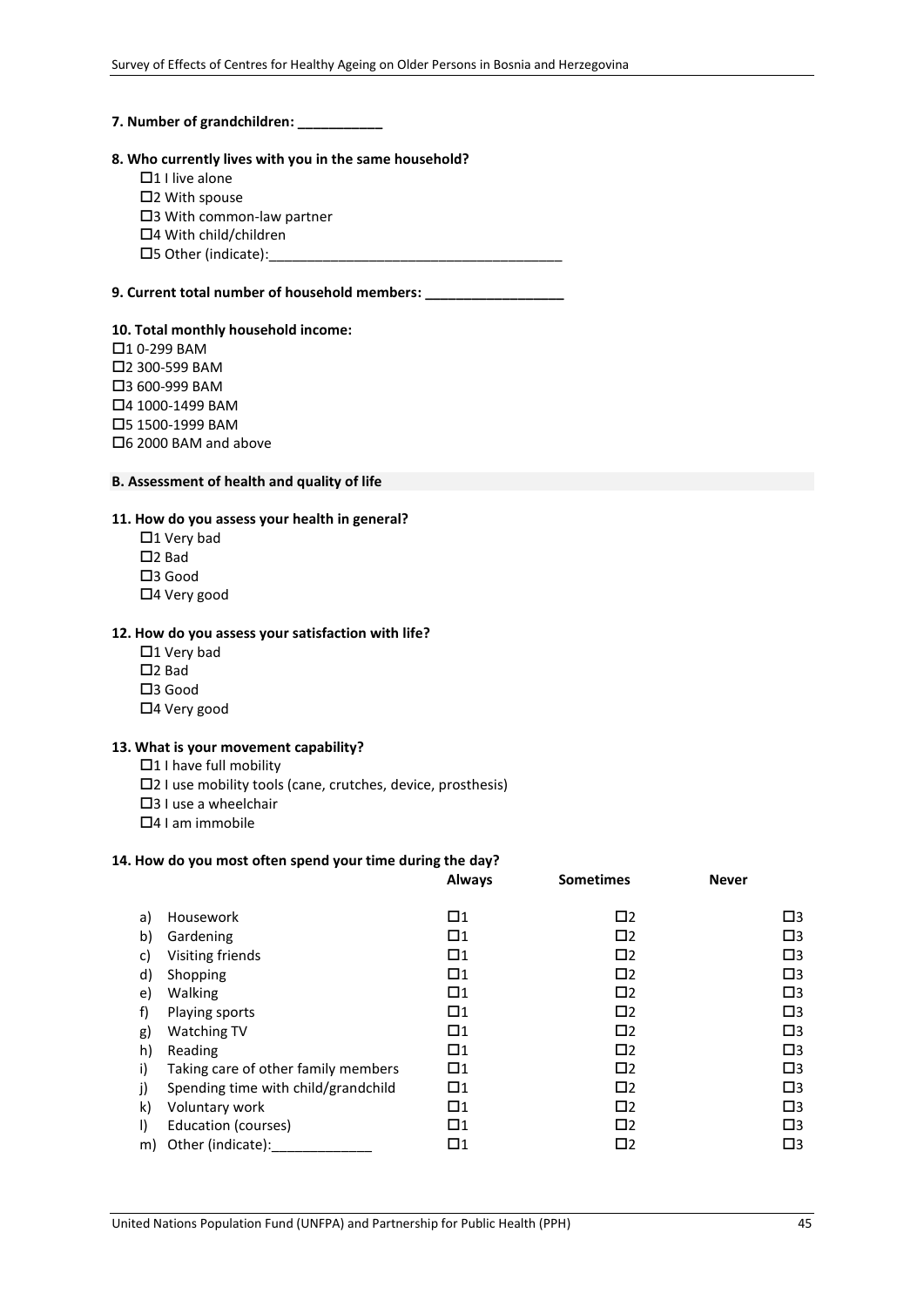#### **15. Who do you spend the most of your time with?**

|    |                            | <b>Always</b> | <b>Sometimes</b> | <b>Never</b> |
|----|----------------------------|---------------|------------------|--------------|
| a) | Alone                      | $\Box$ 1      | $\square$        | □З           |
| b) | With partner               | $\Box$ 1      | $\square$        | $\square$    |
| C) | With children              | $\Box$ 1      | $\square$        | □З           |
| d) | With grandchildren         | $\square$     | $\square$        | $\square$    |
| e) | With friends               | $\square$ 1   | $\square$        | $\square$    |
| f) | With neighbours            | $\square$ 1   | $\square$        | $\square$    |
| g) | With people of similar age | $\Box$ 1      | $\square$        | 口3           |
| h) | With young people          | $\square$ 1   | $\square$        | □З           |
|    | Other (indicate):          | $\square$ 1   | □2               | □З           |

## **16. Were you tense, under stress/pressure in the past 4 weeks?**

 $\square$ 1 No

2 Yes, sometimes, but not more than other people

□3 Yes, more than other people

4 Yes, my life is almost unbearable

## **17. Did you have emotional problems (sorrow, low spirits, worry, dejection) in the past 4 weeks?**

- $\Box$ 1 No
- □2 Yes

#### **18. In the past 4 weeks, how often did you feel?**

|    |                    | <b>Always</b> | <b>Sometimes</b> | <b>Never</b> |
|----|--------------------|---------------|------------------|--------------|
| a) | Full of enthusiasm | □1            | □2               | □3           |
| b) | Very irritable     | П1            | □2               | □3           |
| C) | Sad                | $\square$ 1   | □2               | □3           |
| d) | Happy              | □1            | □2               | 囗3           |
| e) | Tired              | П1            | ПC               | 囗3           |

#### **19. What are the main reasons that affect your mood?**

|    |                             | <b>Always</b> | <b>Sometimes</b> | <b>Never</b> |
|----|-----------------------------|---------------|------------------|--------------|
| a) | Loneliness                  | Ω1            | □2               | □З           |
| b) | Lack of company             | Ω1            | $\square$        | 囗3           |
|    | I do not go out enough      | □1            | $\square$        | Π3           |
| d) | I do not have enough money  | Ω1            | $\square$        | Π3           |
| e) | Health problems             | Ω1            | $\square$        | 囗3           |
| f) | Concern about somebody else | □1            | □2               | 囗3           |
| g) | Other (indicate):           | $\Box$ 1      | n,               | 囗3           |

#### **20. Were you exposed to any form of physical violence in the past 12 months?**

|    |                  | No       | Yes | Do not wish to answer |
|----|------------------|----------|-----|-----------------------|
| a) | At home          | $\Box$ 1 | П2  | ∃3                    |
| b) | In the family    | $\Box$ 1 | П2  | □3                    |
|    | c) On the street | П1       | Пን  | ∃∃                    |
| d) | Other            | П1       | כר  | П٩                    |

#### **21. Were you exposed to any form of mental abuse (offense, humiliation, blackmailing...) in the past 12 months?**

|    |               | No | Yes | Do not wish to answer |
|----|---------------|----|-----|-----------------------|
| a) | At home       | П1 | כר  | □3                    |
| b) | In the family | П1 | כר  | Π3                    |
| C) | On the street | П1 | כר  | Π3                    |
|    | Other         | □1 | רד  | Г٦                    |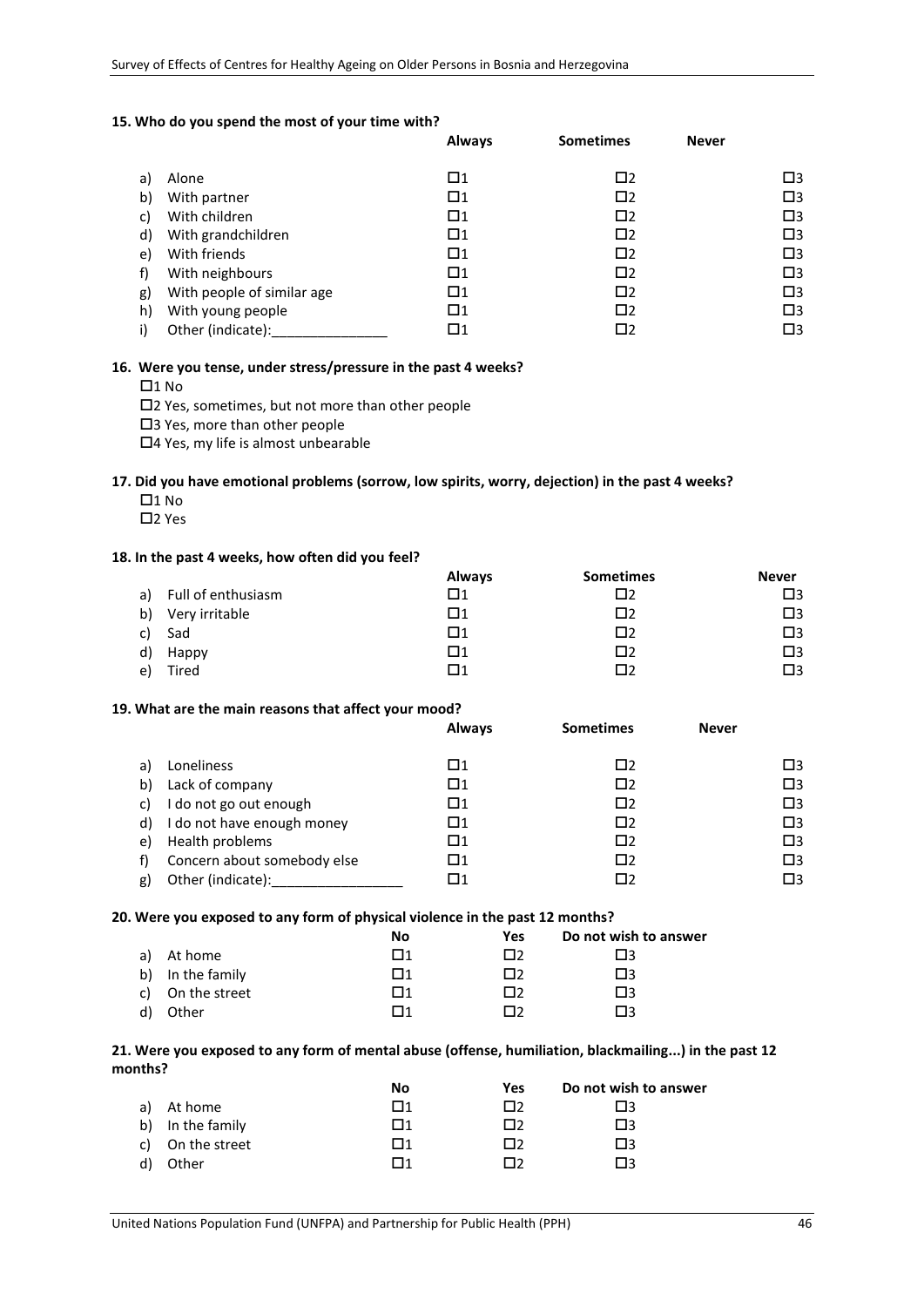**(Note: Go to Question 23 if your answers to Question 20 and Question 21 were: □1 No or □3 Do not wish to answer)** 

#### **22. If you were exposed to any form of physical or mental abuse in the past 12 months, did you seek anyone's help?**

|    |                   | No | Yes |
|----|-------------------|----|-----|
| a) | Health worker     | П1 |     |
| b) | Social worker     | П1 | כו⊟ |
| c) | Police            | П1 |     |
| d) | Relative, friend  | П1 | Г٦  |
| e) | Other (indicate): | □1 |     |

## **23. Were you injured (fall, fracture, laceration, burn...) in the past 12 months?**

1 No **go to Question 25.** 

 $\square$ 2 Yes

#### **24. Where did the last injury take place?**

- $\Box$ 1 In a transport vehicle
- □2 On the street
- $\square$ 3 At home
- □4 In a sports field
- $\square$ 5 Other (indicate):

#### **C. Health risks**

#### **25. In your opinion, what impact do the following factors have on your health?**

|    |                               | Considerable | Moderate  | No impact        | Do not know |
|----|-------------------------------|--------------|-----------|------------------|-------------|
| a) | Proper nutrition              | Ω1           | $\square$ | $\square$        | $\Box$ 4    |
| b) | Regular physical activity     | □1           | $\square$ | $\square$        | $\Box$ 4    |
| C) | Smoking                       | □1           | $\square$ | $\square$        | $\Box$ 4    |
| d) | Non-smoking                   | □1           | $\square$ | $\square$        | $\Box$ 4    |
| e) | Avoiding alcohol              | $\Box$ 1     | $\square$ | $\square$        | $\Box 4$    |
| f) | <b>Stress</b>                 | □1           | $\square$ | Π3               | $\Box 4$    |
|    | 26. State your eating habits: |              |           |                  |             |
|    |                               | <b>Never</b> |           | <b>Sometimes</b> | Every day   |

## a) Breakfast 1 2 3 b) Snack between meals 1 2 3 c) Lunch 1 2 3 d) Supper  $\Box$  1  $\Box$  2  $\Box$  3

#### **27. Do you think about the quality of your food when purchasing or preparing food?**

- $\square$ 1 Never
- 2 Sometimes
- □3 Often
- $\square$ 4 Always

## **28. Do you think about the caloric value of your food when purchasing and preparing food?**

- $\square$ 1 Never
- 2 Sometimes
- □3 Often
- $\square$ 4 Always

## **29**. **In the past week, how often did you consume the following in your food?**

|               | Never | <b>Sometimes</b> | Every day |
|---------------|-------|------------------|-----------|
| a) Fruits     |       | $\Box$           | □3        |
| b) Vegetables | П1    | $\Box$           | $\Box$ 3  |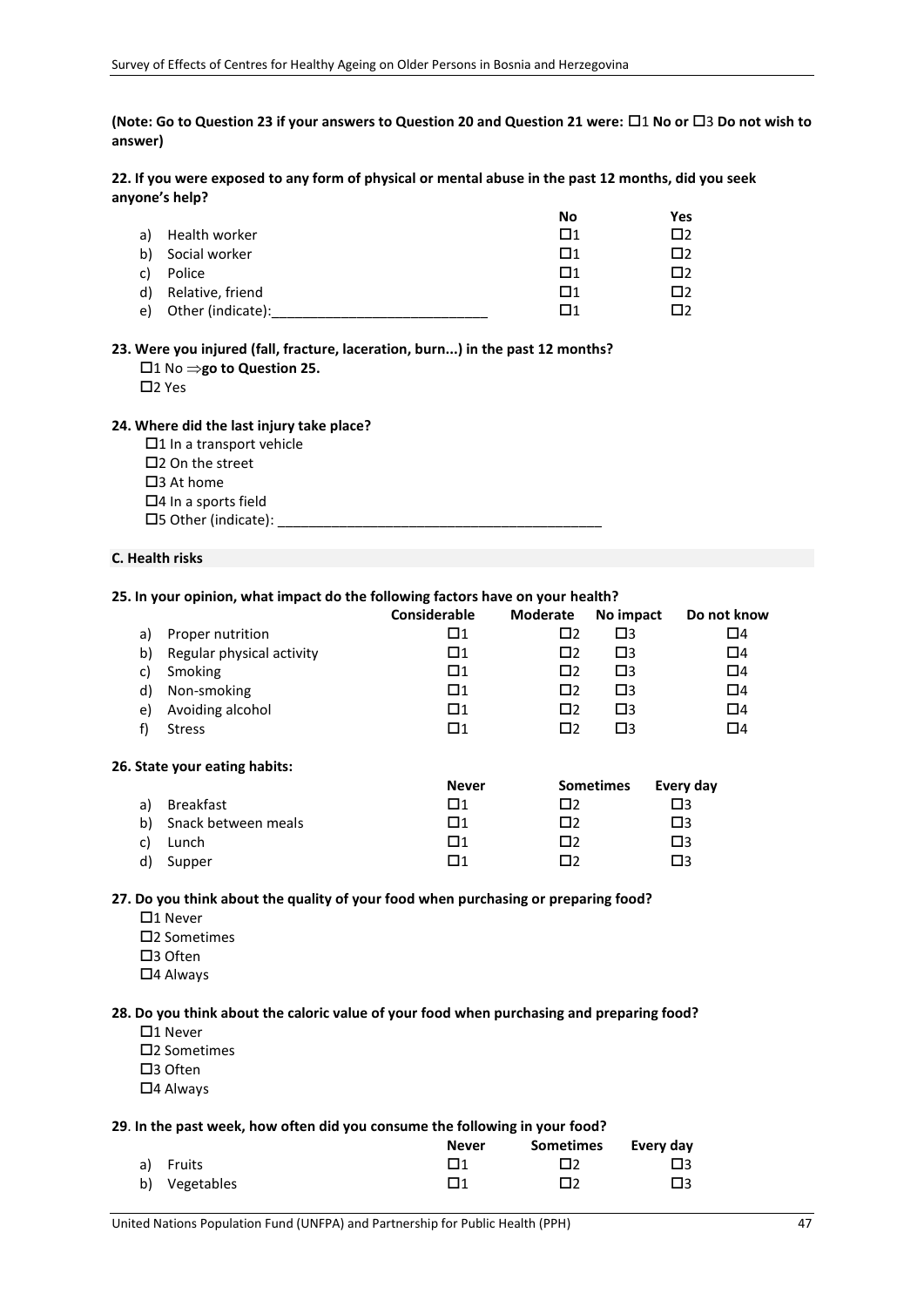|    | Cereals                       | П1 | □2  | □3 |
|----|-------------------------------|----|-----|----|
| ď  | Fish                          | Ω1 | □2  | Π3 |
| e) | White meat (chicken, turkey)  | □1 | □2  | ∃3 |
|    | Red meat (veal, beef, lamb)   | П1 | □2  | Π3 |
| g) | Eggs                          | П1 | □2  | ∃3 |
| h) | Sweet non-alcoholic beverages | П1 | □2  | ∃3 |
|    | Crisps and other snacks       | □1 | П2  | Π3 |
|    | Fast food and grilled food    |    | רו⊤ | ⊣ว |

## **30. How often do you perform some form of physical activity for at least 30 minutes, which makes you breathe faster or sweat?**

 $\square$ 1 Every day

□2 Once a week

 $\Box$ 3 2-3 times a week

□4 2-3 times a month

5 Several times a year

 $\Box$ 6 Never

7 Unable due to disease/disability

## **31. Are you exposed to passive smoking/other people's tobacco smoke during the day?**

|    |                            | No | Yes, always | Yes, sometimes |
|----|----------------------------|----|-------------|----------------|
|    | a) At home:                |    |             |                |
|    | b) In a transport vehicle: | □1 | ΠЭ          |                |
| C) | In public places:          | ٦1 | רו⊤         |                |

## **32. Have you ever smoked in your life?**

 $\square$ 1 No

## $\square$ 2 Yes

#### **33. Do you smoke now?**

 $\Box$ 1 No  $\Rightarrow$  go to Question 36.

2 Yes, occasionally

 $\square$ 3 Yes, every day in the past month

#### **34. How much do you currently smoke a day?**

| a) Factory produced cigarettes        | pieces |
|---------------------------------------|--------|
| b) Manually rolled tobacco/cigarettes | pieces |
| c) Pipe                               | pieces |
| d) Other (indicate):                  | pieces |

#### **35. Do you wish to quit smoking?**

 $\Box$ 1 No

 $\square$ 2 Yes

- □3 Not sure
- $\Box$ 4 I have quit

#### **36. How often did you consume alcoholic drinks in the past 12 months?**

- $\square$ 1 Daily
- □2 Once or several times a week
- 3 Several times a month
- $\Box$ 4 Never

## **D. Using health care**

#### **37. Do you have health insurance?**

 $\Box$ 1 No  $\Box$ 2 Yes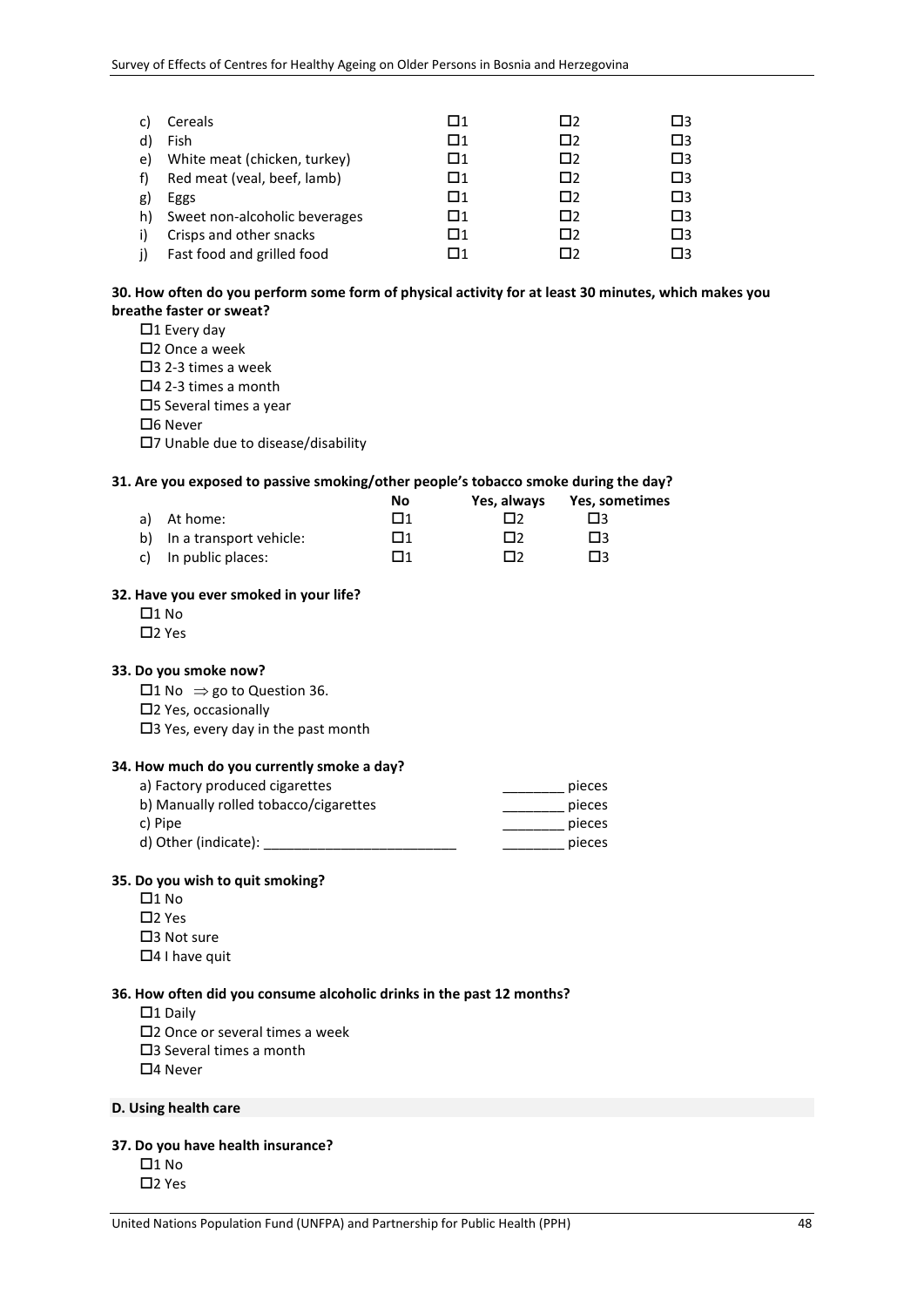#### **38. Do you have a family doctor?**

- $\Box$ 1 No
- □2 Yes

## **39. How often do you visit your family doctor?**

- □1 Once in 7-15 days
- □2 Once in 30 days
- □3 Several times a month
- □4 Once in 3-6 months
- 5 Once in 12 months
- $\Box$ 6 Never
- □7 I do not know

#### **40. State the main reason for your latest visit to the family doctor?**

- $\Box$ 1 Medical examination (no ailments)
- 2 Medical examination (with ailments)
- 3 General medical examination
- 4 Disease
- $\Box$ 5 Injury
- 6 Prescription of medication
- □7 Referral to a specialist

#### **41. When did you last have a laboratory test upon a recommendation of your family doctor?**

- $\Box$ 1 Two months ago
- $\square$ 2 3-5 months ago
- $\square$ 3 6-11 months ago
- $\Box$ 4 12 months ago
- $\square$ 5 3-5 years ago
- $\square$ 6 Never
- 7 I do not know

## **42. When did you last check your blood pressure or had an ECG examination by your family doctor?**

- $\Box$ 1 Two months ago
- $\square$ 2 3-5 months ago
- $\Box$ 3 6-11 months ago
- $\Box$ 4 12 months ago
- $\square$ 5 3-5 years ago
- $\Box$ 6 Never
- 7 I do not know

#### **43. When did you last have a general medical examination by your family doctor or a specialist?**

- $\Box$ 1 In the last 12 months
- $\square$ 2 2 years ago
- $\square$ 3 3-5 year ago
- $\Box$ 4 More than 5 years ago
- □5 Never
- 6 I do not know

## **44. When did you last have your prostate examined by an urologist and/or dermatovenerologist? (Question only for men)**

- $\Box$ 1 In the last 12 months
- $\square$ 2 2 years ago
- $\square$ 3 3-5 year ago
- $\Box$ 4 More than 5 years ago
- □5 Never
- $\Box$ 6 I do not know what examination that is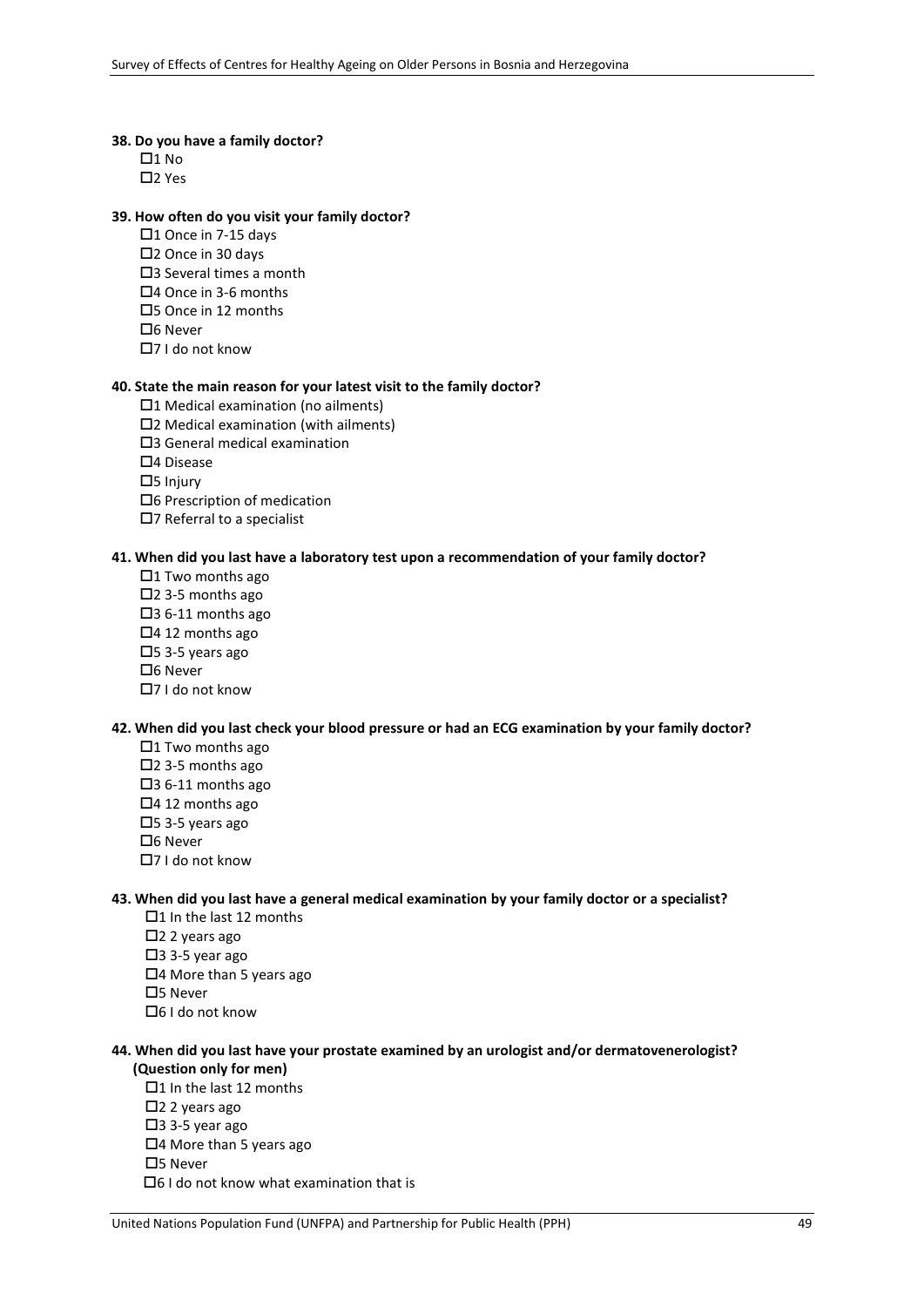## **45. When did you last have a radiographic examination of breasts (mammography)? (Question only for women)**

 $\Box$ 1 In the last 12 months  $\square$ 2 2 years ago  $\square$ 3 3-5 year ago 4 More than 5 years ago □5 Never  $\Box$ 6 I do not know what examination that is

## **46. When did you last see a gynaecologist for a cervical smear examination (Pap test)?**

- **(Question for women only)**
- $\Box$ 1 In the last 12 months
- $\square$ 2 2 years ago
- $\square$ 3 3-5 year ago
- $\Box$ 4 More than 5 years ago
- □5 Never
- 6 I do not know what examination that is

## **47. Have you ever been tested for a sexually transmitted infections?**

|    |               | No       | Yes | Do not wish to answer |
|----|---------------|----------|-----|-----------------------|
| a) | HIV/AIDS      | $\Box$ 1 | ⊓ว  | ∃3                    |
| b) | HPV infection | प्त1     | П2  | □З                    |
| C) | Hepatitis B   | П1       | ПC  | □З                    |
| d) | Hepatitis C   | □1       |     | ⊓٦                    |

## **48. When were you last hospitalized for medical reasons?**

- $\Box$ 1 In the last 6 months
- $\square$ 2 12 months ago
- $\square$ 3 2 years ago
- $\Box$ 4 3-5 years ago
- 5 More than 5 years ago
- $\Box$ 6 Never
- □7 I do not know

## **49. How often were you advised by your family doctor to change your habits and practices related to health?**

- $\Box$ 1 In each examination
- 2 Sometimes
- □3 Never
- 4 I do not know

## **50. In your opinion, how much is health care oriented towards needs and demands of third age persons?**

- $\square$ 1 Fully
- $\square$ 2 Partially
- $\square$ 3 Not at all
- $\Box$ 4 I do not know

## **51. In your opinion, how much are older persons familiar with their rights and obligations in the field of health care?**

- $\Box$ 1 Fully
- $\square$ 2 Partially
- $\square$ 3 Not at all
- □4 I do not know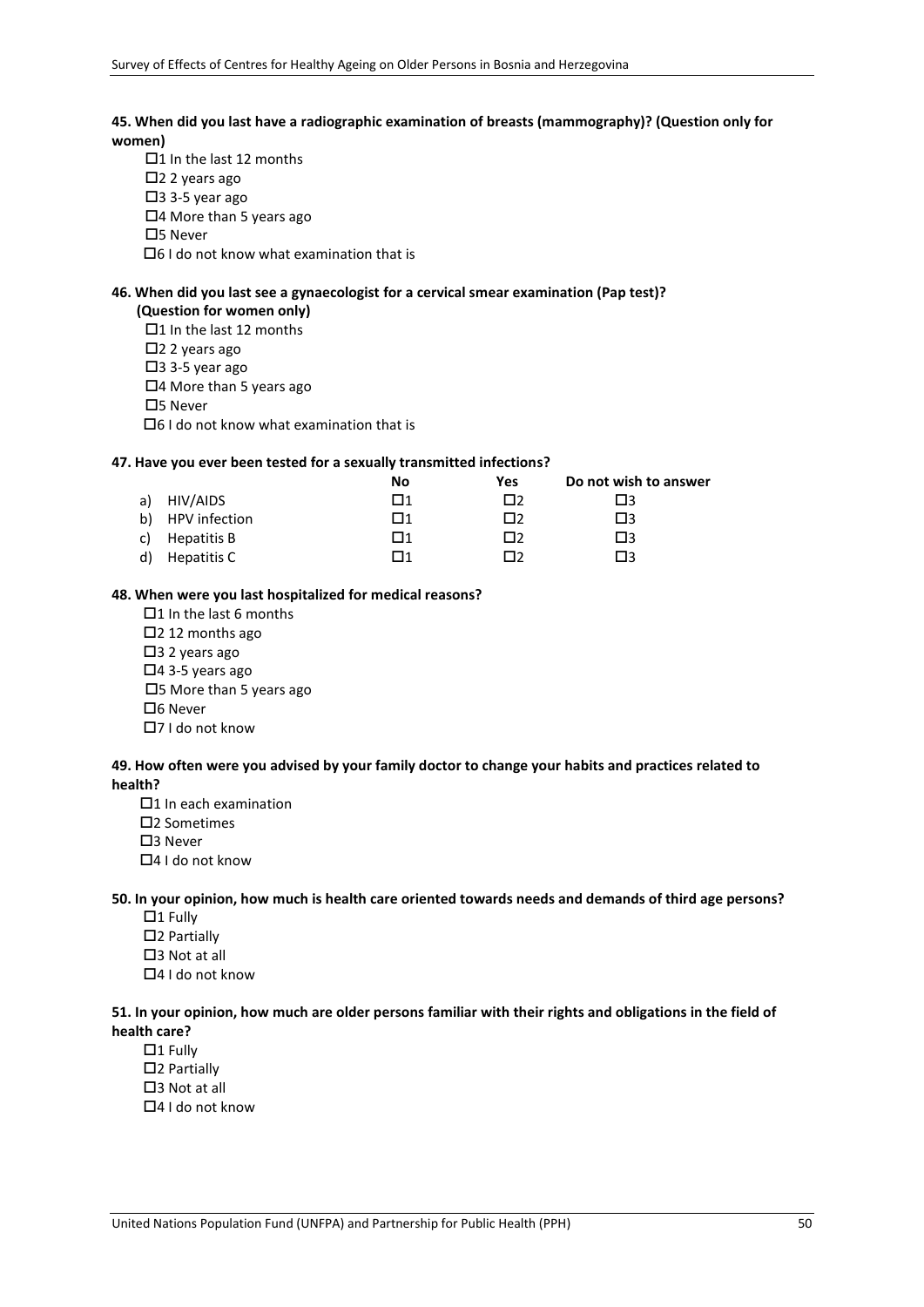**52. In your opinion, what impact on your knowledge, opinions and practices concerning your health do the following information sources have:**

|    |                           |             |           | Considerable Moderate No significance I do not know |    |
|----|---------------------------|-------------|-----------|-----------------------------------------------------|----|
| a) | Health workers            | $\square$ 1 | כרו       | Π3                                                  | □4 |
| b) | Social care               | □1          | □2        | Π3                                                  | □4 |
| C) | <b>Family members</b>     | □1          | Π2        | Π3                                                  | □4 |
| d) | Friends                   | □1          | $\square$ | Π3                                                  | □4 |
| e) | Centre for Healthy Ageing | □1          | Π2        | $\square$                                           | □4 |
|    | NGO                       | Π1          | Π2        | Π3                                                  | □4 |
|    | Media                     | □1          | n,        | נם                                                  | □4 |

#### **E. Promotion of health of older persons in the community**

**53. Do you know whether there is some special policy or strategy focused on the needs of older persons at the level of the municipality, canton, entity or BiH?** 

| $\square$ 2 Yes, indicate: |  |
|----------------------------|--|
| $\Box$ 3 I do not know     |  |

## **54. Do you know whether there are special programs focused on the needs of older persons at the level of your local community?**

- $\Box$ 1 No
- $\square$ 2 Yes, indicate:  $\Box$ 3 I do not know

## **55. Do you have access to funds or grants to submit projects oriented towards the needs of older persons in your local community?**

- $\Box$ 1 Yes, but I do not participate in them
- 2 Yes, I participate in them
- $\square$ 3 There are no available funds/grants
- $\Box$ 4 I do not know what this means

## **56. Do you have access to life-long learning programmes on the territory of your local community oriented towards the needs of older persons?**

- $\Box$ 1 Yes, but I do not participate in them
- $\square$ 2 Yes, I participate in them
- □3 There are no available programmes
- $\Box$ 4 I do not know what this means

## **57. Are you generally satisfied with the care of our society for older persons?**

- $\Box$ 1 Fully satisfied
- 2 Partially satisfied
- □3 Dissatisfied

## **58. How satisfied are you with the attitude of the young towards third age persons in our society?**

- $\Box$ 1 Fully satisfied
- 2 Partially satisfied
- 3 Dissatisfied

## **59. In your opinion, how developed is intergenerational solidarity in our society among the young concerning the needs of older persons?**

- $\Box$ 1 Fully developed
- 2 Partially developed
- □3 Not developed at all
- □4 I do not know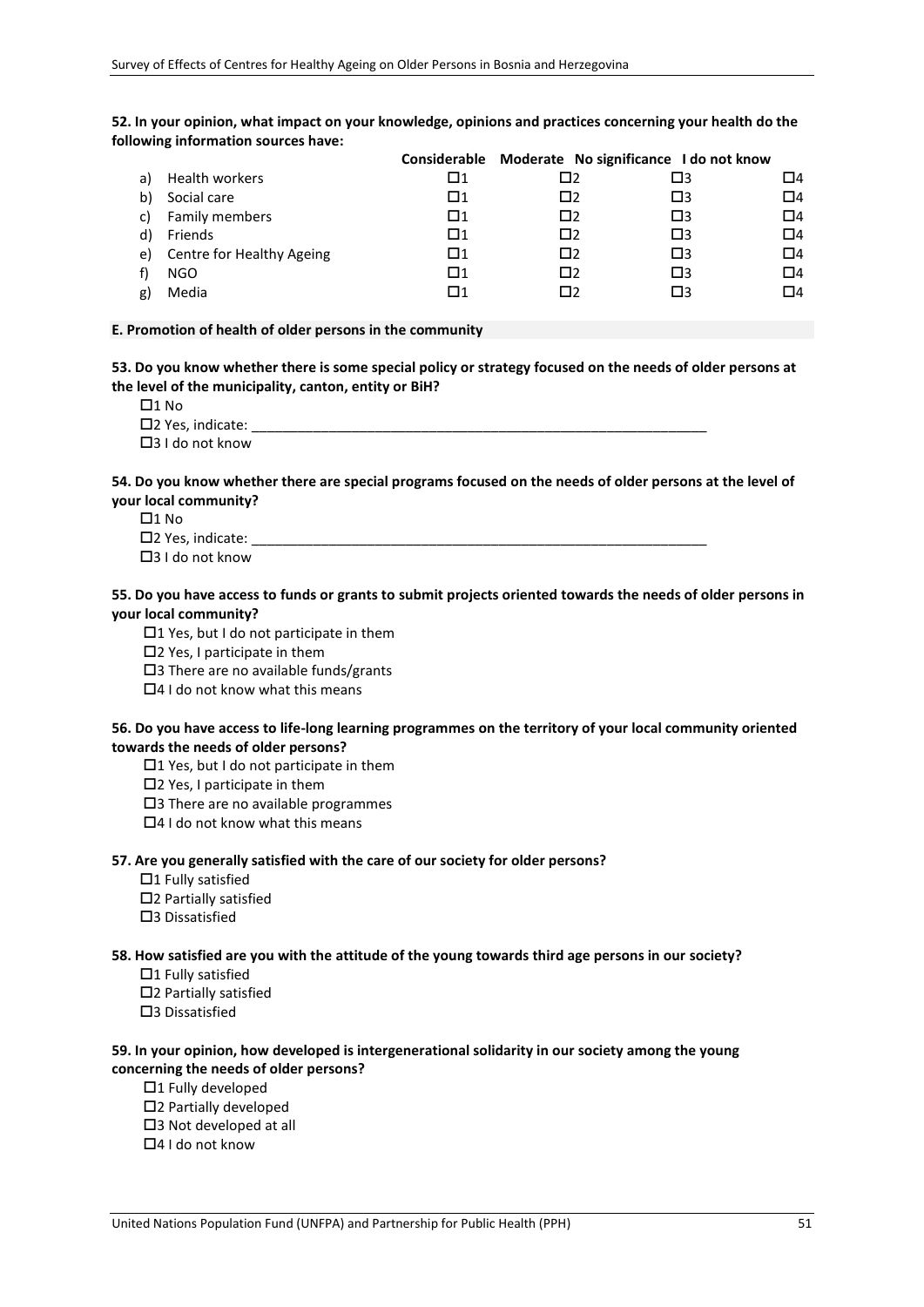### **60. In your opinion, how much is social care in our society oriented towards responding to the needs and demands of older persons?**

- $\square$ 1 Fully
- □2 Partially
- □3 Not oriented
- $\Pi$ 4 I do not know

## **61. In your opinion, how much is media content oriented towards the needs of third age persons?**

- $\Box$ 1 Fully
- □2 Partially
- □3 Not oriented
- 4 I do not know

## **62. How informed are you about the content of work of the Centre for Healthy Ageing (CHA) in the area of your city/municipality?**

- $\Box$ 1 Fully
- □2 Partially
- □3 Not informed

## **63. How did you find out about the work of the Centre for Healthy Ageing (CHA)?**

- □1 I do not know what the Centre for Healthy Ageing is
- $\square$ 2 Accidentally passing by the Centre
- □3 From health workers
- $\Box$ 4 From social workers
- 5 From young volunteers
- $\Box$ 6 From the family
- □7 From friends
- $\square$ 8 From participation in promotional campaigns
- $\Box$ 9 From the media
- $\Box$  10 Other (indicate):

## **64. If you are not a member, would you like to become a member of the Centre for Healthy Ageing? (Only for persons who are not beneficiaries of the Centre, respondents from the control group)**

- $\Box$ 1 No
- $\Box$  Yes
- □3 I do not know

## **65. If you became a member of the Centre for Healthy Ageing, what would your expectations be? (Only for persons who are not beneficiaries of the Centre, respondents from the control group)**

- $\Box$ 1 Meet people of the same age for company
- 2 New knowledge and information
- $\square$ 3 Learning new skills for life
- □4 Strengthen one's own independence
- 5 I do not have special expectations

## **FURTHER ANSWERS ARE TO BE PROVIDED ONLY BY MEMBERS/BENEFICIARIES OF THE CENTER FOR HEALTHY AGEING**

## **66. How long have you been an active member of the Centre for Healthy Ageing?**

- $\Box$ 1 4 years
- $\square$ 2 3 years
- $\square$ 3 2 years
- $\Box$ 4 Less than 1 year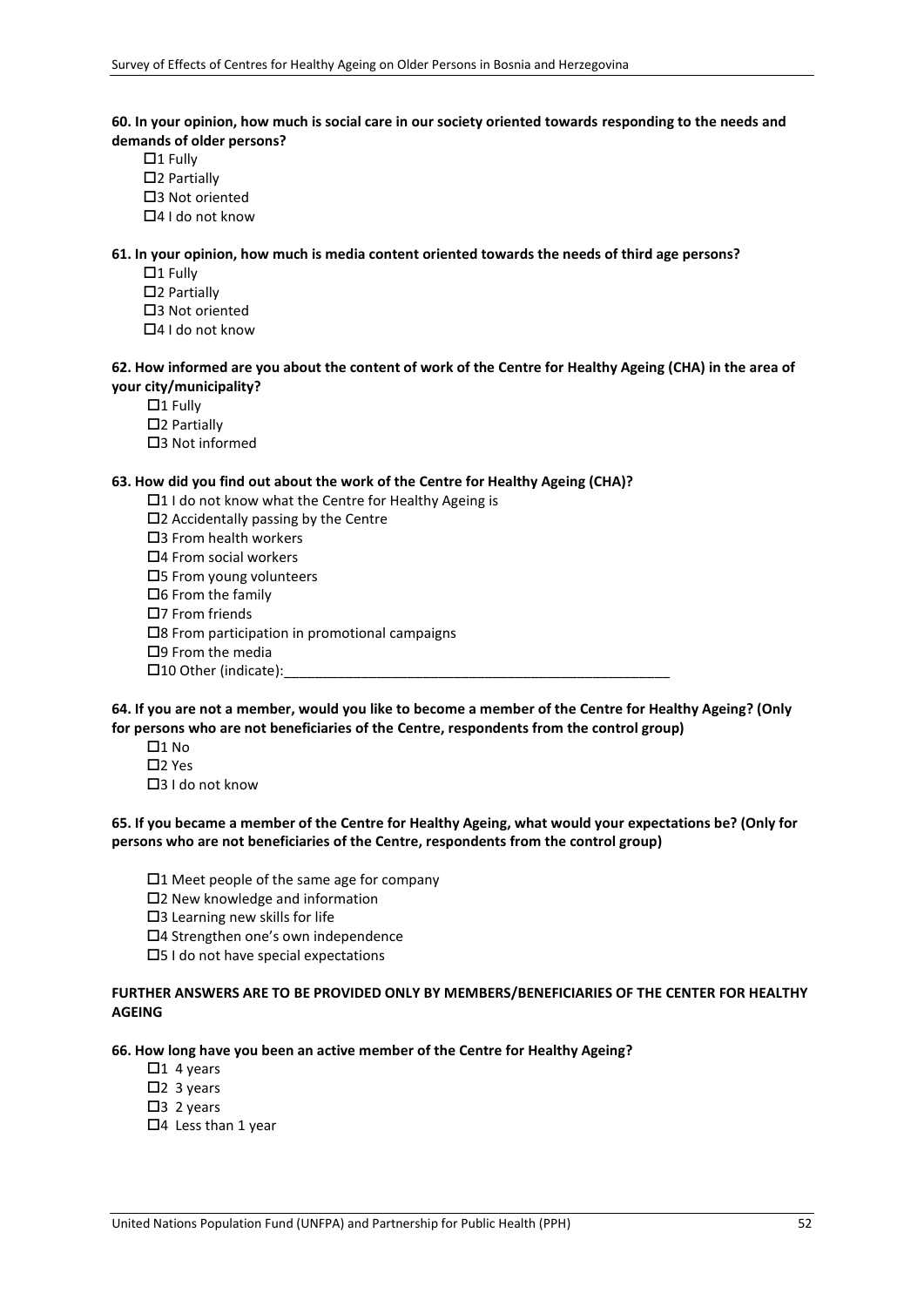|    | 67. How satisfied are you with the following services/activities in the centre for Healthy Ageing? |             |                  |                     |              |  |
|----|----------------------------------------------------------------------------------------------------|-------------|------------------|---------------------|--------------|--|
|    |                                                                                                    | <b>Verv</b> | <b>Satisfied</b> | <b>Dissatisfied</b> | <b>Verv</b>  |  |
|    |                                                                                                    | satisfied   |                  |                     | dissatisfied |  |
| a) | Organization of work                                                                               | Ω1          | $\square$        | $\square$           | $\Box 4$     |  |
| b) | Location                                                                                           | Ω1          | $\square$        | $\square$           | $\Box$ 4     |  |
| C) | Space                                                                                              | $\square$ 1 | $\square$        | $\square$           | $\Box$ 4     |  |
| d) | Equipment                                                                                          | $\square$ 1 | $\square$        | $\square$           | $\Box$ 4     |  |
| e) | Employees' conduct                                                                                 | Ω1          | $\square$        | $\square$           | $\Box$ 4     |  |
| f) | Volunteers' conduct                                                                                | Ω1          | $\square$        | $\square$           | $\Box$ 4     |  |
| g) | Selection of activities/clubs                                                                      | Ω1          | $\square$        | $\square$           | $\Box$ 4     |  |
| h) | Cooperation with community                                                                         | Ω1          | $\square$        | $\square$           | $\Box$ 4     |  |
| i) | Cooperation with social                                                                            |             |                  |                     |              |  |
|    | welfare centre                                                                                     | Ω1          | $\square$        | $\square$           | $\Box 4$     |  |
| j) | Cooperation with                                                                                   |             |                  |                     |              |  |
|    | health institutions                                                                                | $\Box$ 1    | $\square$ 2      | Π3                  | □4           |  |

## **67. How satisfied are you with the following services/activities in the Centre for Healthy Ageing?**

## **68. In your opinion, how do you assess the impact of the following activities of the Centre for Healthy Ageing on your health and quality of life?**

|    |                               |             | Considerably Moderately No significance I do not know |           |          |
|----|-------------------------------|-------------|-------------------------------------------------------|-----------|----------|
| a) | Corrective gymnastics         | $\square$ 1 | □2                                                    | Π3        | □4       |
| b) | Visual arts club              | □1          | □2                                                    | Π3        | □4       |
| C) | Music club                    | Ω1          | □2                                                    | $\square$ | □4       |
| d) | Internet                      | Ω1          | $\square$                                             | 口3        | $\Box$ 4 |
| e) | English language              | Ω1          | $\square$                                             | $\square$ | □4       |
|    | Bazaar                        | Ω1          | $\square$                                             | $\square$ | $\Box$ 4 |
| g) | Library                       | Ω1          | □2                                                    | $\square$ | □4       |
| h) | Healthy nutrition and cookery | □1          | $\square$                                             | $\square$ | $\Box$ 4 |
| i) | Excursions                    | Ω1          | $\square$                                             | Π3        | $\Box$ 4 |
| j) | Work with the young           | $\square$ 1 | □2                                                    | $\square$ | □4       |
| k) | Voluntary work                | □1          | □2                                                    | Π3        | □4       |
| I) | Health promotion campaigns    | LI 1        |                                                       | 囗3        | □4       |

#### **69. What impact has your membership in the Centre for Healthy Ageing had on your habits and practices?**

|    |                                        |             |           | Considerably Moderately No significance I do not know |          |
|----|----------------------------------------|-------------|-----------|-------------------------------------------------------|----------|
| a) | Better information about health        | □1          | □2        | Π3                                                    | $\Box 4$ |
| b) | Knowledge of health risk factors       | Ω1          | $\square$ | $\square$ 3                                           | $\Box 4$ |
| C) | Develop. of healthy habits and pract.  | Ω1          | $\square$ | $\square$                                             | □4       |
| d) | Strengthening of responsib. for health | $\square$ 1 | $\square$ | $\square$                                             | $\Box 4$ |
| e) | Proper use of health care              | Ω1          | $\square$ | $\square$                                             | □4       |
| f) | Strengthening self-reliance            | □1          | $\square$ | $\square$                                             | □4       |
| g) | Reduced feeling of isolation           | Ω1          | □2        | $\square$                                             | □4       |
| h) | Strengthening independence             | □1          | $\Box$    | $\square$                                             | $\Box 4$ |
| i) | Better relations in family             | Ω1          | $\square$ | $\square$                                             | $\Box$ 4 |
| j) | Better relations with other people     | $\square$ 1 | □2        | $\square$ 3                                           | □4       |

## **70**. **By which of these activities can the Centre for Healthy Ageing impact most effectively public awareness raising about the role and importance of older persons:**

|    |                                   | Considerably | Moderately No significance I do not know |           |          |
|----|-----------------------------------|--------------|------------------------------------------|-----------|----------|
| a) | Thematic lectures                 | □1           | □2                                       | Π3        | □4       |
| b) | Thematic workshops                | □1           | $\Box$                                   | $\square$ | □4       |
| C) | Promotional materials             | □1           | $\square$                                | $\square$ | □4       |
| d) | Cooperation with community        | □1           | $\square$                                | $\square$ | □4       |
| e) | Promotional campaigns             | $\square$ 1  | □2                                       | $\square$ | □4       |
|    | Participation of young volunteers | □1           | Ω2                                       | Π3        | □4       |
| g) | Cooperation with NGOs             | □1           | □2                                       | $\square$ | $\Box 4$ |
| h) | Cooperation with the media        | □1           | מם                                       | $\square$ | □4       |
|    | Other (indicate):                 |              |                                          |           |          |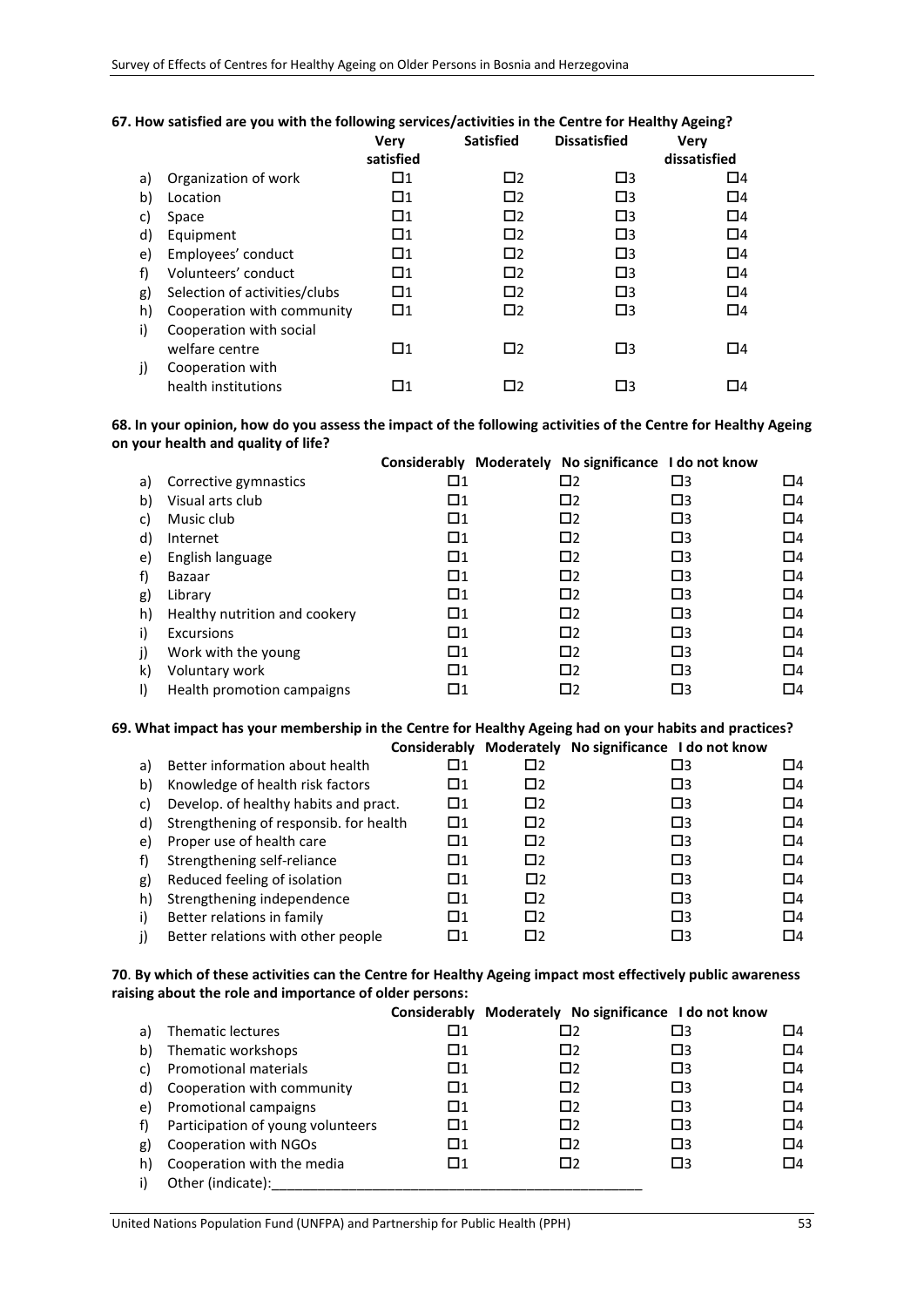## **71. What impact did your membership in the Centre for Healthy Ageing have in terms of changing your knowledge and practice concerning health and quality of life?**

- $\Box$ 1 Full
- □2 Partial
- □3 No particular impact
- $\Pi$ 4 I do not know

## **F. Sexual health**

## **72. Are you still sexually active?**

- $\Box$ 1 No  $\Rightarrow$  go to Question 77.
- $\square$ 2 Yes
- □3 Do not wish to answer

## **73. If yes, state the most frequent form of sexual activity?**

- □1 Sexual intercourse
- 2 Emotional intimacy without sexual intercourse
- □3 Does not wish to answer

## **74. Do you use medication or other means for sexual activity?**

 **(Note: To be answered by the persons whose answer to Question 73 was 1)**

- $\Box$ 1 I do not
- 2 Yes, sometimes
- □3 Yes, often
- $\square$ 4 Always
- □5 I do not wish to answer

## **75. In what way do you use medication or other means for sexual activity?**

## **(Note: To be answered by the persons whose answer to Question 74 was**  $\Box$ **2 to**  $\Box$ **4)**

- $\Box$ 1 I do not use
- 2 I use on my own initiative
- 3 I use on pharmacist's recommendation
- 4 I use on recommendation of my doctor
- 5 I use on recommendation of other persons
- $\square$ 6 Do not wish to answer

## **76. Do you use a condom for sexual activity?**

## **(Note: To be answered by the persons whose answer to Question 73 was 1)**

- $\Box$ 1 I do not use
- □2 Yes, sometimes
- □3 Yes, often
- $\square$ 4 Always
- 5 Do not wish to answer

## **77. What do you know about HIV/AIDS?**

|    |                                          | No        | <b>Yes</b> | l do not know |
|----|------------------------------------------|-----------|------------|---------------|
| a) | Caused by a virus                        | □1        | $\square$  | Π3            |
| b) | Weakens immune system and body's defence | Ω1        | $\square$  | $\square$ 3   |
| C) | Incubation lasts 6 mths to 10 yrs        | Ω1        | $\square$  | $\square$     |
| d) | Transmitted through sexual intercourse   | Ω1        | $\square$  | Π3            |
| e) | Infection confirmed by testing           |           |            |               |
|    | 2 to 6 weeks after transmission          | □1        | $\Box$     | $\square$     |
|    | 78. What do you know about hepatitis B?  |           |            |               |
|    |                                          | <b>No</b> | <b>Yes</b> | I do not know |
| a) | Caused by a virus                        | Ω1        | $\square$  | Π3            |
| b) | Transmitted through sexual intercourse   | □1        | □2         | Π3            |